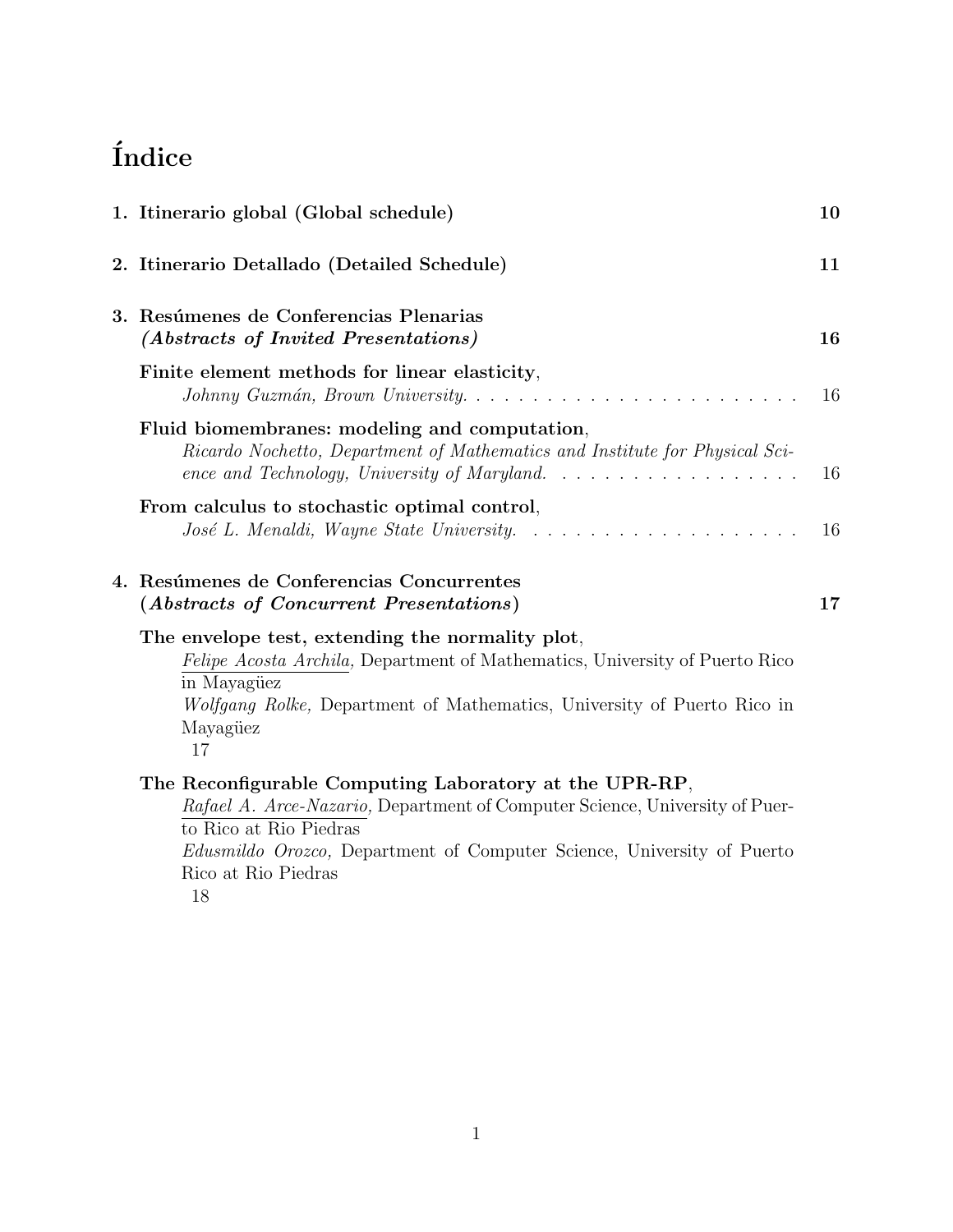### A systolic array based architecture for implementing multivariate polynomial interpolation tasks,

Rafael A. Arce-Nazario, Department of Computer Science, University of Puerto Rico at Rio Piedras

Edusmildo Orozco, Department of Computer Science, University of Puerto Rico at Rio Piedras

Dorothy Bollman, Department of Mathematics, University of Puerto Rico at Mayagüez

18

On the number of solutions of  $\sum_{k=1}^{k}$  $i=1$ 1  $\dot{x_i}$  $= 1$  in distinct odd natural numbers,

Rafael A. Arce-Nazario, Departament of Computer Science, University of Puerto Rico, Rio Piedras Campus

Francis Castro, Departament of Mathematics, University of Puerto Rico, Rio Piedras Campus

Raúl Figueroa, Departament of Mathematics, University of Puerto Rico, Rio Piedras Campus

19

### Aplicación de métodos de optimización en la solución de un problema de la industria editorial,

Cindy Calderón Arce, Departamento de Ciencias Matemáticas, Universidad de Puerto Rico, Mayagüez

Pedro Vasquez Urbano, Departamento de Ciencias Matemáticas, Universidad de Puerto Rico, Mayagüez

19

### Interior operators and topological conectedness,

Gabriele Castellini, Departament of Mathematical Sciences, University of Puerto Rico, Mayagüez

Josean Ramos, Departament of Mathematical Sciences, University of Puerto Rico, Mayagüez

20

#### Toward a mathematical origin of species,

Dennis G. Collins, Department of Mathematical Sciences, University of Puerto Rico, Mayagüez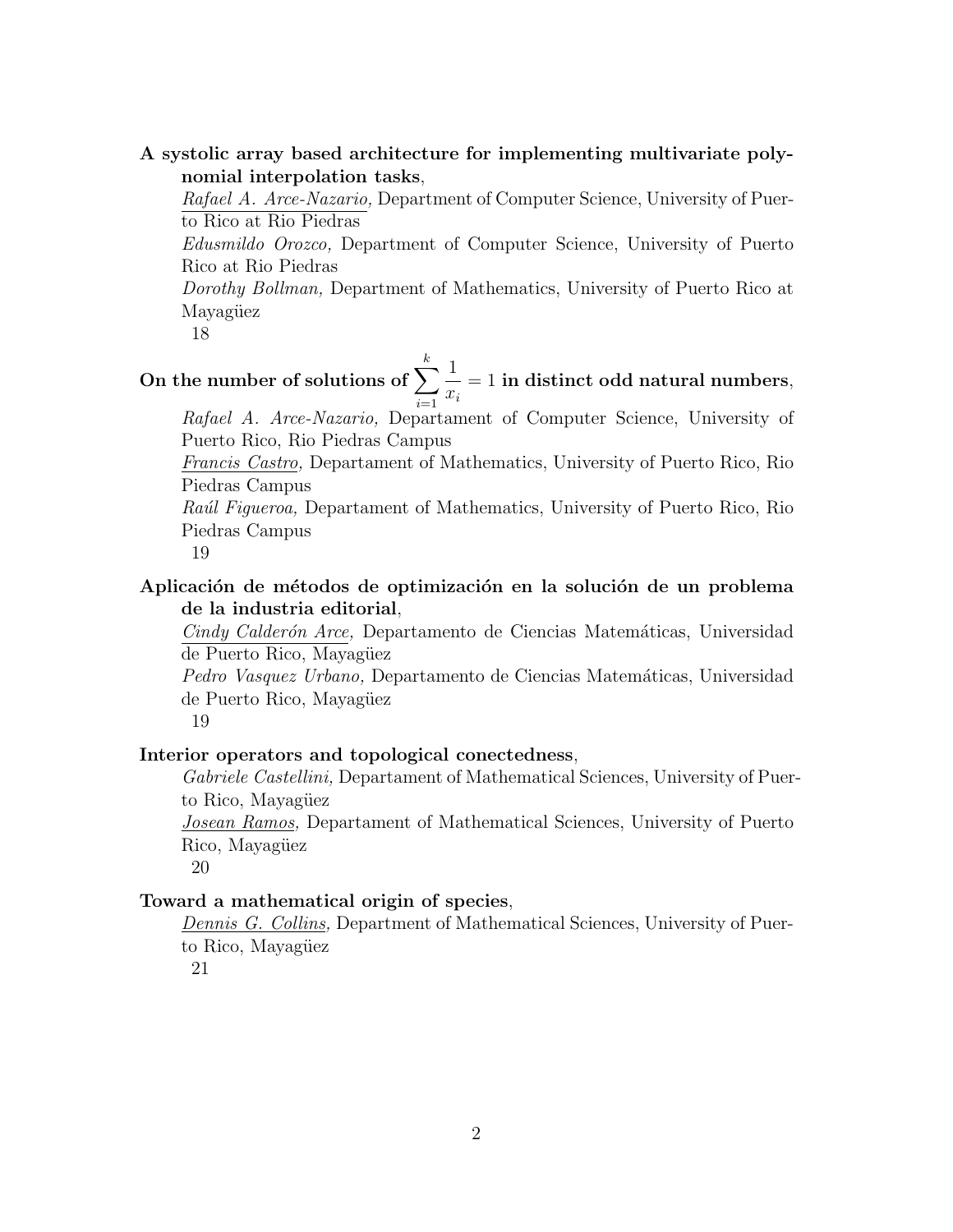#### A new algorithm for modular multiplication,

Arnaldo Cruz, Department of Electrical and Computer Engineering, University of Puerto Rico at Mayagüez

Dorothy Bollman, Department of Mathematical Sciences, University of Puerto Rico at Mayagüez

21

## Efficient implementation of atomic multi-writer, multi-reader distributed memory,

Burkhard Englert, Comp. Eng. and Comp. Sci., California State University Long Beach

Chryssis Georgiou, Dept. of Comp. Sci., University of Cyprus

Peter Musial, Dept. of Comp. Sci., University of Puerto Rico Rio Piedras Nicolas Nicolau, Comp. Sci. and Eng., University of Connecticut

Alexander Shvartsman, Comp. Sci. and Eng., University of Connecticut 21

#### Some experiments with reduced linear modular systems,

Jose J. Farrington Zapata, Departamento de Ciencia de Computos, Universidad de Puerto Rico en Rio Piedras

Edusmildo Orozco, Departamento de Ciencia de Computos, Universidad de Puerto Rico en Rio Piedras

22

#### The asymptotic number of spanning trees in circulant graphs,

Mordecai J. Golin, Department of Computer Science and Engineering, Hong Kong UST

Xuerong Yong, Department of Mathematical Sciences, University of Puerto Rico at Mayagüez

Yuanping Zhang, School of Computer and Communication, Lanzhou University of Technology, Gansu, P.R. China

22

#### The effects of reducing mating likelihood on population viability,

Luis Gordillo, Department of Mathematics, University of Puerto Rico at Mayagüez

23

#### Re-experimentación: un nuevo método para la recuperación de parámetros,

Nitzy Ruth Gozzer Lozada, Departamento de Ciencias Matemáticas, Universidad de Puerto Rico en Mayagüez

Arturo Portnoy, Departamento de Ciencias Matemáticas, Universidad de Puerto Rico en Mayagüez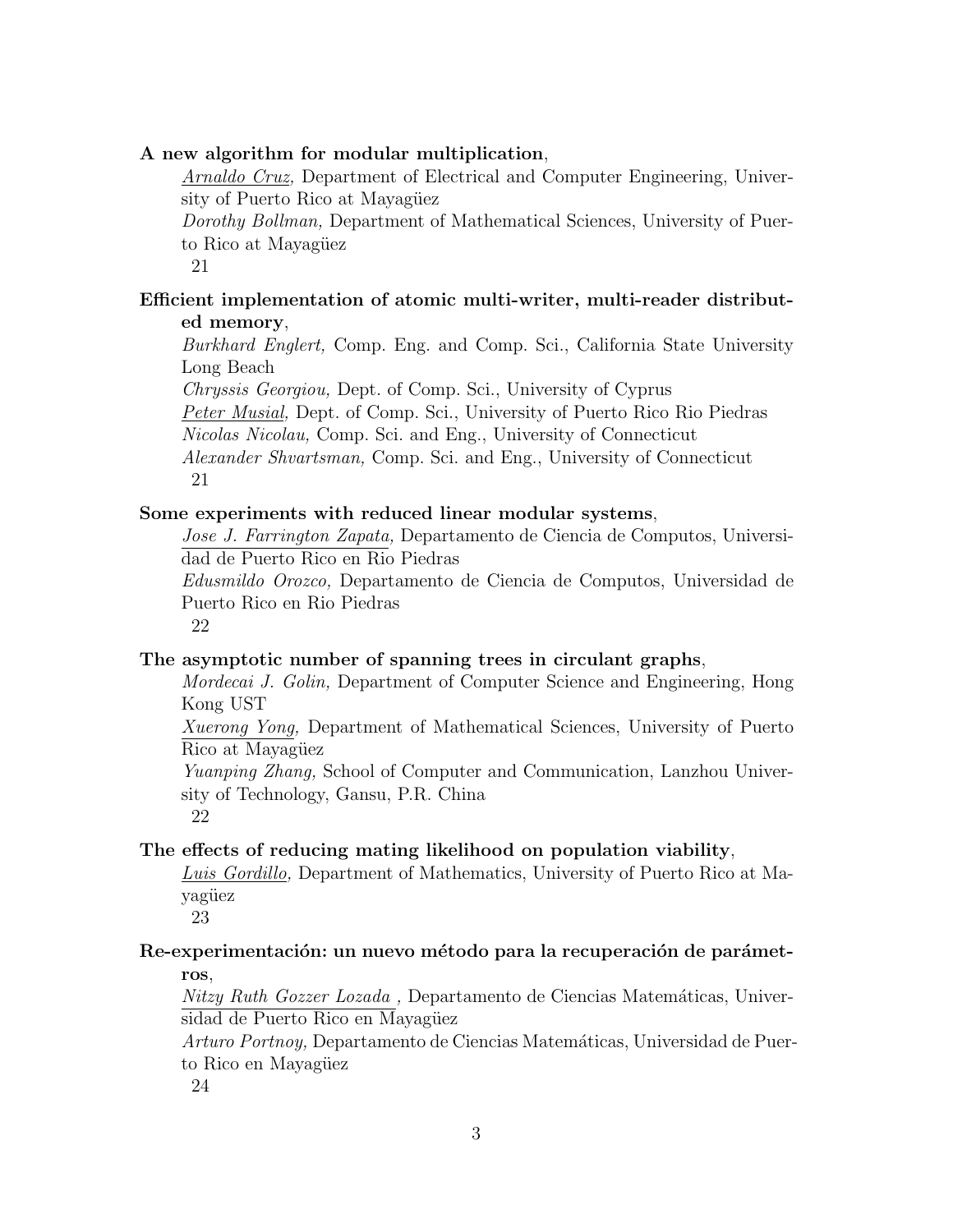### A methodology for the selection of the parameter  $m$  in fuzzy  $c$ -means: a computational approach,

Luis Gabriel Jaimes Bocarejo, Departamento de Matematicas, Universidad de Puerto Rico en Humacao

Vicenc Torra, Artificial Intelligence Research Institute, Spanish National Research Council (CSIC)

24

### A mathematical model for the urine concentrating process in the undeveloped kidney of rats,

Mariano Marcano, Department of Computer Science, University of Puerto Rico, Río Piedras Campus

25

## El entendimiento de funciones de dos variables: dominio, rango, unicidad de valor y representaciones.,

Rafael Martínez Planell, Department of Mathematical Sciences, University of Puerto Rico at Mayagüez 25

#### Using Mathematica 7 in education and research,

Ginger McKee, Academic Initiatives, Wolfram Research, Inc. Michael Morrison, Academic Initiatives, Wolfram Research, Inc. 26

### Torsion and the K-theory of a recursive subhomogeneous algebra, Sandro Molina Cabrera, Departamento de Matemáticas, UPR en Bayamón 26

#### $W^{1,p}$  quasi convexity and fracture surfaces in strain space,

Pablo Negrón-Marrero, Department of Mathematics, University of Puerto Rico at Humacao

Jeyabal Sivaloganathan, Department Mathematical Sciences, University of Bath, UK

27

### Violation of the complementing condition and local bifurcation in nonlinear elasticity,

Pablo Negrón-Marrero, Department of Mathematics, University of Puerto Rico at Humacao

Errol Montes-Pizarro, Department of Mathematics and Physics, University of Puerto Rico at Cayey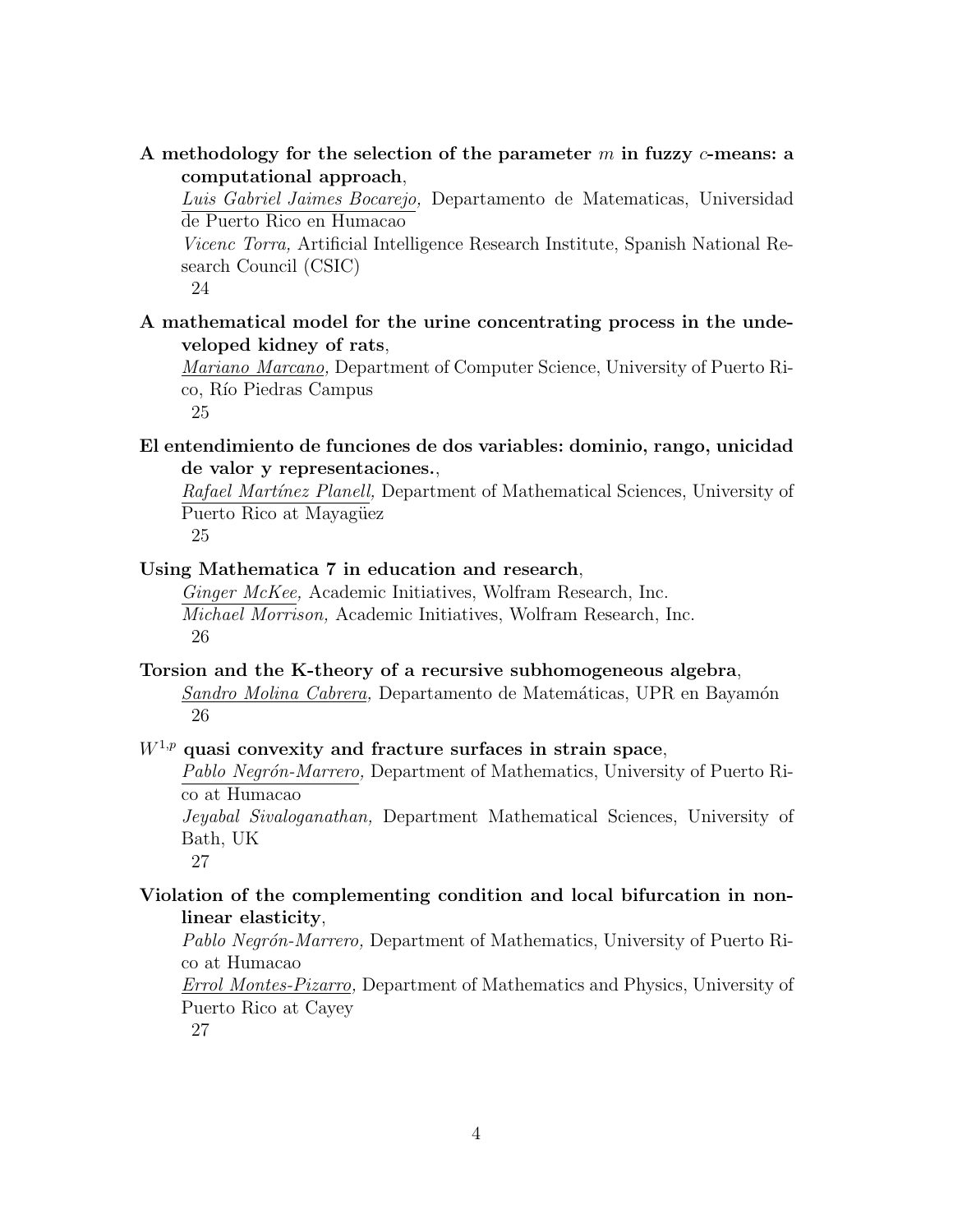### A Lyapunov function for an epithelial cell model of the thick ascending limb,

Aniel Nieves-González, Department of Applied Mathematics & Statistics, State University of New York at Stony Brook

Leon C. Moore, Department of Physiology & Biophysics, State University of New York at Stony Brook

Mariano Marcano, Department of Computer Science, University of Puerto Rico, Río Piedras Campus

28

## A parallel algorithm for computing the period of strongly connected components,

Edusmildo Orozco, Department of Computer Science, University of Puerto Rico at Rio Piedras

Dorothy Bollman, Department of Mathematical Sciences, University of Puerto Rico at Mayagüez

28

### Teoría de nudos y homología de Khovanov,

Juan Ortiz Navarro, Ciencias Matemáticas, Universidad de Puerto Rico en Mayagüez

29

# Let the outstanding be outstanding: Roberto Clemente and fully robust Bayesian hierarchical models in baseball prediction,

Luis Raúl Pericchi, Departament of Mathematics, University of Puerto Rico, Rio Piedras Campus

María-Eglée Pérez, Departament of Mathematics, University of Puerto Rico, Rio Piedras Campus

29

Hyperbolicity and genuine nonlinearity conditions for certain

p-systems of conservation laws, weak solutions and the entropy condition,

Edgardo Pérez, Department of Mathematical Sciences, University of Puerto Rico, Mayagüez Campus

Krzysztof Rózga, Department of Mathematical Sciences, University of Puerto Rico, Mayagüez Campus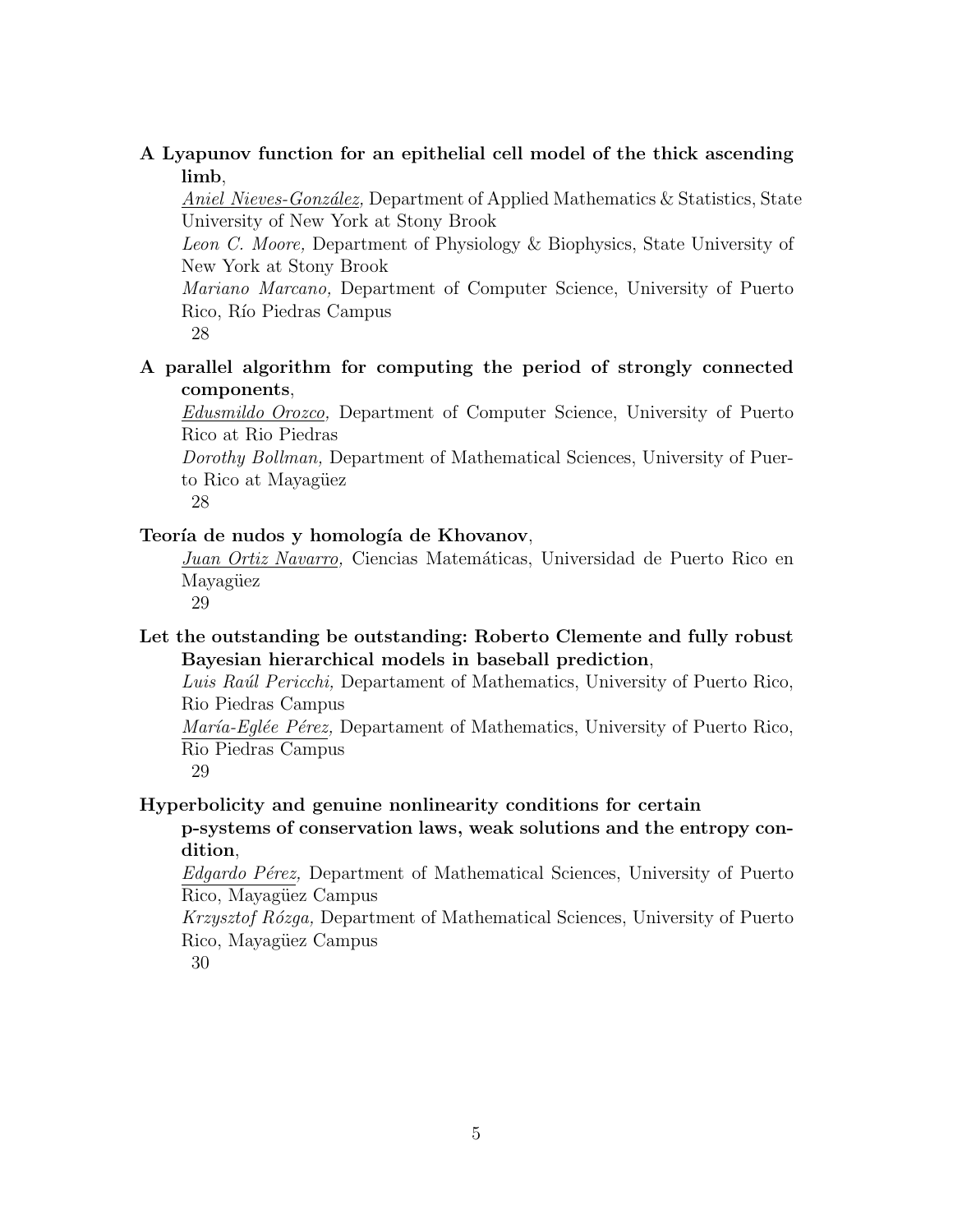### Aspectos computacionales del método "Local Discontinuous Galerkin" para mallas no estructuradas en 3D,

Filánder Sequeira Chavarría, Department of Mathematical Sciences, University of Puerto Rico at Mayagüez

Paul Castillo, Department of Mathematical Sciences, University of Puerto Rico at Mayagüez

30

Avaluación de destrezas de educación general en el curso de precálculo Enero 2009 – Diciembre 2009,

Bárbara L. Santiago–Figueroa, Departamento de Matemáticas, Universidad de Puerto Rico en Humacao

Idalyn Ríos Díaz, Departamento de Matemáticas, Universidad de Puerto Rico en Humacao

31

On the spatio-temporal disease dynamics in populations with discretetime epidemics in one and two spatial dimensions,

Karen R. Ríos-Soto, Department of Mathematical Sciences, University of Puerto Rico at Mayagüez

31

#### Comparison of elastic plate theories for micropolar materials,

Lev Steinberg, Department of Mathematics, University of Puerto Rico at Mayagüez

Roberto Carlos Reyes Carranza, Department of Mathematics, University of Puerto Rico at Mayagüez

32

## An approach to construct explicit solutions for Schroedinger equations with time dependent Hamiltonians,

Erwin Suazo Martinez, Department of Mathematical Sciences, University of Puerto Rico at Mayagüez

32

#### Universal deformation rings of modules over self-injective algebras,

José A. Vélez, Department of Mathematics, University of Iowa 33

#### Mathematics and string theory,

Alfredo Villanueva, Department of Mathematics, University of Puerto Rico at Mayagüez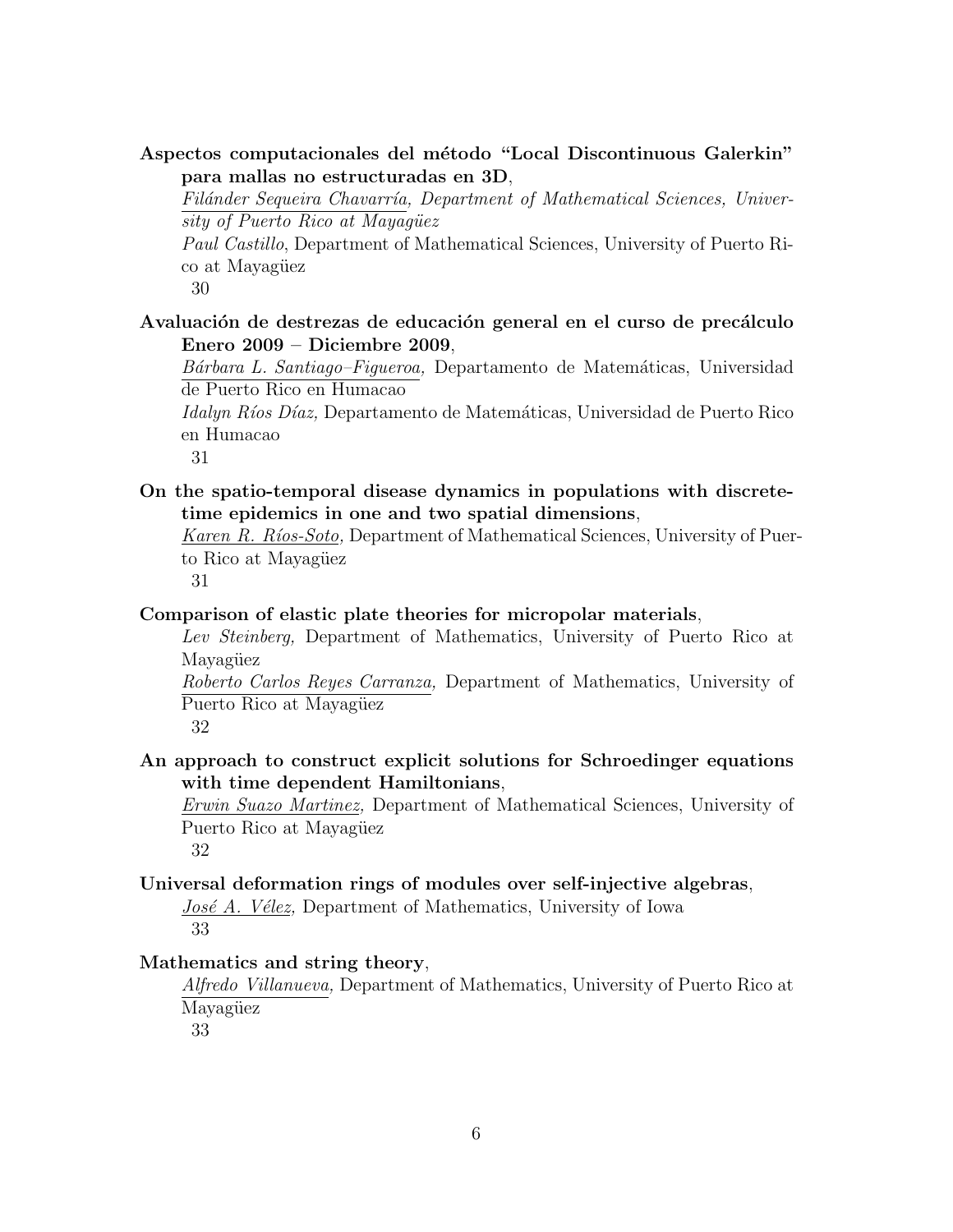#### The nonlocal Robin Laplacian on extension domains,

Alejandro Vélez Santiago, Department of Mathematics, University of Puerto Rico at Río Piedras 33

#### 5. Afiches (Posters) 34

### Some properties of latin squares - study of mutually orthogonal latin squares,

Jeranfer Bermúdez, Department of Computer Science, University of Puerto Rico at Río Piedras

Lourdes M. Morales, Department of Computer Science, University of Puerto Rico at Río Piedras

34

#### Estudio comparativo entre C para CUDA y OpenCL,

Jorge A. Fernandez Vidro, Departamento de Ciencias Matemáticas, Universidad de Puerto Rico en Humacao

José O. Sotero Esteva, Departamento de Matemáticas, Universidad de Puerto Rico en Humacao

34

#### A simple multinephron model for the urine concentration mechanism.,

Guillermo Fontánez, Department of Computer Science, University of Puerto Rico at Río Piedras

Mariano Marcano, Department of Computer Science, University of Puerto Rico at Río Piedras

35

#### Robust Bayesian approach to the analysis of finite population surveys,

Jairo Alberto Fuquene Patino, Institute of Statistics, University of Puerto Rico

35

#### Tabla de mortalidad de Puerto Rico,

Grisel Hernández Carrasquillo, Departamento de Matemáticas, Universidad de Puerto Rico en Humacao

Alberto Cáceres Díaz, Departamento de Matemáticas, Universidad de Puerto Rico en Humacao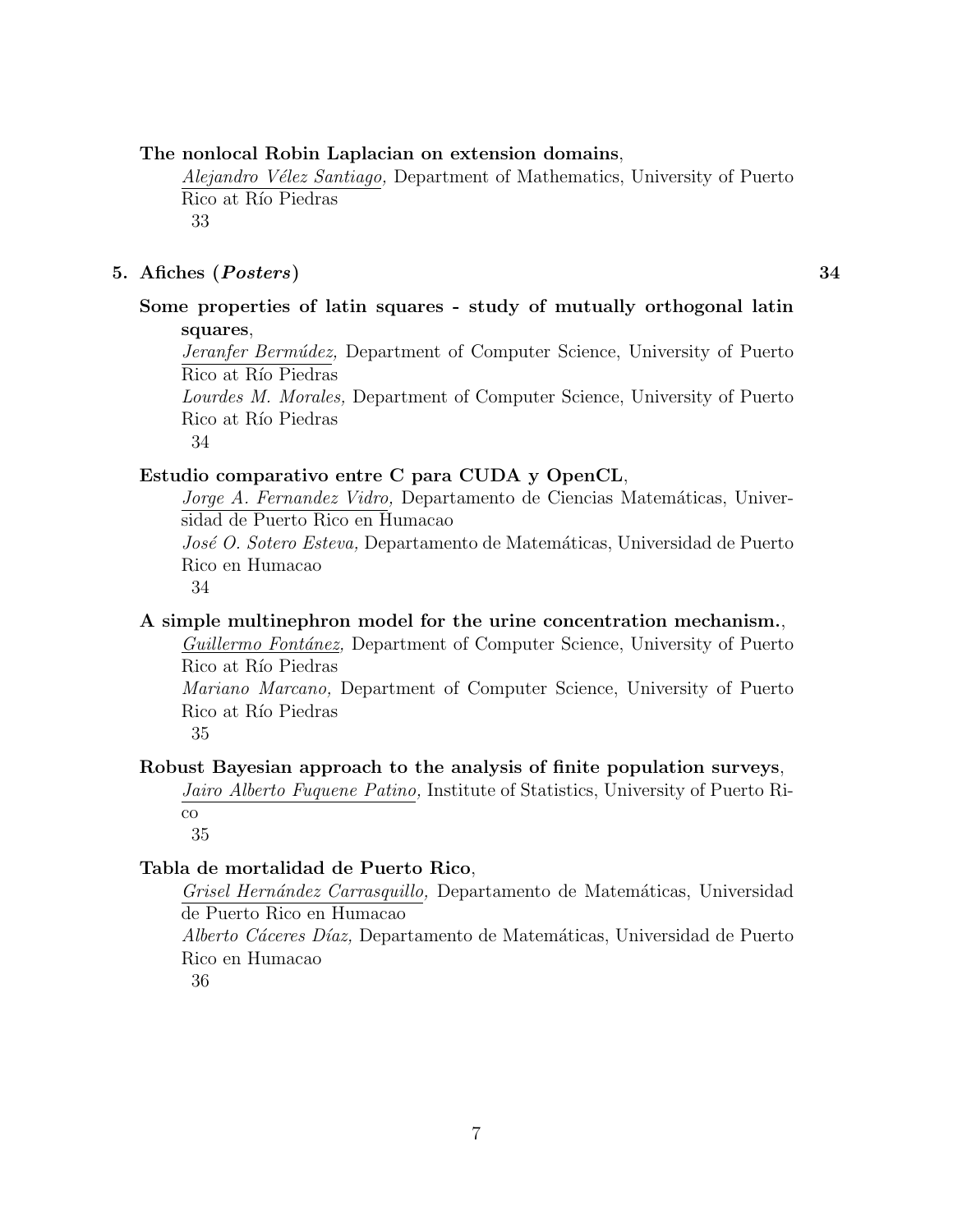### Cómputo de cantidad de caminos y polígonos sin intersecciones en una rendija cuadriculada,

Francheska I. Lebrón López, Departamento de Matemáticas, Universidad de Puerto Rico en Humacao

Fernando E. Berríos Cádiz, Departamento de Matemáticas, Universidad de Puerto Rico en Humacao

José O. Sotero Esteva, Departamento de Matemáticas, Universidad de Puerto Rico en Humacao

37

### Two strain competition: Trypanosoma cruzi,

Xavier Martinez Rivera, Department of Mathematics, University of Puerto Rico at Mayagüez

Thomas Seaquist, Department of Mathematics, University of Texas at Arlington

Marcel Muñoz Figueroa, Department of Engineering, Turabo University Christopher Kribs Zaleta, Department of Mathematics, University of Texas at Arlington

37

#### Software APKG, de algebra de productos Kronecker a grafos ,

Richard Martínez. Departamento de Ciencias Cómputos, Universidad de Puerto Rico en Río Piedras

Rafael A. Arce-Nazario, Departamento de Ciencias Cómputos, Universidad de Puerto Rico en Río Piedras

38

#### A tale of regions: a mathematical model for Chagasa disease,

Glorimar Meléndez-Rosario, Department of Mathematical Sciences, University of Puerto Rico at Mayagüez

38

#### Optimized strategies for the Mastermind game,

Luis O. Miranda Rivera, Department of Computer Science , University of Puerto Rico at Rio Piedras

Javier Cordova, Department of Computer Science, University of Puerto Rico at Rio Piedras

Joel M. Quiles Baker, Department of Computer Engineering, University of Puerto Rico at Mayagüez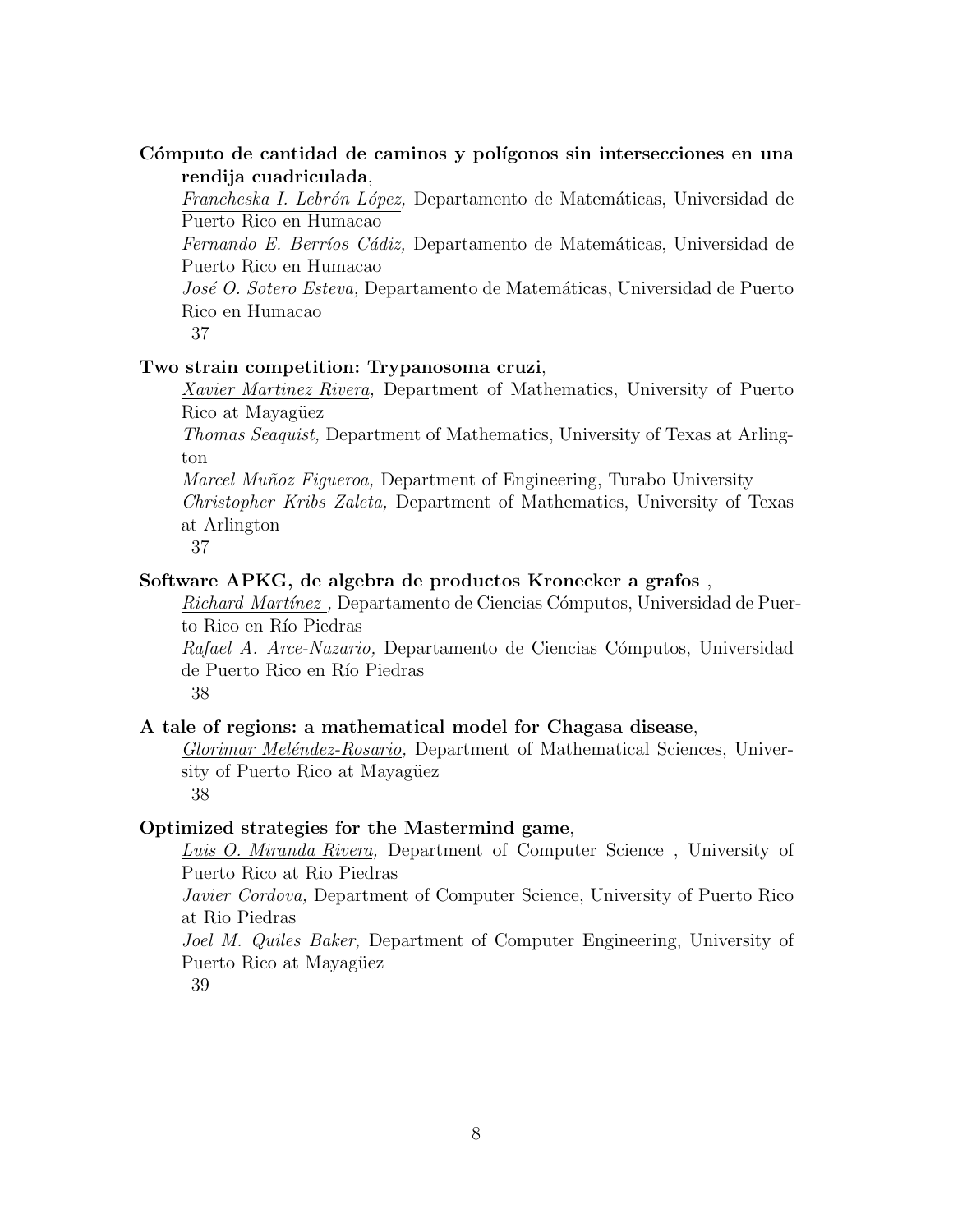### Parameter estimation for a mathematical model of the sec-dependant translocation system,

Monica Nadal, Department of Mathematics, University of Puerto Rico, Rio Piedras Campus

Mariano Marcano, Department of Computer Science, University of Puerto Rico, Rio Piedras Campus

Monika Musial-Siwek, Department of Computer Science, University of Puerto Rico, Rio Piedras Campus

40

#### Finite element method simulations of composite materials,

Abner J. Ortiz-Camacho, Department of Mathematics, University of Puerto Rico at Humacao

Greichaly Cabrera-Cruz, Department of Mathematics, University of Puerto Rico at Humacao

Pablo Negrón-Marrero, Department of Mathematics, University of Puerto Rico at Humacao

40

#### Programacion con GPUs: alternativas ante la disyuntiva entre transferir datos o regenerarlos,

Axel Y. Rivera Rodríquez, Departamento de Matemáticas, Universidad de Puerto Rico en Humacao

John E. Morales García, Departamento de Matemáticas, Universidad de Puerto Rico en Humacao

José O. Sotero Esteva, Departamento de Matemáticas, Universidad de Puerto Rico en Humacao

41

## Computational implementation of the procrustes analysis for biological uses: bee hybridization,

Elisamuel Santiago Ramírez, Escuela de Ingeniería, Universidad Interamericana de Puerto Rico, Recinto de Bayamón

Rafael Canales, Departamento De Ciencias y Matemáticas, Universidad Interamericana de Puerto Rico, Recinto de Bayamón

Bert Rivera, Departamento de Ciencias y Matemáticas, Universidad Interamericana de Puerto Rico, Recinto de Bayamón 42

### $\int$ Indice de Autores (Author Index) 42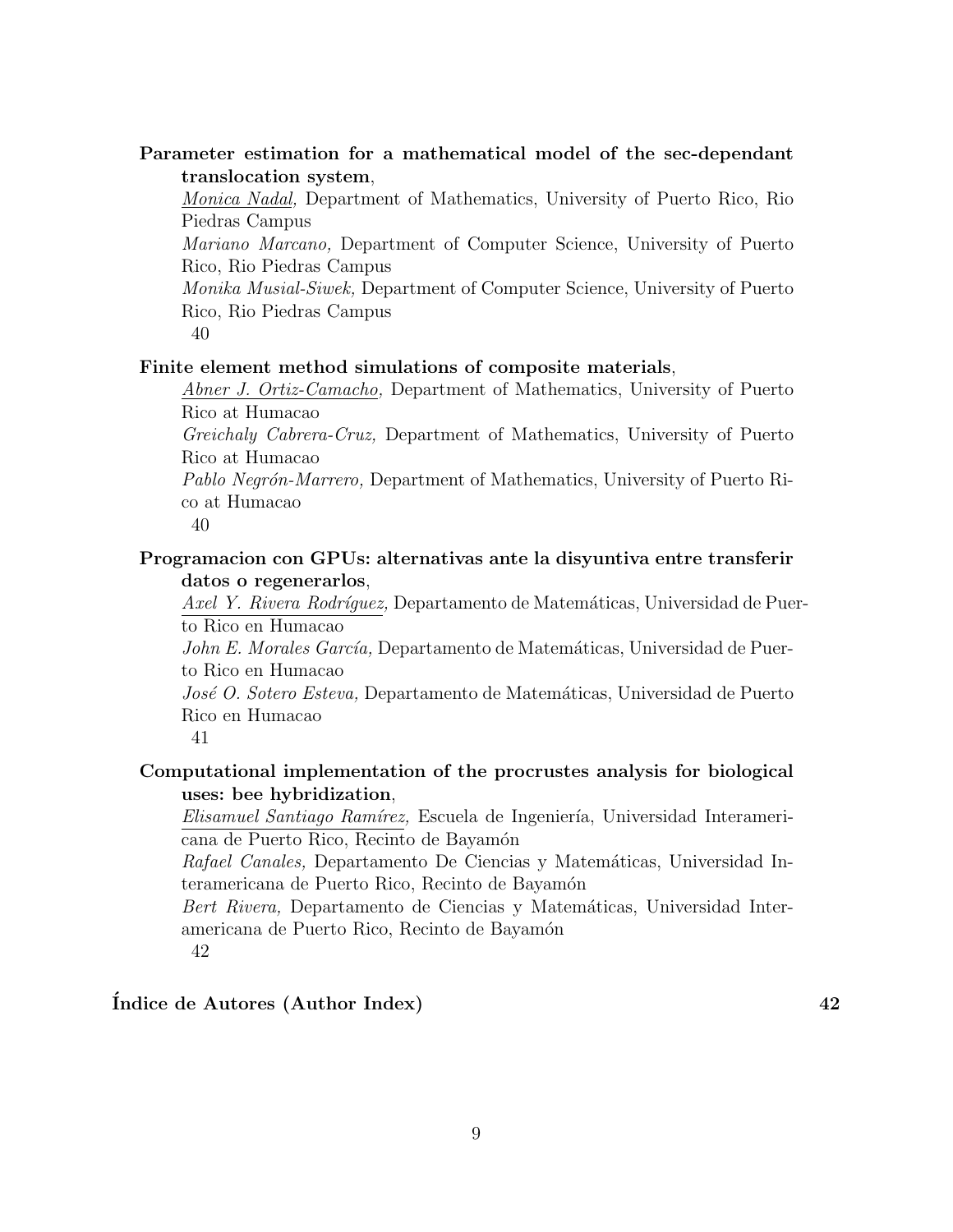| )<br>1                             |
|------------------------------------|
| c<br>S<br>$\overline{\mathcal{L}}$ |
| $\sim$ $\sigma$ $\Omega$           |
| しこと しょくしょ                          |
| ١                                  |

| Hora            |                       |                     | Viernes             |                                                           |                            |                |               |
|-----------------|-----------------------|---------------------|---------------------|-----------------------------------------------------------|----------------------------|----------------|---------------|
|                 | Vestíbulo             | Anfiteatro          | Q 123               | Q 124                                                     | $Q$ 125                    | $Q$ 150        | $Q$ 151       |
| Viernes         |                       |                     |                     |                                                           |                            |                |               |
| $4:00 - 5:00$   | Registro              |                     |                     |                                                           |                            |                |               |
| $5:00 - 5:25$   |                       |                     | Collins<br>$\Delta$ | Arce<br>R.                                                | Suazo<br><sub>.</sub><br>中 | Martinez<br>Ŗ. |               |
| $5:30 - 5:55$   |                       |                     | G. McKee            | P. Musial                                                 | E. Montes                  | B. Santiago    |               |
| $6:00 - 6:50$   | Cárteles (Posters)    |                     |                     |                                                           |                            |                |               |
| $7:10 - 8:00$   |                       | Gúzman<br>J.        |                     |                                                           |                            |                |               |
| $8:15 - 9:30$   |                       |                     |                     | Actividad de Confraternización - Jardines Casa del Rector |                            |                |               |
|                 |                       |                     | Sábado              |                                                           |                            |                |               |
| Hora            | Vestíbulo             | Anfiteatro          | $Q$ 123             | Q 124                                                     | $Q$ 125                    | $Q$ 150        | $Q$ 151       |
| $8:00 - 9:00$   | Registro              |                     |                     |                                                           |                            |                |               |
| $8:00 - 9:00$   |                       |                     | Desayuno-           | Centro de Estudiantes                                     |                            |                |               |
| $9:00 - 9:30$   |                       | Inauguración        |                     |                                                           |                            |                |               |
| $9:30 - 10:20$  |                       | R. Nochetto         |                     |                                                           |                            |                |               |
| 10:35-11:00     |                       |                     | K. Rios             | Xuerong Yong                                              | R. Reyes                   | E. Perez       |               |
| $11:00-11:15$   |                       |                     |                     | Merienda                                                  |                            |                |               |
| 11:15-11:40     |                       |                     | M. Marcano          | F. Castro                                                 | A. Vélez                   | J. Ortiz       |               |
| $11:45 - 12:10$ |                       |                     | A. Nieves           | E. Orozco                                                 | P. Negrón                  | S. Molina      |               |
| $12:15 - 1:20$  |                       |                     | Almuerzo -          | Centro de Estudiantes                                     |                            |                |               |
| $1:30 - 1:50$   | (Posters)<br>Cárteles |                     |                     |                                                           |                            |                |               |
| $1:55 - 2:20$   |                       |                     | L. Gordillo         | R. Arce                                                   | M.E. Pérez                 | J. Ramos       | A. Villanueva |
| $2:25 - 2:40$   |                       |                     |                     | Merienda                                                  |                            |                |               |
| $2:45 - 3:35$   |                       | L. Menaldi<br>⊢.    |                     |                                                           |                            |                |               |
| $3:50 - 4:15$   |                       |                     | J. Vélez            | A. Cruz                                                   | F. Acosta                  | F. Sequeira    |               |
| $4:20 - 4:45$   |                       |                     | C. Calderón         | J. Farrington                                             | L. Jaimes                  | N. Gozzer      |               |
| $4:45 - 5:15$   |                       | Administrativa<br>S |                     |                                                           |                            |                |               |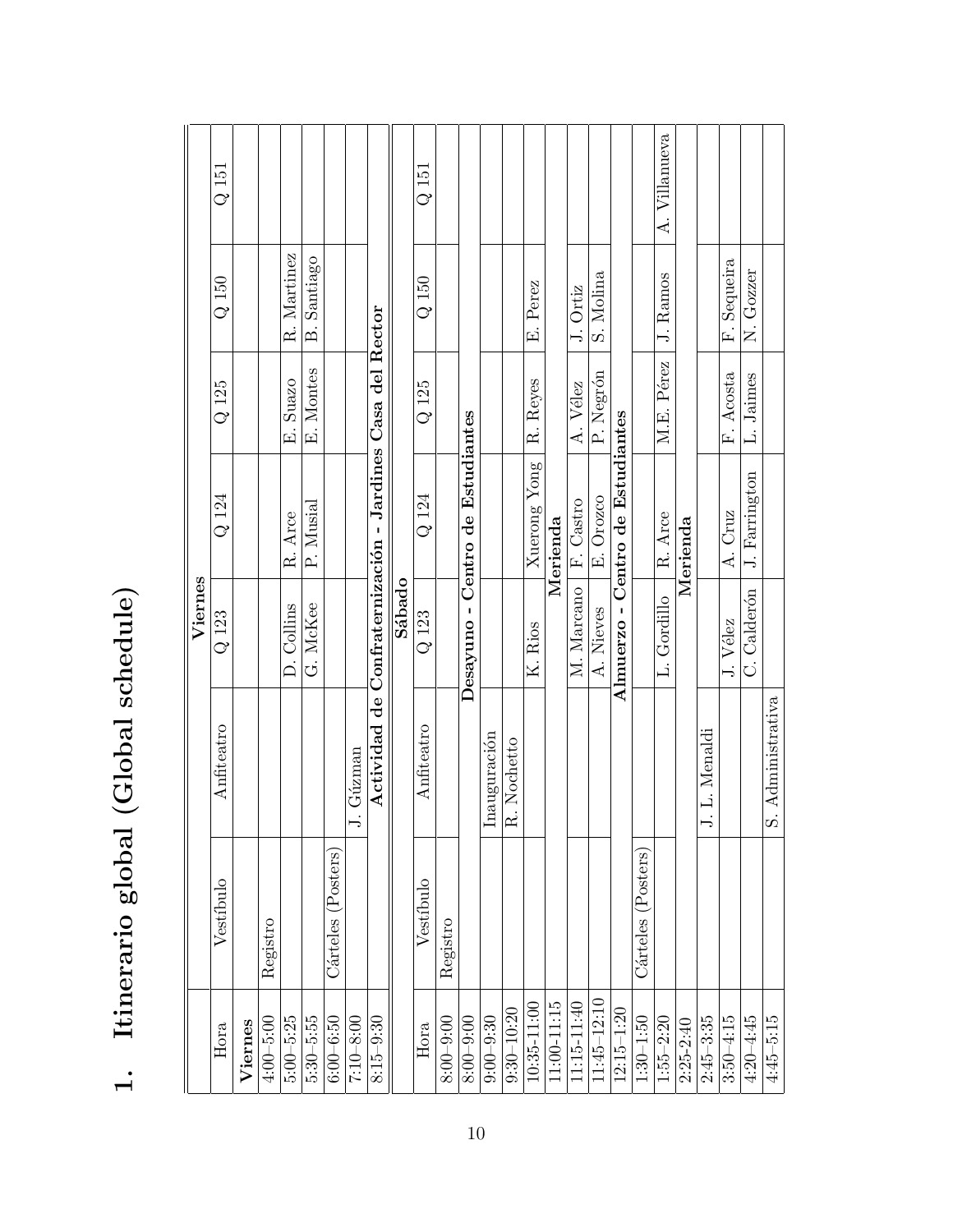# 2. Itinerario Detallado (Detailed Schedule)

| Horario              | Lugar                 | Actividad                                                 |
|----------------------|-----------------------|-----------------------------------------------------------|
| <b>Viernes</b><br>26 |                       |                                                           |
| de febrero           |                       |                                                           |
| $4:00 - 5:00$        | Vestíbulo Edificio de | Inscripción y Registro                                    |
|                      | Química               |                                                           |
| $4:00 - 9:00$        | Vestíbulo Edificio de | Mesas de Exhibición                                       |
|                      | Química               |                                                           |
| $5:00 - 5:25$        |                       | Conferencias Concurrentes                                 |
|                      | Q 123                 | Toward a mathematical origin of species,                  |
|                      |                       | Dennis Collins.                                           |
|                      | Q 124                 | The Reconfigurable Computing Laboratory at UPR RP,        |
|                      |                       | Rafael A. Arce-Nazario and Edusmildo Orozco.              |
|                      | Q 125                 | An approach to construct explicit solutions<br>for        |
|                      |                       | Schrodinger equations with time dependent Hamil-          |
|                      |                       | tonians,                                                  |
|                      |                       | Erwin Suazo.                                              |
|                      | $Q$ 150               | El entendimiento de funciones de dos variables: dominio,  |
|                      |                       | rango, unicidad de valor y representaciones,              |
|                      |                       | Rafael Martinez Planell.                                  |
| $5:30 - 5:55$        |                       | <b>Conferencias Concurrentes</b>                          |
|                      | Q 123                 | Mathematica 7 in education and research,                  |
|                      |                       | Ginger Mcgee and Michael Morrison.                        |
|                      | Q 124                 | Efficient implementation of atomic multi writer-multi     |
|                      |                       | reader distributed memory,                                |
|                      |                       | Burkhard Englert, Chryssis Georgiou, Peter Musial,        |
|                      |                       | Nicolas Nicolau, and Alexander Shvartsman.                |
|                      | Q 125                 | Violation of the complementing condition and local bifur- |
|                      |                       | cation in nonlinear elasticity,                           |
|                      |                       | Pablo V. Negrón-Marrero and Errol Montes-Pizarro.         |
|                      | $Q$ 150               | Avaluación de destrezas de educación general en el curso  |
|                      |                       | de precálculo,                                            |
|                      |                       | Bárbara Santiago e Idalyn Ríos.                           |
| $6:00 - 6:50$        | Vestíbulo             | Sesión de Afiches                                         |
|                      |                       | Some properties of latin squares - study of mutually or-  |
|                      |                       | thogonal latin squares,                                   |
|                      |                       | Jeranfer Bermúdez and Lourdes M. Morales.                 |
|                      |                       | $Estudio$ comparativo entre $C$ para $CUDA$ y $OpenCL$ ,  |
|                      |                       | Jorge A. Fernandez Vidro and José O. Sotero Esteva.       |
|                      |                       | A simple multinephron model for the urine concentration   |
|                      |                       | mechanism,                                                |
|                      |                       | Guillermo Fontánez and Mariano Marcano.                   |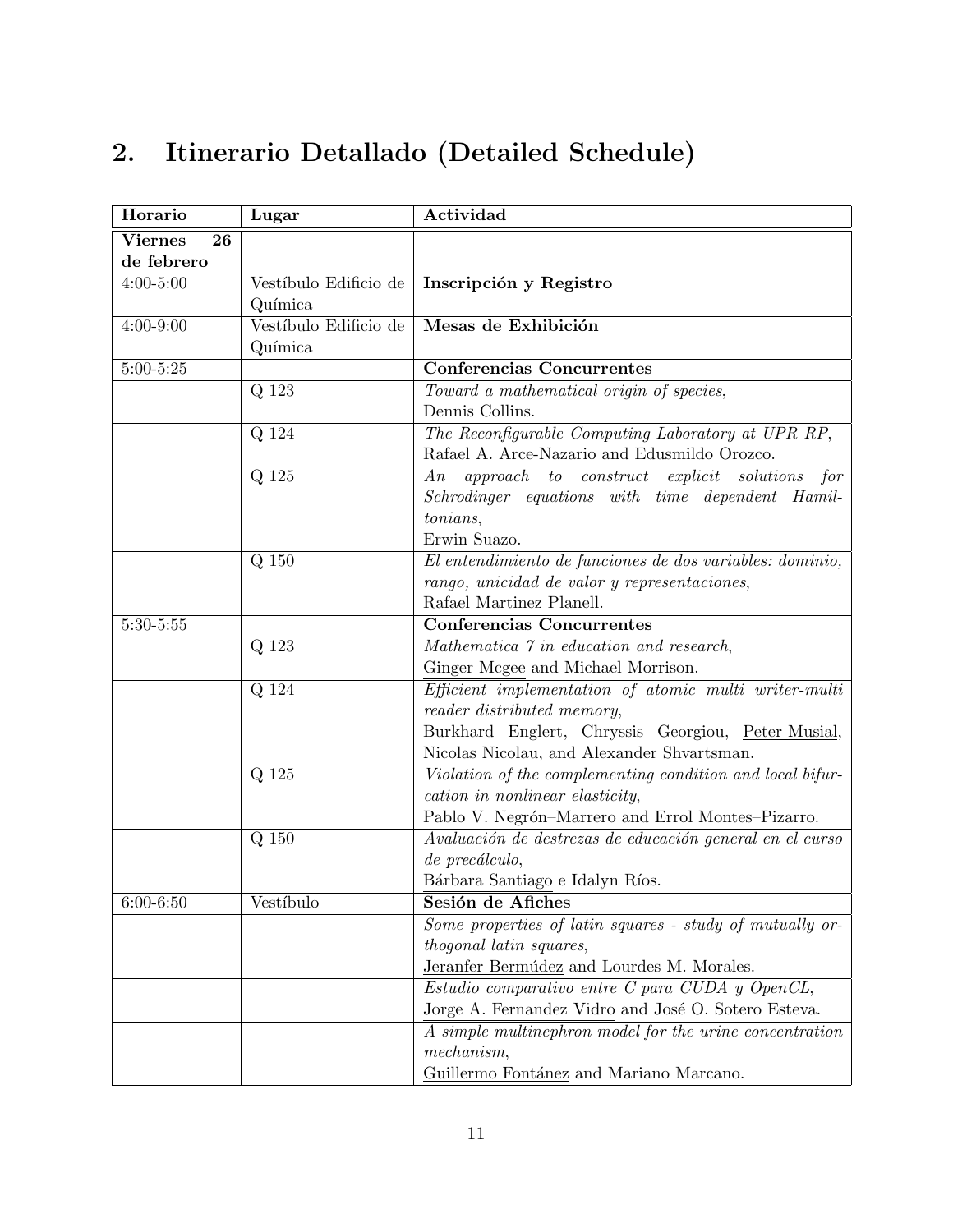| Horario       | Lugar                          | Actividad                                                |
|---------------|--------------------------------|----------------------------------------------------------|
|               |                                | Robust bayesian approach to the analysis of finite popu- |
|               |                                | <i>lation surveys,</i>                                   |
|               |                                | Jairo Alberto Fuquene Patino.                            |
|               |                                | Tabla de mortalidad de Puerto Rico,                      |
|               |                                | Grisel Hernández Carrasquillo y Alberto Cáceres Díaz.    |
|               |                                | Cómputo de cantidad de caminos y polígonos sin inter-    |
|               |                                | secciones en una rendija cuadriculada,                   |
|               |                                | Francheska I. Lebrón López, Fernando E. Berríos Cádiz,   |
|               |                                | y José O. Sotero Esteva.                                 |
|               |                                | Two strain competition: Trypanosoma cruzi,               |
|               |                                | Xavier Martinez Rivera,<br>Thomas<br>Marcel<br>Seaquist, |
|               |                                | Muñoz Figueroa, and Christopher Kribs Zaleta.            |
|               |                                | Software APKG, de algebra de productos Kronecker a       |
|               |                                | grafos,                                                  |
|               |                                | Richard Martínez y Rafael A. Arce-Nazario.               |
|               |                                | A tale of regions: a mathematical model for Chagasa dis- |
|               |                                | ease,                                                    |
|               |                                | Glorimar Meléndez-Rosario.                               |
|               |                                | Optimized strategies for the Mastermind game,            |
|               |                                | Luis O. Miranda Rivera, Javier Cordova, and Joel M.      |
|               |                                | Quiles Baker.                                            |
|               |                                | Parameter estimation for a mathematical model of the     |
|               |                                | sec-dependant translocation system,                      |
|               |                                | Monica Nadal, Mariano Marcano, and Monika Musial-        |
|               |                                | Siwek.                                                   |
|               |                                | Finite element method simulations of composite materi-   |
|               |                                | als,                                                     |
|               |                                | Abner J. Ortiz-Camacho, Greichaly Cabrera-Cruz, and      |
|               |                                | Pablo Negrón-Marrero.                                    |
|               |                                | Programación con GPUs: alternativas ante la disyuntiva   |
|               |                                | entre transferir datos o regenerarlos,                   |
|               |                                | Axel Y. Rivera Rodríguez, John E. Morales García, y      |
|               |                                | José O. Sotero Esteva.                                   |
|               |                                | Computational implementation of the procrustes analysis  |
|               |                                | for biological uses: bee hybridization,                  |
|               |                                | Elisamuel Santiago Ramírez, Rafael Canales, and Bert     |
|               |                                | Rivera.                                                  |
| $7:10 - 8:00$ | Anfiteatro de Enfer-           | Conferencia Plenaria                                     |
|               | mería                          | Finite element methods for linear elasticity,            |
|               |                                | Johnny Guzmán                                            |
| $8:15-9:30$   | <b>Jardines</b><br>Casa<br>del | Actividad de Confraternización (Cóctel)                  |
|               | Rector                         |                                                          |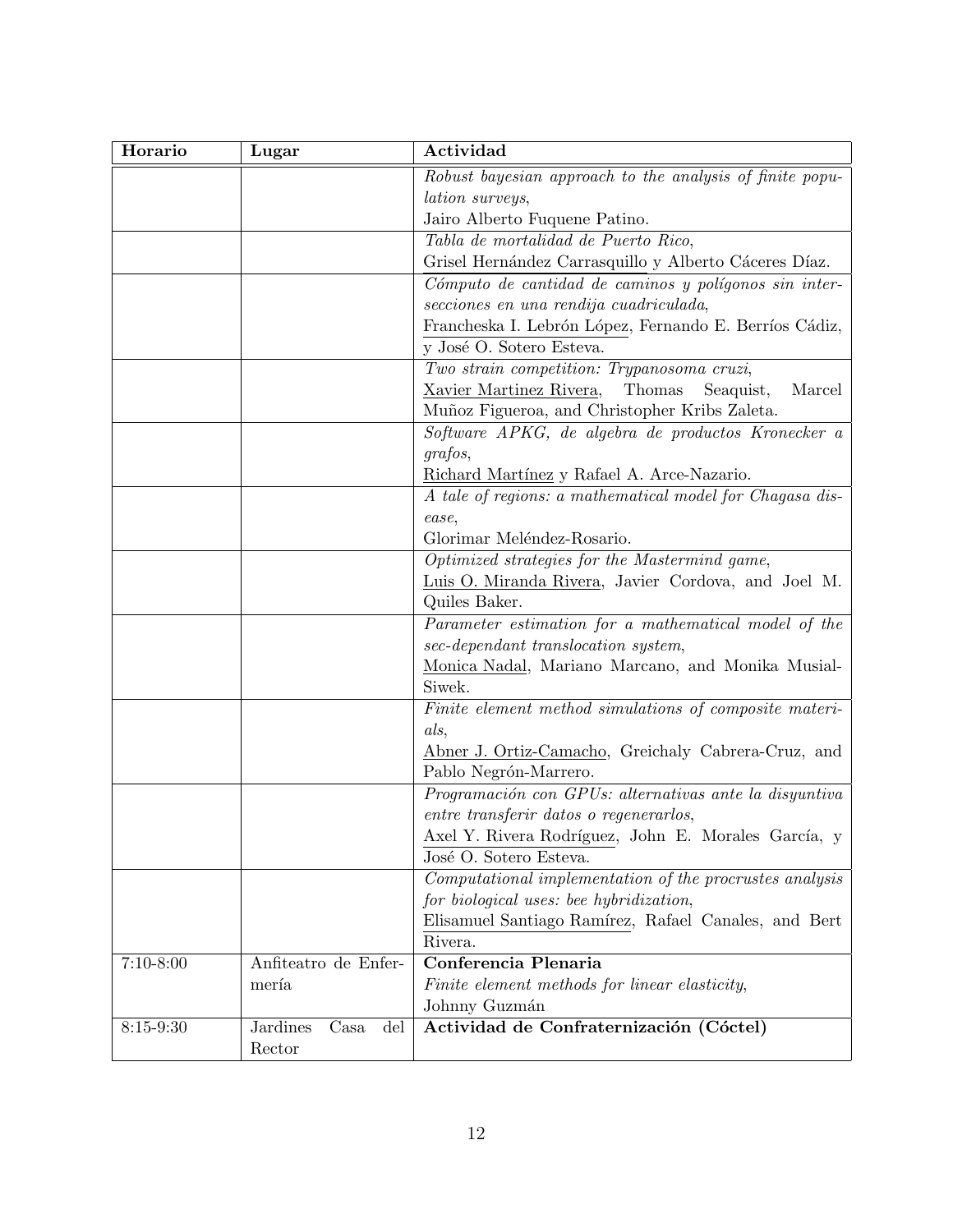| Horario         | Lugar                 | Actividad                                                                    |
|-----------------|-----------------------|------------------------------------------------------------------------------|
| Sábado 27 de    |                       |                                                                              |
| febrero         |                       |                                                                              |
| 8:00-9:00       | de Estudi-<br>Centro  | Desayuno                                                                     |
|                 | antes                 |                                                                              |
| 8:00-9:00       | Vestíbulo Edificio de | Inscripción y Registro                                                       |
|                 | Química               |                                                                              |
| 8:00-4:00       | Vestíbulo Edificio de | Mesas de Exhibición                                                          |
|                 | Química               |                                                                              |
| $9:00 - 9:30$   | Anfiteatro de Enfer-  | Inauguración                                                                 |
|                 | mería                 |                                                                              |
| $9:30 - 10:20$  | Anfiteatro de Enfer-  | Conferencia Plenaria                                                         |
|                 | mería                 | Fluid biomembranes: modeling and computation,                                |
|                 |                       | Ricardo Nochetto.                                                            |
| $10:35 - 11:00$ |                       | <b>Conferencias Concurrentes</b>                                             |
|                 | Q 123                 | On the spatio temporal disease dynamics in populations                       |
|                 |                       | with discrete time dynamics in one and two spatial di-                       |
|                 |                       | mensions,                                                                    |
|                 |                       | Karen R. Ríos-Soto.                                                          |
|                 | Q 124                 | The asymptotic number of spanning trees in circulant                         |
|                 |                       | graphs,                                                                      |
|                 |                       | Mordecai J. Golin, Xuerong Yong, and Yuanping Zhang.                         |
|                 | Q 125                 | Comparison of elastic plate theories for micropolar ma-                      |
|                 |                       | terials,                                                                     |
|                 |                       | Lev Steinberg and Roberto Carlos Reyes Carranza.                             |
|                 | $Q$ 150               | Hiperbolicity and genuine nonlinearity conditions for cer-                   |
|                 |                       | tain p-systems of conservation laws, weak solutions and                      |
|                 |                       | the entropy condition,                                                       |
|                 |                       | Edgardo Pérez and Krzysztof Rózga.                                           |
| $11:00-11:15$   |                       | Merienda                                                                     |
| $11:15 - 11:40$ |                       | Conferencias Concurrentes                                                    |
|                 | Q 123                 | Mathematical model for the urine concentrating process                       |
|                 |                       | in the undeveloped kidney of rats,                                           |
|                 |                       | Mariano Marcano.                                                             |
|                 | Q 124                 | On the number of solutions of $\sum_{i=1}^{k} \frac{1}{x_i} = 1$ in distinct |
|                 |                       | odd natural numbers,                                                         |
|                 |                       | Rafael A. Arce-Nazario, Francis Castro,<br>and Raúl                          |
|                 |                       | Figueroa.                                                                    |
|                 | Q 125                 | The non local Robin Laplacian on extension domains,                          |
|                 |                       | Alejandro Vélez Santiago.                                                    |
|                 | Q 150                 | Teoría de nudos y homología de Khovanov,                                     |
|                 |                       | Juan Ortíz Navarro.                                                          |
| $11:45 - 12:10$ |                       | <b>Conferencias Concurrentes</b>                                             |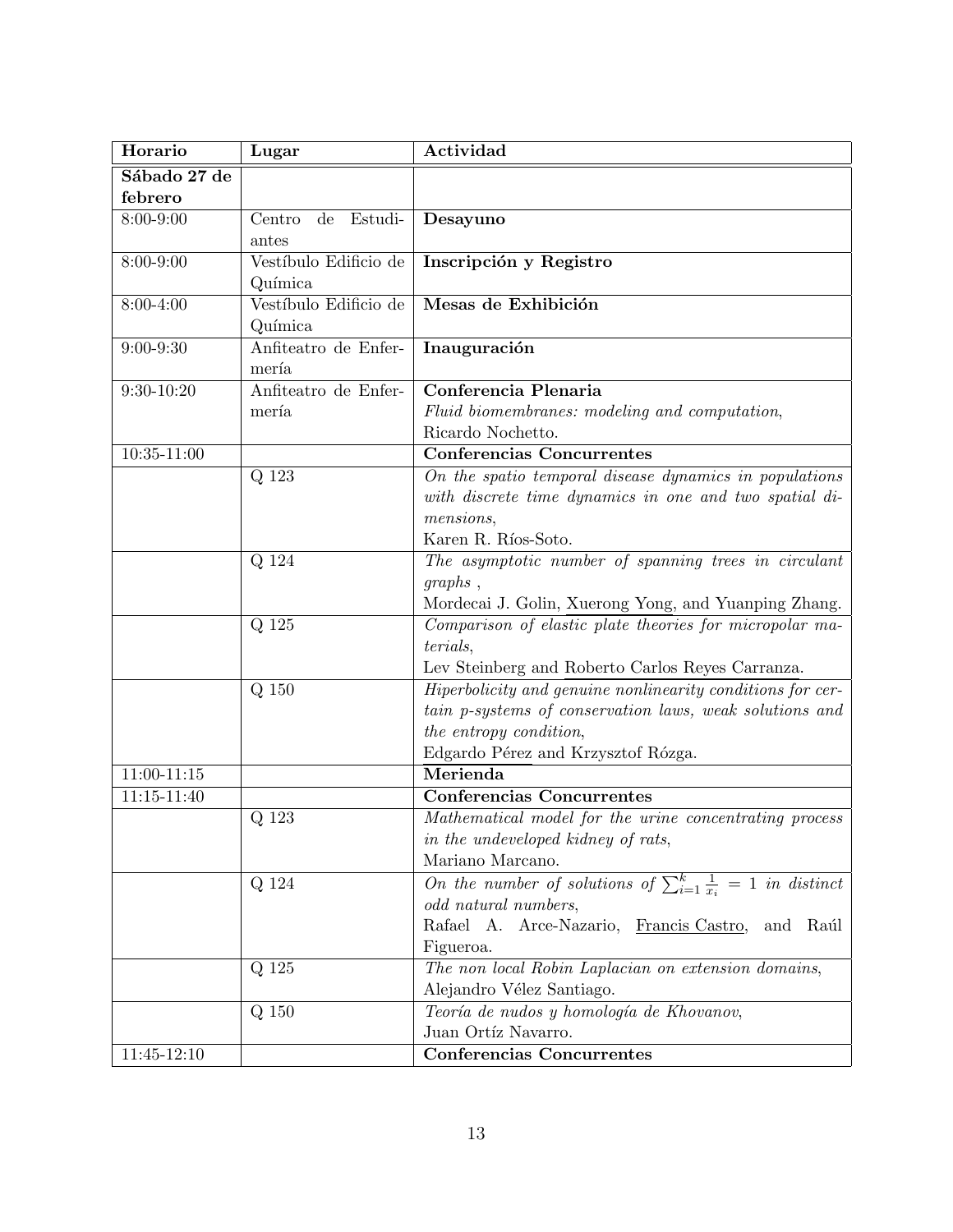| Horario       | Lugar                                       | Actividad                                                        |
|---------------|---------------------------------------------|------------------------------------------------------------------|
|               | Q 123                                       | A Lyapunov function for an epithelial cell model of the          |
|               |                                             | thick ascending limb,                                            |
|               |                                             | Aniel Nieves-González.                                           |
|               | $Q$ 124                                     | A parallel algorithm for computing the period of strongly        |
|               |                                             | connected components,                                            |
|               |                                             | Edusmildo Orozco and Dorothy Bollman.                            |
|               | Q 125                                       | $W_{1,p}$ quasi convexity and fracture surfaces in strain space, |
|               |                                             | Pablo V. Negrón-Marrero and Jey Sivaloganathan.                  |
|               | Q 150                                       | Torsion and the K-theory of a recursive subhomogeneous           |
|               |                                             | algebra,                                                         |
|               |                                             | Sandro Molina Cabrera.                                           |
| $12:10-1:20$  | Centro<br>$\mathrm{d}\mathrm{e}$<br>Estudi- | Almuerzo                                                         |
|               | antes                                       |                                                                  |
| $1:30-1:50$   | Vestíbulo de Edificio                       | <b>Afiches</b>                                                   |
|               | de Química                                  |                                                                  |
| $1:55-2:20$   |                                             | <b>Conferencias Concurrentes</b>                                 |
|               | Q 123                                       | The effects of reducing mating likelihood on population          |
|               |                                             | viability,                                                       |
|               |                                             | Luis Gordillo.                                                   |
|               | Q 124                                       | A systolic array based architecture for implementing mul-        |
|               |                                             | tivariate polynomial interpolation tasks,                        |
|               |                                             | Rafael A. Arce-Nazario, Edusmildo Orozco, and Dorothy            |
|               |                                             | Bollman.                                                         |
|               | Q 125                                       | Let the outstanding be outstanding: Roberto Clemente and         |
|               |                                             | fully robust Bayesian hierarchical models in baseball pre-       |
|               |                                             | diction,                                                         |
|               |                                             | Luis Raúl Pericchi and María-Eglée Pérez.                        |
|               | Q 150                                       | Interior operators and topological connectedness,                |
|               |                                             | Gabriele Castellini and Josean Ramos.                            |
|               | Q 151                                       | Mathematics and string theory,<br>Alfredo Villanueva.            |
| $2:25-2:40$   |                                             | Merienda                                                         |
| $2:45-3:30$   | Anfiteatro de Enfer-                        | Conferencia Plenaria                                             |
|               | mería                                       | From Calculus to Stochastic Optimal Control,                     |
|               |                                             | José L. Menaldi.                                                 |
| $3:50 - 4:15$ |                                             | <b>Conferencias Concurrentes</b>                                 |
|               | Q 123                                       | Universal deformation rings of modules over self-                |
|               |                                             | <i>injecting algebras,</i>                                       |
|               |                                             | José Velez.                                                      |
|               | Q 124                                       | A new algorithm for modular multiplication,                      |
|               |                                             | Arnaldo Cruz and Dorothy Bollman.                                |
|               | Q 125                                       | The envelop test, extending then normality plot,                 |
|               |                                             | Felipe Acosta Archilla and Wolfgang Rolke.                       |
|               |                                             |                                                                  |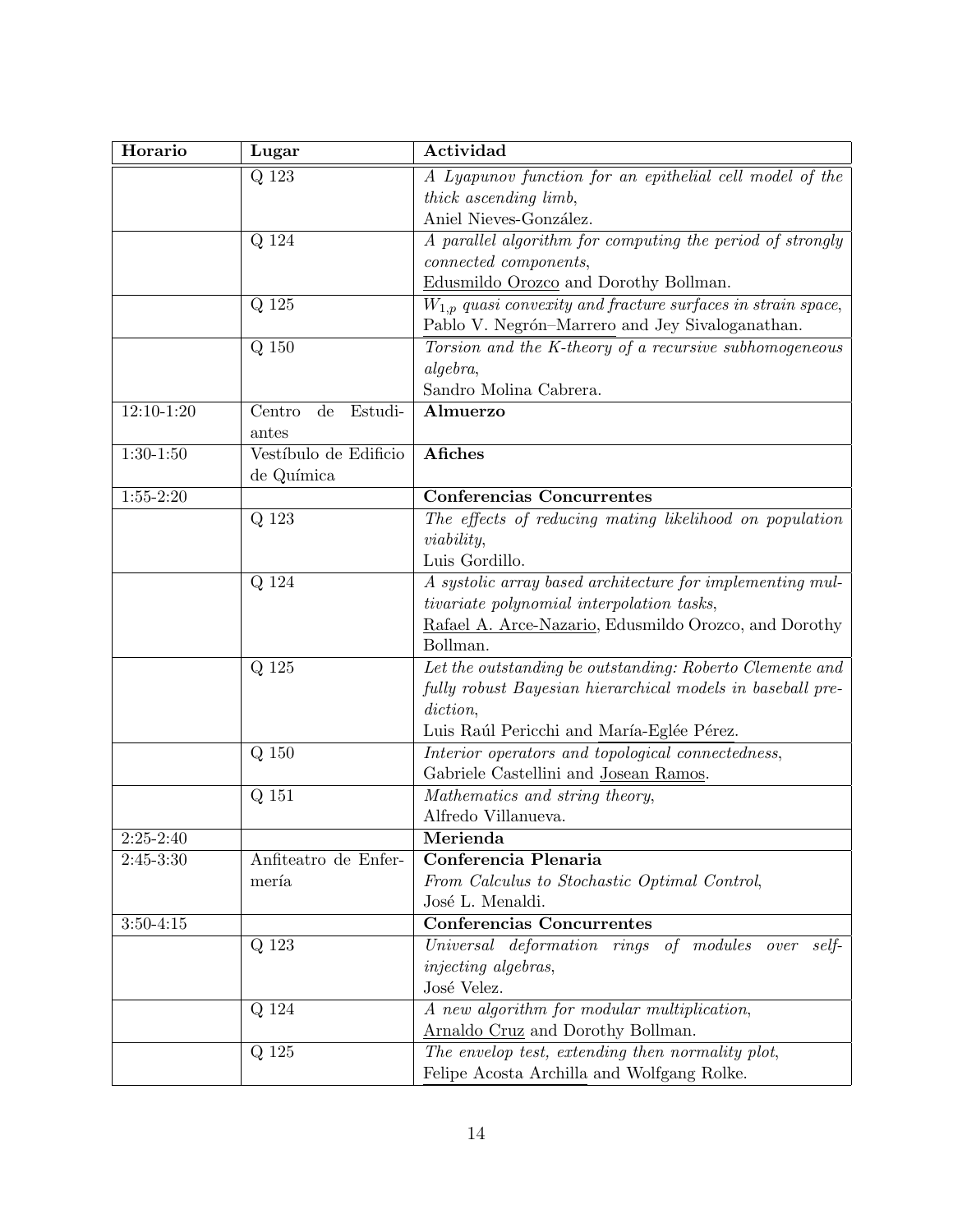| Horario     | Lugar                | Actividad                                               |
|-------------|----------------------|---------------------------------------------------------|
|             | Q 150                | Aspectos computacionales del método "Local Discontinu-  |
|             |                      | ous Galerkin" para mallas no estructuradas en 3D,       |
|             |                      | Filánder Sequeira Chavarría y Paul Castillo.            |
| $4:20-4:45$ |                      | Conferencias Concurrentes                               |
|             | Q 123                | Métodos de optimización en la solución de un problema   |
|             |                      | de la industria editorial,                              |
|             |                      | Cindy Calderón Arce y Pedro Vasquez Urbano.             |
|             | Q 124                | Some experiments with reduced linear modular systems,   |
|             |                      | José J. Farrington Zapata and Edusmildo Orozco.         |
|             | Q 125                | A methodology for the selection development of the pa-  |
|             |                      | rameter m in Fuzzy c-means: a computational approach,   |
|             |                      | Luis Gabriel Jaimes Bocarejo and Vicenc Torra.          |
|             | Q 150                | Reexperimentación: nuevo método para la recuperación de |
|             |                      | <i>parámetros,</i>                                      |
|             |                      | Nitzy Ruth Gozzer Lozada y Arturo Portnoy.              |
| $4:45-5:15$ | Anfiteatro de Enfer- | Sesión Administrativa                                   |
|             | mería                |                                                         |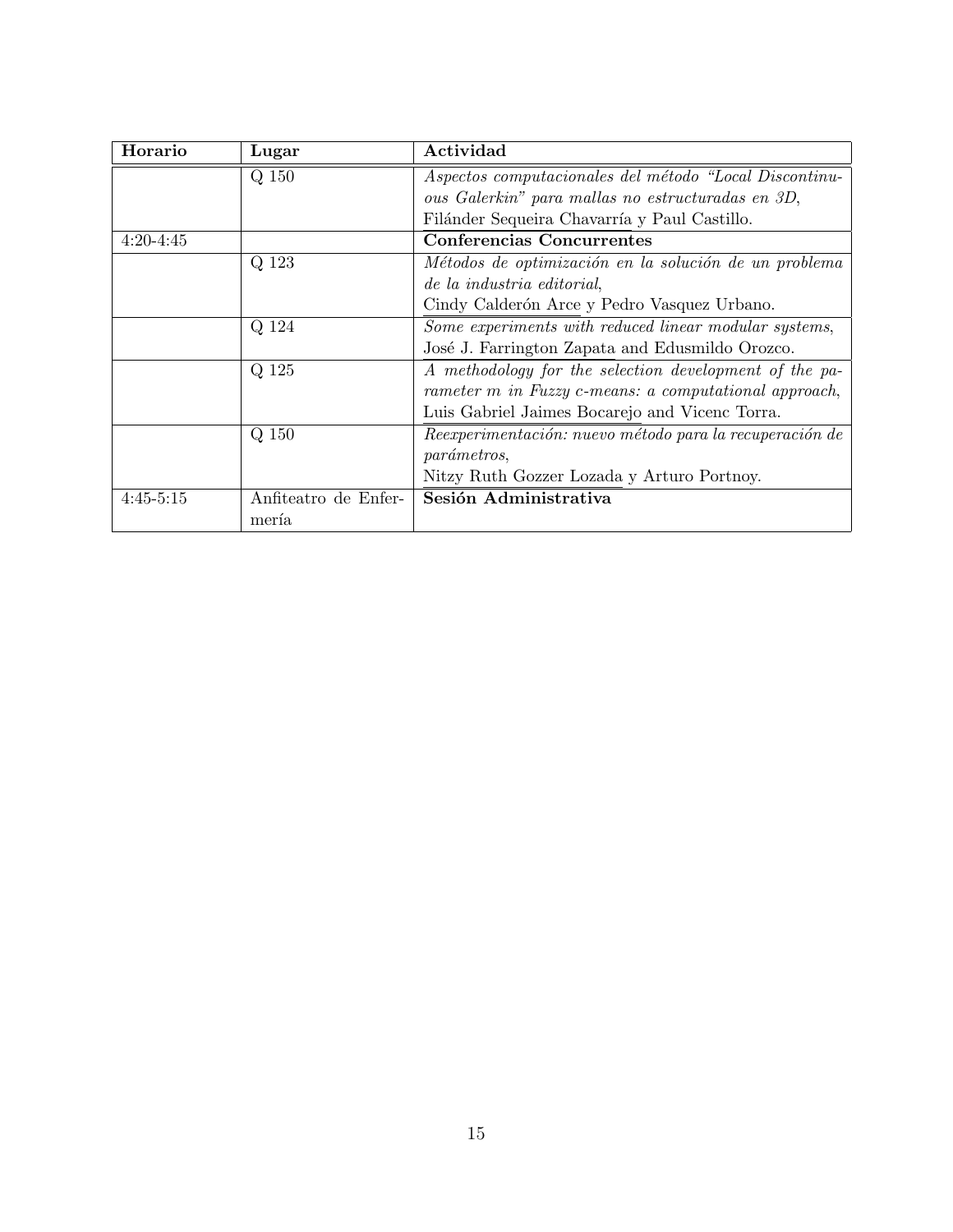# 3. Resúmenes de Conferencias Plenarias (Abstracts of Invited Presentations)

## Finite element methods for linear elasticity

Johnny Guzmán, Brown University, Providence, RI.

Finite element methods are widely used to approximate solutions of many type of partial differential equations. In this talk, I will give a short overview of finite element methods for linear elasticity. I will compare methods that are based on displacement, stress-displacement, stress-displacementrotation formulations of elasticity. In particular, I will discuss in depth recently introduced mixed finite elements for the stress-displacement-rotation formulation.

## Fluid Biomembranes: Modeling and Computation

Ricardo Nochetto, Department of Mathematics and Institute for Physical Science and Technology, University of Maryland.

We study two models for biomembranes. The first one is purely geometric since the equilibrium shapes are the minimizers of the Willmore energy under area and volume constraints. We present a novel method based on ideas from shape differential calculus. The second model incorporates the effect of the inside (bulk) viscous incompressible fluid and leads to more physical dynamics.

We use a parametric approach, which gives rise to fourth order highly nonlinear PDEs on surfaces and involves large domain deformations. We discretize these PDEs in space with an adaptive finite element method (AFEM), with either piecewise linear or quadratic polynomials, and a semi-implicit time stepping scheme. We employ the Taylor-Hood element for the Navier-Stokes equations together with iso-parametric elements, the latter being crucial for the correct approximation of curvature. We discuss several computational tools such as space-time adaptivity and mesh smoothing.

We also discuss a method to execute refinement, coarsening, and smoothing of meshes on manifolds with incomplete information about their geometry and yet preserve position and curvature accuracy. This is a new paradigm in adaptivity.

This work is joint with Andrea Bonito and M. Sebastian Paulette.

#### From calculus to stochastic optimal control

#### José L. Menaldi, Wayne State University.

We begin with a typical linear quadratic regulator, where we present four basic questions, namely, identification, controllability, stabilization and observability. Also, we mention more general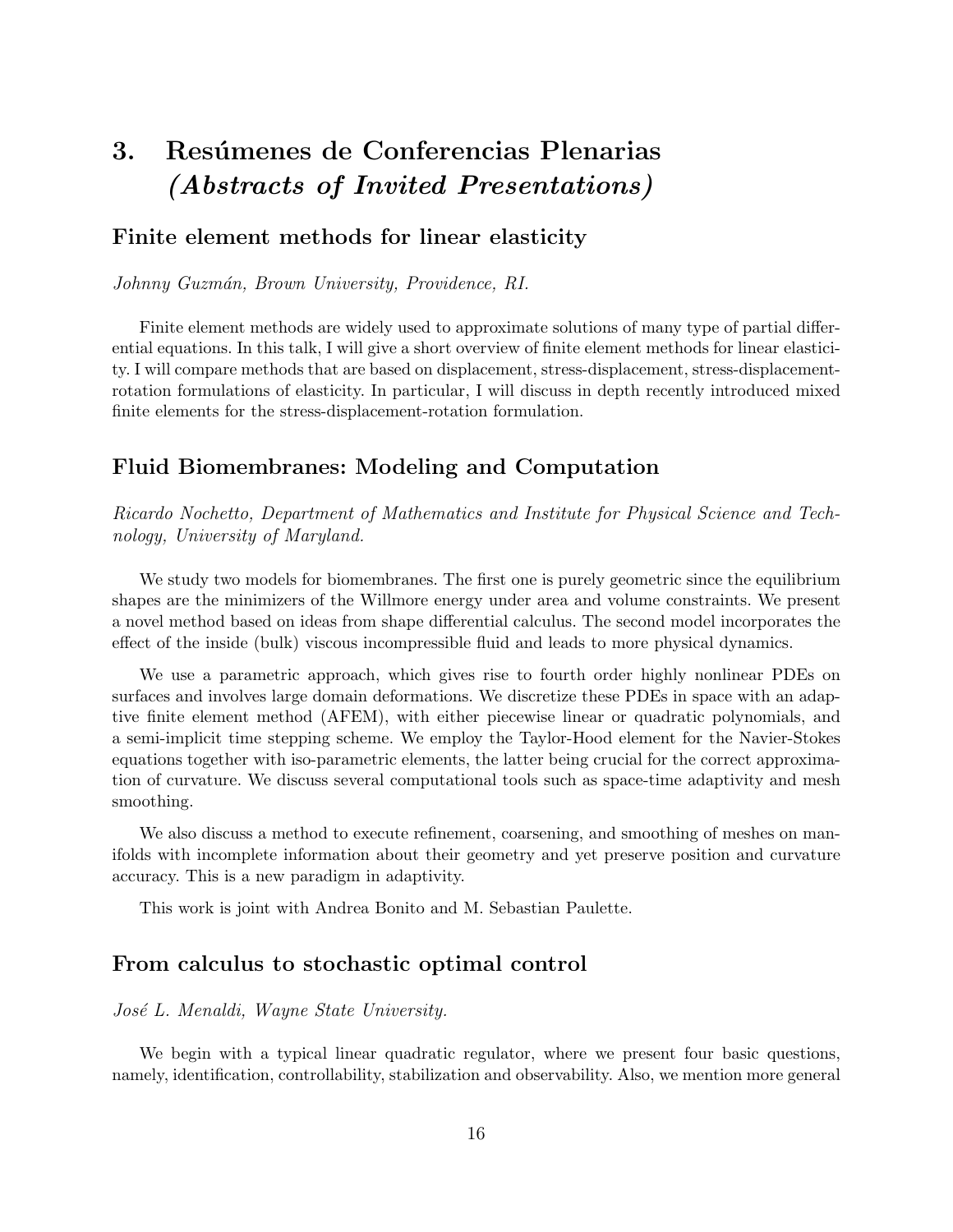models.

Next, we comment on the two main arguments for solving optimal control problems, i.e., the Pontryagin maximum principle and the Bellman dynamic programming. At this point, we want to incorporate some degree of uncertainty to the model and we remark a dramatic change in the mathematical setting. When modeling the noise of the system, we model the evolution of the state as a Stochastic Differential Equation (SDE), where new notions of differentiation and integration are needed. The technical difficulties are so deep, that several chapters are required to deal with the SDE, as an example, we note the technical aspect of the so-called controlled diffusion with jumps in a d-dimensional space. Finally, we present a simple linear quadratic Gaussian model (based on recent joint papers), where a simple practical change in the initial model produces serious consequences in the mathematical arguments.

# 4. Resúmenes de Conferencias Concurrentes (Abstracts of Concurrent Presentations)

### The envelope test, extending the normality plot

Felipe Acosta Archila, Department of Mathematics, University of Puerto Rico in Mayagüez Wolfgang Rolke, Department of Mathematics, University of Puerto Rico in Mayagüez

We are interested in constructing a formal hypothesis test for normality on top of a graphical procedure. In order to accomplish this, we will add a confidence band to a normality plot. One problem with this approach is that we do not have an analytical form for the confidence band therefore we resort to a Monte Carlo simulation to find an approximation to it. The resulting procedure is what is called the envelope test.

Then we compare the envelope test to other classical normality tests by looking at their power against different alternative distributions, showing that the proposed test is, in most cases, comparable to these.

We also present the differences between the envelope test and other similar procedures available in scientific and commercial software and show that these do not calculate a total coverage confidence band of the appropriate level.

Keywords: normality test, envelope, monte carlo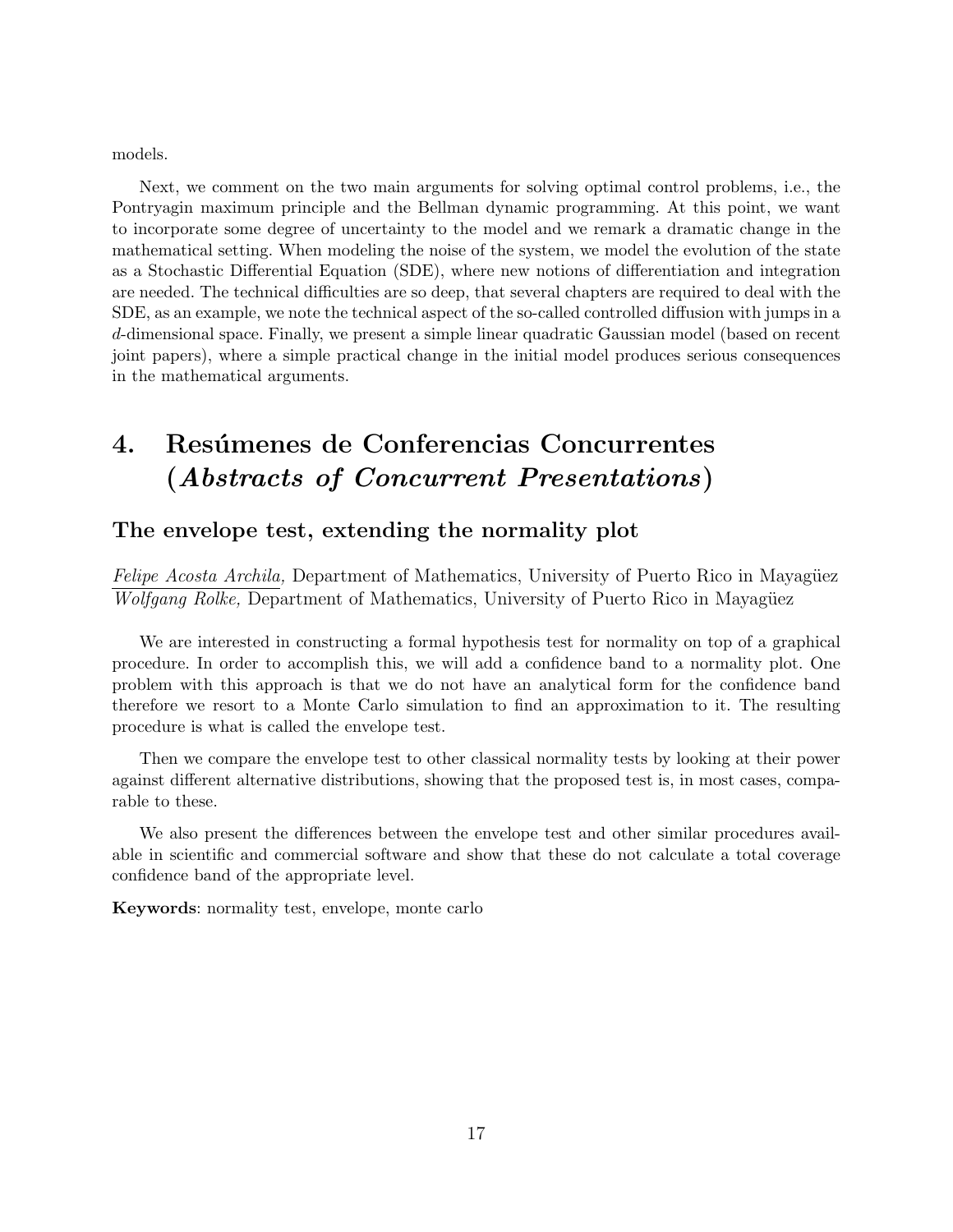# The Reconfigurable Computing Laboratory at the UPR-RP

Rafael A. Arce-Nazario, Department of Computer Science, University of Puerto Rico at Rio Piedras Edusmildo Orozco, Department of Computer Science, University of Puerto Rico at Rio Piedras

The Reconfigurable Computing Laboratory (RCLab) is being established at the University of Puerto Rico R´ıo Piedras campus, funded by a Major Research Instrumentation award from the National Science Foundation. Reconfigurable computers (also known as hybrid computers) combine the ease of programmability of general purpose processors with the low-power/fine-grainedparallelism of field programmable gate arrays (FPGAs). For an increasing variety of applications (e.g. bioinformatics, signal processing, cryptography) reconfigurable computers represent a higher performance (as high as  $1000x$ ) and lower energy (up to  $90\%$  reduction) option to traditional high-performance computers. In this talk we will discuss the paradigm behind this technology, programmed activities, and foreseen research/educational endeavors of the RC-Lab, in an effort to motivate educators and researchers from the general community to use this novel computing technology. Finally, we will briefly touch upon some of our current projects that exemplify the methodology, challenges, and advantages of reconfigurable computing.

Acknowledgements: This work has been supported in part by the Division of Computer and Network Systems of the National Science Foundation, Award Number 0923152.

Keywords: Reconfigurable computing, FPGAs, high-performance computing, computing facilities, bioinformatics, signal processing.

# A systolic array based architecture for implementing multivariate polynomial interpolation tasks

Rafael A. Arce-Nazario, Department of Computer Science, University of Puerto Rico at Rio Piedras

Edusmildo Orozco, Department of Computer Science, University of Puerto Rico at Rio Piedras

Dorothy Bollman, Department of Mathematics, University of Puerto Rico at Mayagüez

Multivariate polynomial interpolation is a key computation for the reverse engineering of genetic networks modeled by finite fields. Faster implementations of such algorithms are needed to cope with the increasing quantity and complexity of genetic data. Our implementation of an interpolation methodology to FPGA has led us to identify a systolic array-based hardware architecture that is useful for performing at least three interpolation sub-tasks: Boolean cover, uniqueness, and multivariate polynomial addition. We present a generalization of these algorithms that simplifies mapping to the systolic-array structure, as well as control and storage considerations to guarantee correct results when the input sequence is longer than the processing array. The three interpolation sub-tasks were modeled and implemented to FPGA using the proposed structure, obtaining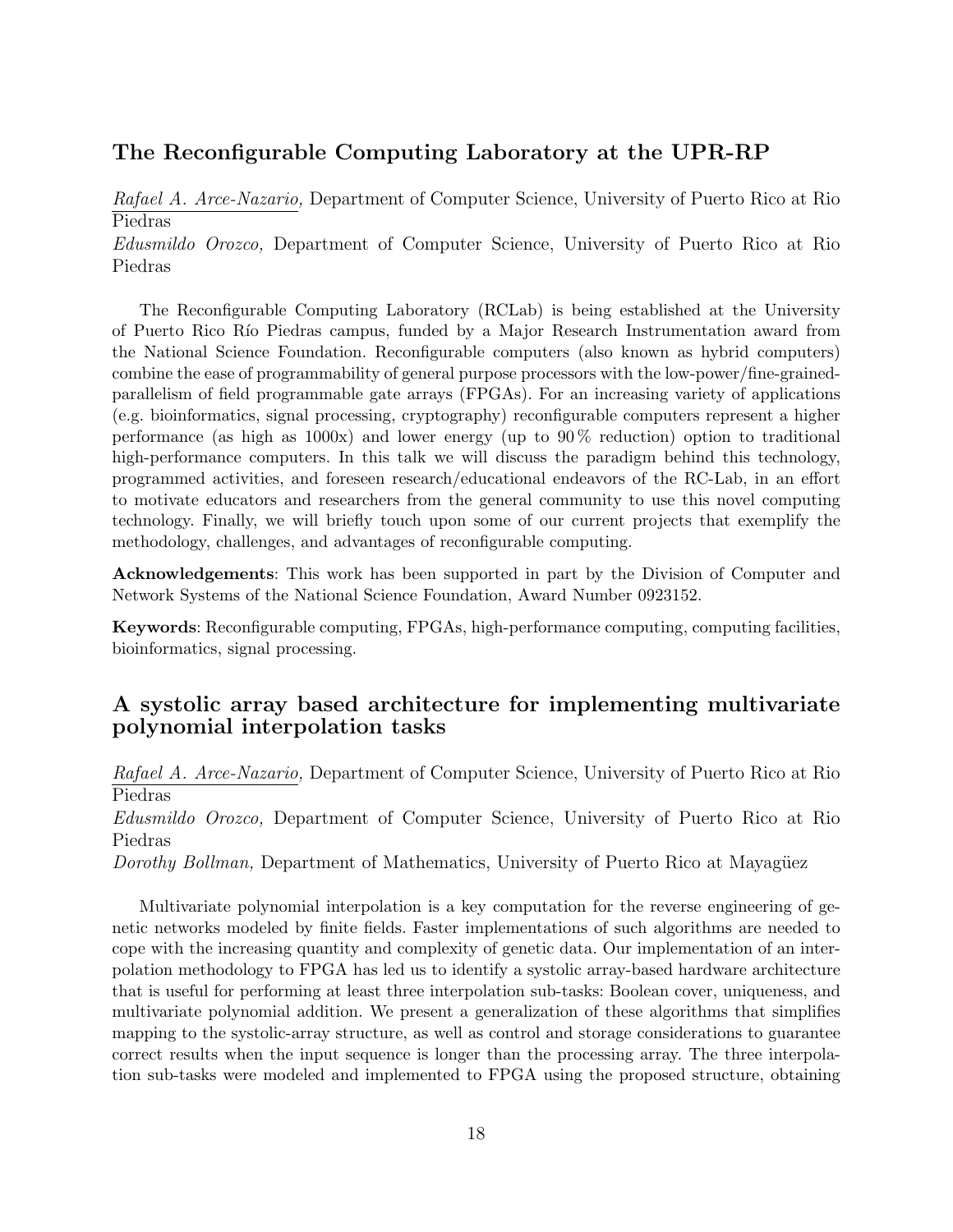speedups up to 172x when compared to a software implementation, while achieving low resource utilization.

Keywords: Reconfigurable computing, FPGAs, polynomial interpolation, reverse engineering problem, gene regulatory networks.

#### On the number of solutions of  $\sum_{k=1}^{k}$  $i=1$ 1  $\hat{x_i}$  $= 1$  in distinct odd natural numbers

# Rafael A. Arce-Nazario, Departament of Computer Science, University of Puerto Rico, Rio Piedras Campus Francis Castro, Departament of Mathematics, University of Puerto Rico, Rio Piedras Campus Raúl Figueroa, Departament of Mathematics, University of Puerto Rico, Rio Piedras Campus

In this paper we computed all the 245,060 solutions of the equation  $\sum_{n=1}^{k} \frac{1}{n}$ odd natural numbers for  $k = 11$ . We provide a lower bound for the number of solutions of this  $\frac{1}{x_i} = 1$  in distinct equation for any k, showing that the number of solutions of  $\sum_{k=1}^{k}$  $\frac{i=1}{i}$ 1  $\frac{1}{x_i} = 1$  grows exponentially. We give an affirmative answer to a T. Andreescu and D. Andrica comment in An Introduction to Diophantine Equations that it is unknown if there are infinitely many positive  $k$ 's for which equation  $\sum_{k=1}^{k}$  $i=1$ 1  $\frac{1}{x_i} = 1$  admits solutions in distinct odd positive integers. Also, we answer similar questions about the equation  $\sum_{k=1}^{k-1}$  $i=1$ 1  $\frac{1}{x_i} + \frac{1}{lcm(x_1,...)}$  $\frac{1}{lcm(x_1,\ldots,x_{k-1})}=1.$ 

Keywords: Egyptian Fractions, Diophantine Equations.

# Aplicación de métodos de optimización en la solución de un problema de la industria editorial

Cindy Calderón Arce, Departamento de Ciencias Matemáticas, Universidad de Puerto Rico, Mayagüez

Pedro Vasquez Urbano, Departamento de Ciencias Matemáticas, Universidad de Puerto Rico, Mayagüez

En la industria editorial, se deben crear planchas o negativos de los documentos que se van a imprimir. Analizando los costos de imprimir documentos, en general, se notó que el costo de crear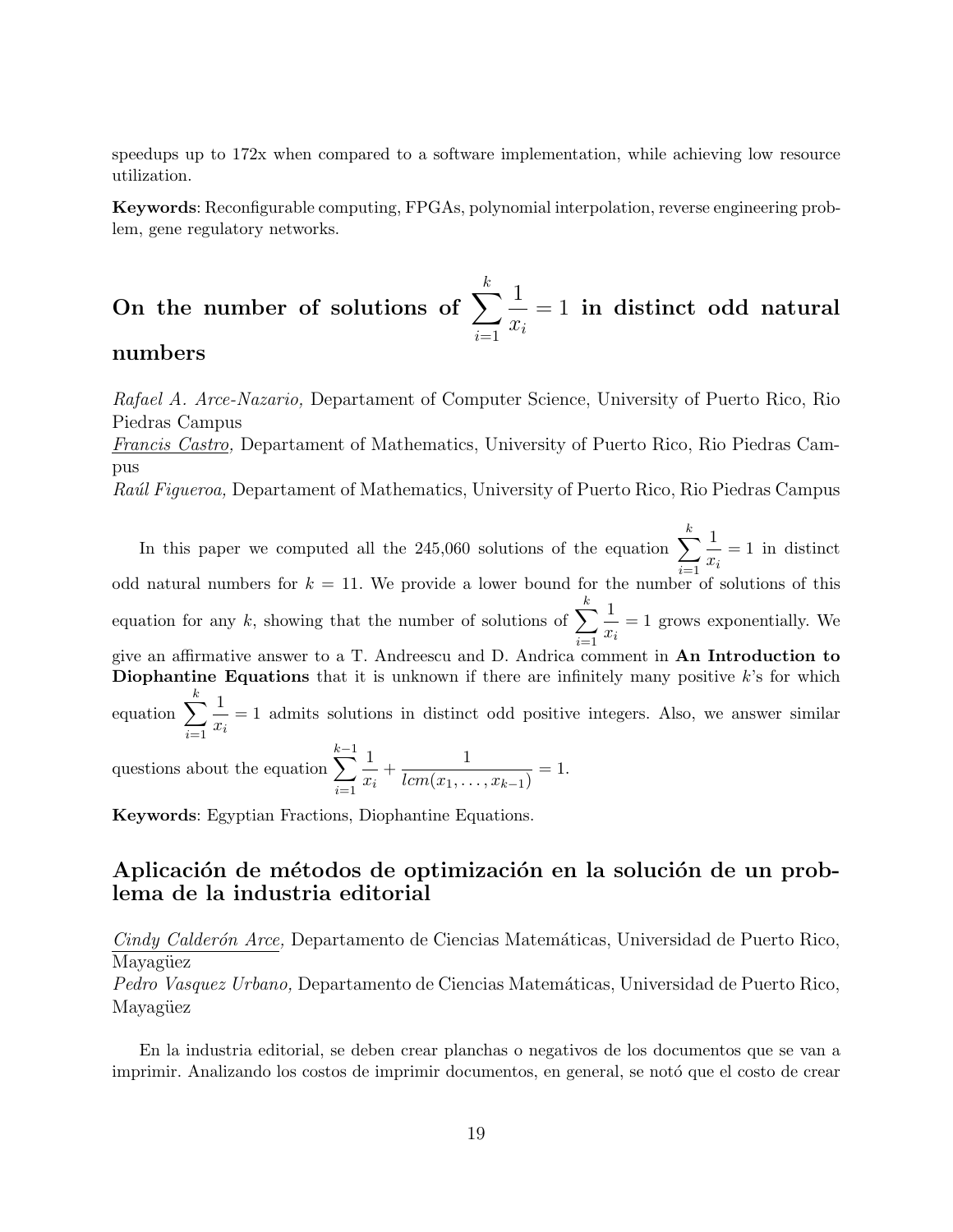un negativo es muy elevado en comparación con el costo de imprimir todas las copias necesarias para satisfacer una cierta demanda. Por otro lado, se observó que en muchas ocasiones no se utilizaba todo el espacio disponible en cada una de las planchas o que si todo el espacio era utilizado muchas veces se imprimían copias de más, las cuales representan un desperdicio o un gasto innecesario para la industria.

Como consecuencia de esto, surge el siguiente problema: suponga que una determinada industria debe imprimir n gráficos, cierta cantidad de copias para cada uno de ellos, y se tienen planchas rectangulares, todas del mismo tamaño, en las cuales se deben preparar primero los negativos de los dibujos para luego enviarlos a imprimir. Lo que se quiere es utilizar la menor cantidad de planchas de tal forma que minimice la cantidad de copias de cada gráfico que no se utilizarán y además el espacio no utilizado en cada plancha.

En el año 2007, se llevó a cabo un proyecto de investigación para resolver el problema de la industria editorial, desarrollando algoritmos basados en heurísticas, cuyos resultados obtenidos dan una solución al problema en una dimensión.

Esta investigación tiene como objetivo principal desarrollar e implementar algoritmos basados en programación lineal que determinen la solución del problema de la industria editorial, utilizando el método de generación de columnas. Además, se desarrollarán heurísticas para resolver el problema o aplicar programación dinámica para obtener la solución. Actualmente, se han implementando algoritmos basados en el método de generación de columnas y en heurísticas que permiten obtener soluciones al problema en una y dos dimensiones.

Keywords: programación Lineal, generación de columnas, problema de la industria editorial

### Interior operators and topological conectedness

Gabriele Castellini, Departament of Mathematical Sciences, University of Puerto Rico, Mayagüez Josean Ramos, Departament of Mathematical Sciences, University of Puerto Rico, Mayagüez

A categorical notion of interior operator is used in topology to define connectedness and disconnectedness with respect to an interior operator. A commutative diagram of Galois connections is used to show a relationship between these notions and the notions of connectedness and disconnectedness with respect to a subclass of topological spaces introduced by Arhangeskii and Wiegandt. Some examples will be provided.

Keywords: Categorical Operators, Galois Connections, Topological Connectedness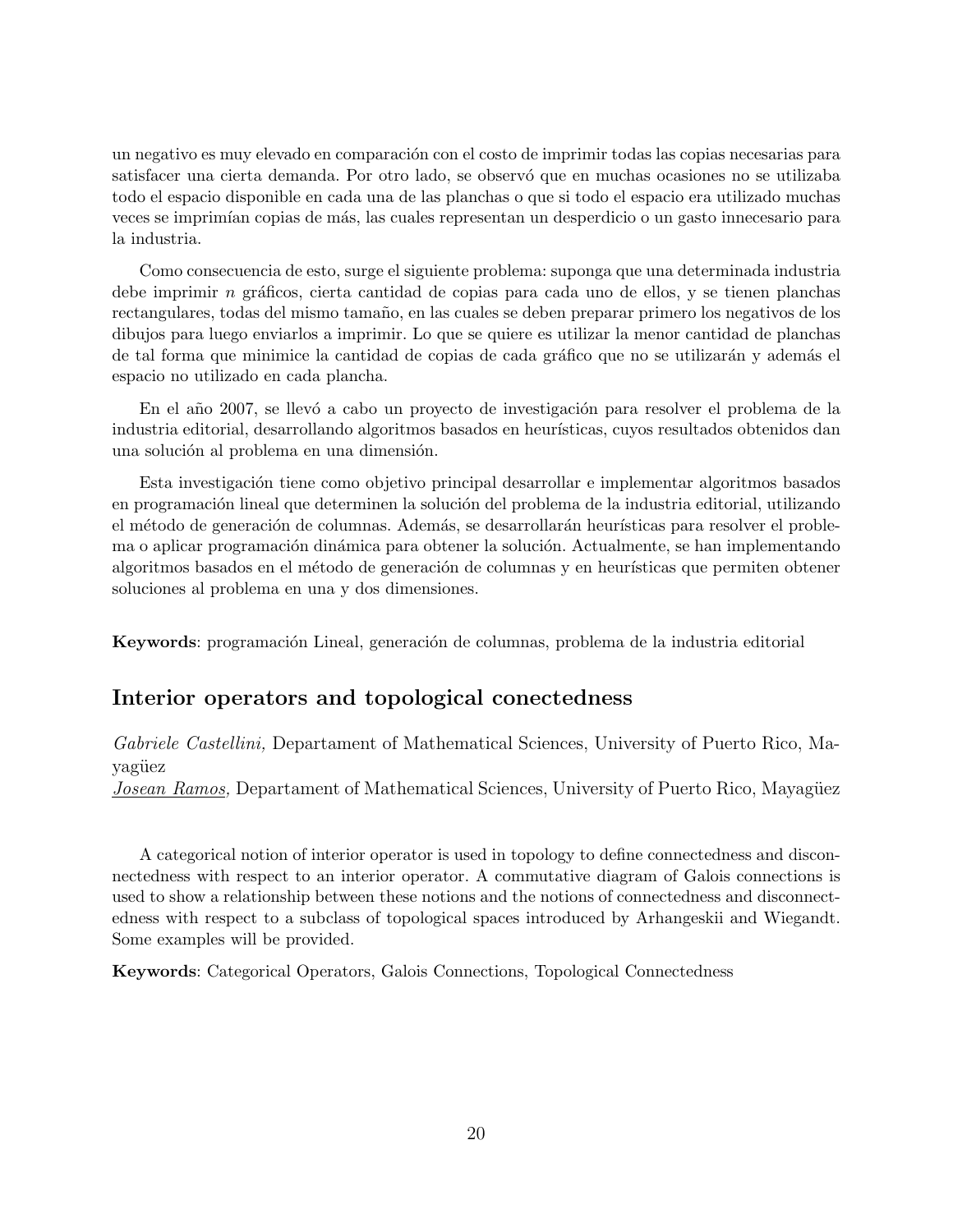# Toward a mathematical origin of species

Dennis G. Collins, Department of Mathematical Sciences, University of Puerto Rico, Mayagüez

Adding a new species mathematically involves increasing the dimension of the system of differential equations that describe the interactions of the existing species. Corrado Giannantoni indirectly gave one procedure to do this increase in Emergy Synthesis 5 (2009), pp. 581–598, "From Transformity to Ordinality", based on the emery algebra of H.T. Odum. This paper discusses Giannantoni's model and alternatives, although not going into DNA and genome changes.

Keywords: emergy algebra

# A new algorithm for modular multiplication

Arnaldo Cruz, Department of Electrical and Computer Engineering, University of Puerto Rico at Mayagüez Dorothy Bollman, Department of Mathematical Sciences, University of Puerto Rico at Mayagüez

Modular multiplication is an expensive operation that is used in a number of important applications, especially in the implementation of public-key crytosystems. Montgomery multiplication is a well known algorithm commonly used in RSA cryptosystems to speed up modular exponentiation and various improved versions have appeared in the literature. In this work we present a new efficient radix-r modular multiplication algorithm based on Montgomery multiplication and we discuss possible implementations of it in hardware.

# Efficient implementation of atomic multi-writer, multi-reader distributed memory

Burkhard Englert, Comp. Eng. and Comp. Sci., California State University Long Beach Chryssis Georgiou, Dept. of Comp. Sci., University of Cyprus Peter Musial, Dept. of Comp. Sci., University of Puerto Rico Rio Piedras Nicolas Nicolau, Comp. Sci. and Eng., University of Connecticut Alexander Shvartsman, Comp. Sci. and Eng., University of Connecticut

In this work we consider quorum-replicated, multi-writer, multi-reader (MWMR) implementations of survivable atomic registers in a distributed message-passing system with processors prone to failures. In this model, implementation efficiency is measured in terms of communication rounds between readers/writers and replica owners. Previous implementations invariably required two rounds of communication. Here we challenge this traditional approach and show that it is possible to have single round read and/or write operations in this setting. We thus devise an algorithm, called SFW, that exploits a new technique called server side ordering (SSO), which (unlike previous approaches) places partial responsibility for the ordering of write operations on the replica owners. With SSO,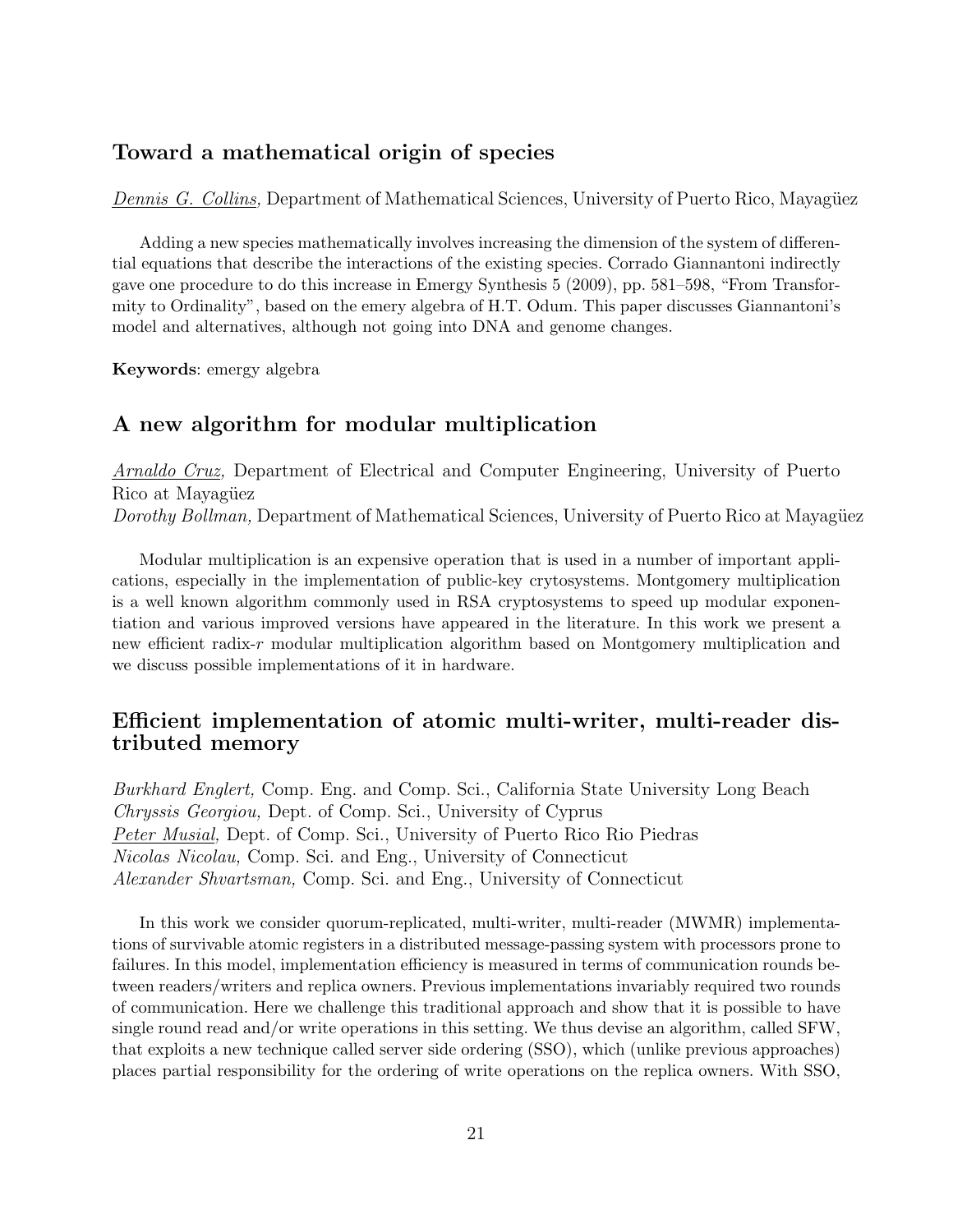fast write operations are introduced for the very first time in the MWMR setting. We prove that our algorithm preserves atomicity in all permissible executions. While algorithm SFW shows that in principle fast writes are possible, we also show that under certain conditions the MWMR model imposes inherent limitations on any quorum-based fast write implementation of a safe read/write register and potentially even restricts the number of writer participants in the system. In this case our algorithm achieves near optimal efficiency. Keywords: multi-writer multi-reader memory, effciciency, implementation

## Some experiments with reduced linear modular systems

Jose J. Farrington Zapata, Departamento de Ciencia de Computos, Universidad de Puerto Rico en Rio Piedras Edusmildo Orozco, Departamento de Ciencia de Computos, Universidad de Puerto Rico en Rio Piedras

Given a nonsingular matrix  $S$  over the integers modulo a prime number, we consider the action of a nonsingular matrix  $M$  that commutes with  $S$  on the cycle structure induced by  $S$ . The resulting system is called a Reduced Linear Modular System (RLMS). Such a system has a cycle structure similar to nonsingular linear modular systems. Of especial interest are those RLMSs which yield the least number of MS-orbits. The solution to this problem is crucial for optimizing the computation of fast multidimensional Fourier transforms with prime edge-length and linear symmetries in their inputs. It is known that if the characteristic polynomial of  $S$  is irreducible, one can find an RLMS with only one nontrivial MS-orbit. In this work we explore those RLMSs for which the characteristic polynomial of S is a nontrivial power of an irreducible polynomial over the integers modulo a prime number.

Keywords: reduced linear modular system

### The asymptotic number of spanning trees in circulant graphs

Mordecai J. Golin, Department of Computer Science and Engineering, Hong Kong UST Xuerong Yong, Department of Mathematical Sciences, University of Puerto Rico at Mayagüez Yuanping Zhang, School of Computer and Communication, Lanzhou University of Technology, Gansu, P.R. China

Let  $T(G)$  be the number of spanning trees in graph G. In this note we explore the asymptotics of  $T(G)$  when G is a circulant graph with given jumps.

The circulant graph  $C_n^{s_1,s_2,...,s_k}$  is the 2k regular graph with n vertices labeled  $0, 1, 2, ..., n-1$ , where node *i* has the 2k neighbors  $i \pm s_1$ ,  $i \pm s_2$ , ...,  $i \pm s_k$  where all the operations are (mod *n*). We give a closed formula for the asymptotic limit  $\lim_{n\to\infty} T(C_n^{s_1,s_2,\dots,s_k})^{\frac{1}{n}}$  as a function of  $s_1, s_2, \dots, s_k$ . We then extend this by permitting some of the jumps to be linear functions of n, i.e., letting  $s_i$ ,  $d_i$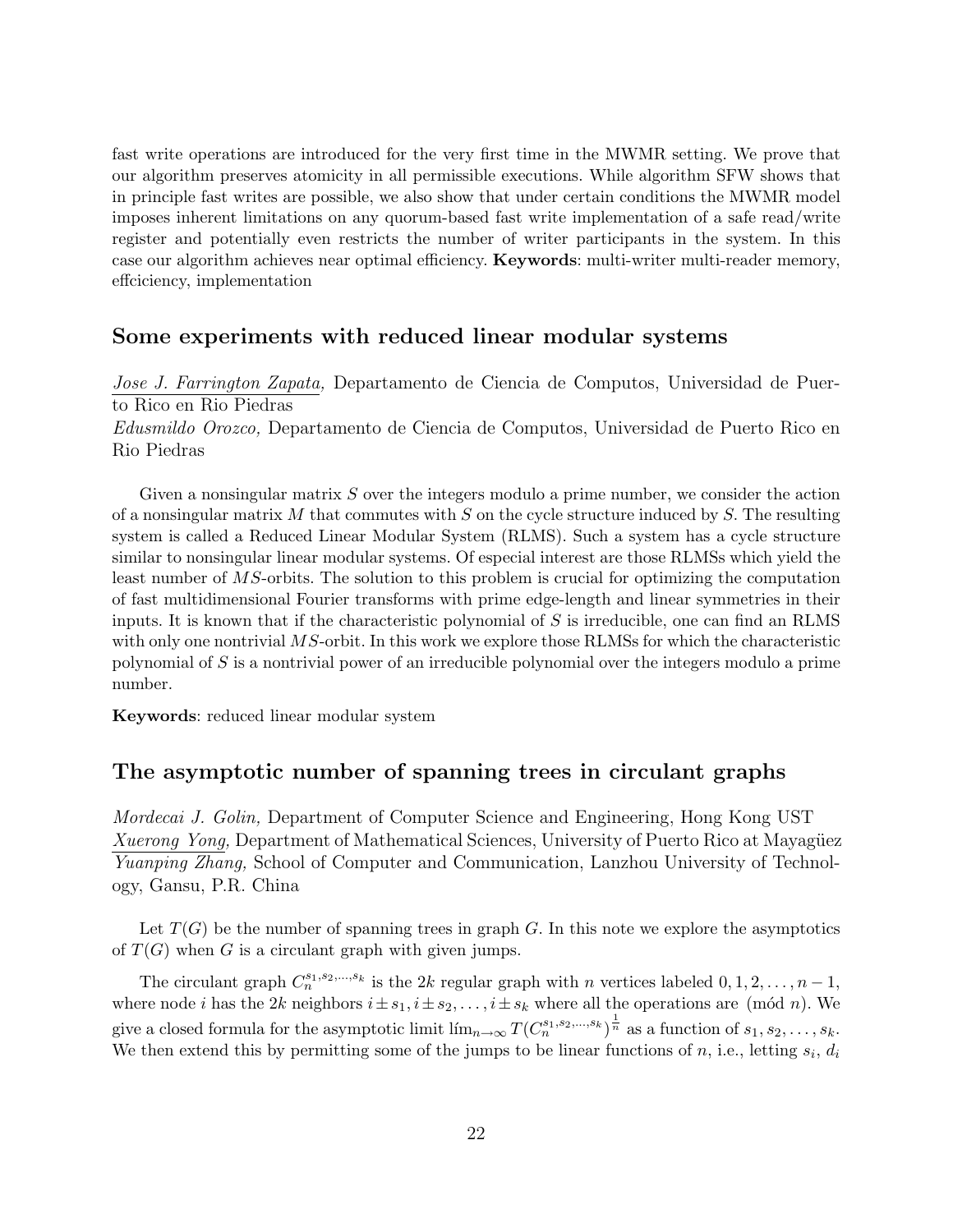and  $e_i$  be arbitrary integers, and examining

$$
\lim_{n\to\infty} T\left(C_n^{s_1,s_2,\ldots,s_k,\lfloor\frac{n}{d_1}\rfloor+e_1,\lfloor\frac{n}{d_2}\rfloor+e_2,\ldots,\lfloor\frac{n}{d_l}\rfloor+e_l}\right)^{\frac{1}{n}}.\tag{1}
$$

While this limit does not usually exist, we show that there is some p such that for  $0 \le q < p$ , there exists  $c_q$  such that the limit (1) restricted to only n congruent to q modulo p does exist and is equal to  $c_q$ . We also give a closed formula for  $c_q$ .

One further consequence of our derivation is that if the  $s_i$  go to infinity (in any arbitrary order) then

$$
\lim_{s_1, s_2, ..., s_k \to \infty} \lim_{n \to \infty} T(C_n^{s_1, s_2, ..., s_k})^{\frac{1}{n}} = 4 \exp \left[ \int_0^1 \int_0^1 \cdots \int_0^1 \ln \left( \sum_{i=1}^k \sin^2 \pi x_i \right) dx_1 dx_2 \cdots dx_k \right].
$$

Interestingly, this value is the same as the asymptotic number of spanning trees in the k-dimensional square lattice obtained in [A. Garcia, M. Noy, and J. Tejel, The asymptotic number of spanning trees in d-dimensional square lattices, Journal of Combinatorial Mathematics and Combinatorial Computing 44 (2003) 109-113]

Acknowledgements: The second author's work is supported by DIMACS and the University of Puerto Rico at Mayagüez.

### The effects of reducing mating likelihood on population viability

Luis Gordillo, Department of Mathematics, University of Puerto Rico at Mayagüez

The success a species may have invading a patch previously unoccupied is of considerable interest for pest managers and conservation ecologists. Our purpose is to examine how the presence of a reproductive Allee effect, appearing through the failure in the process of fertilization in a two-sex population, affects the survival in an invaded patch. We use a Poisson-Ricker model which includes stochastic demography and sex determination, with the females classified as successfully fertilized or not fertilized. Numerical approximations to the probabilities of extinction and the mean time to extinction are presented for fixed parameter values, from which it is possible to observe how random fluctuations in the sex ratio and mating success contribute to the risk of extinction of a species which started an invasion with small number of individuals. It can also be seen how the reproductive Allee effect changes from strong to weak as the probability of a given female to be fertilized increases.

Keywords: Reproductive Allee effect, Poisson-Ricker model, probability of fertilization, population viability.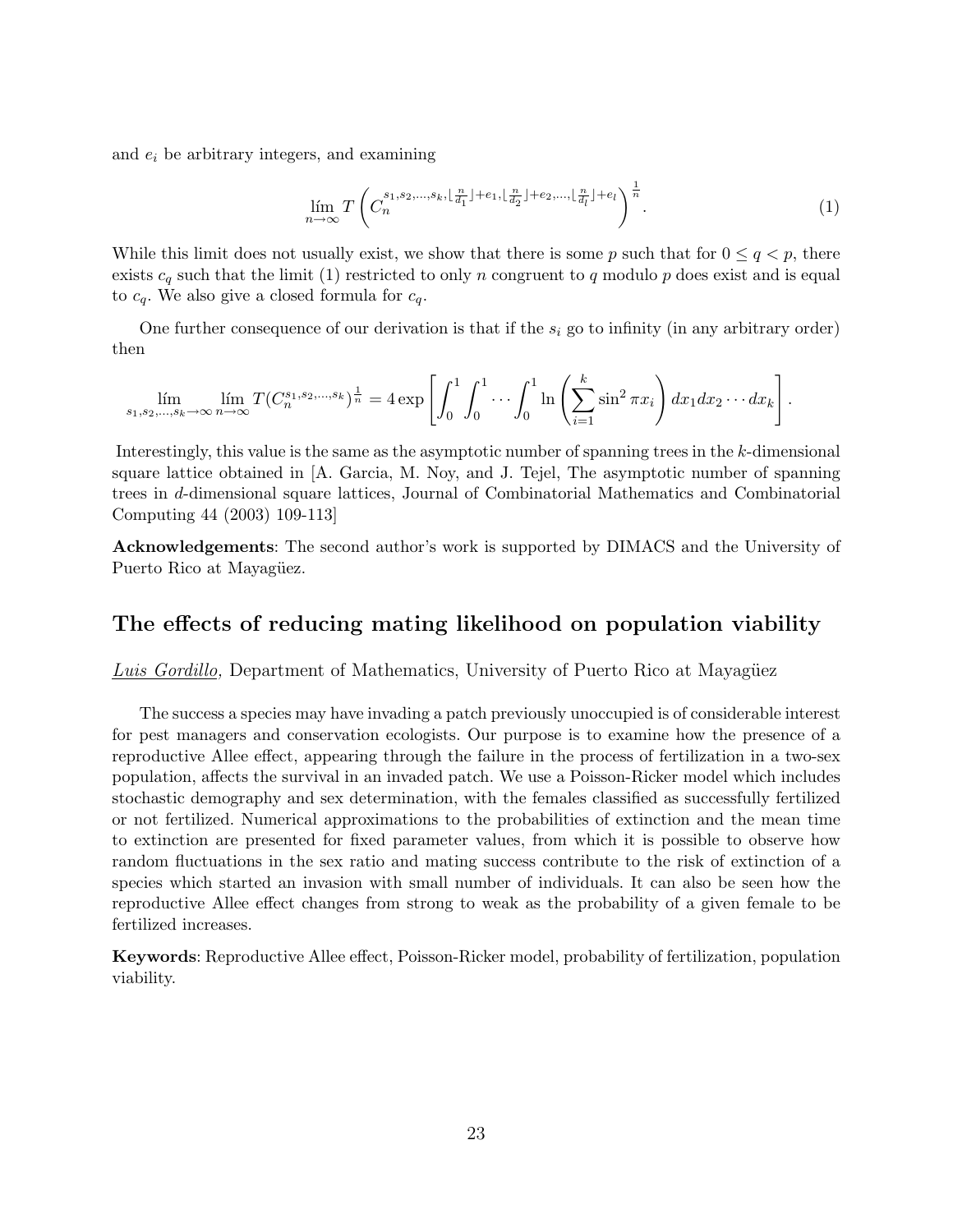# Re-experimentación: un nuevo método para la recuperación de parámetros

Nitzy Ruth Gozzer Lozada, Departamento de Ciencias Matemáticas, Universidad de Puerto Rico en Mayagüez

Arturo Portnoy, Departamento de Ciencias Matemáticas, Universidad de Puerto Rico en Mayagüez

Los llamados problemas inversos (mal puestos) frecuentemente se presentan en situaciones reales, en el tratamiento de imágenes, en la geofísica, y en otras disciplinas. Históricamente, ha resultado "más fácil" y más natural resolver un problema directo que un problema inverso. Consideraremos un sistema de masas y resortes, tratando de recuperar las constantes de los resortes y/o de las masas a partir de las frecuencias naturales asociadas con ciertas condiciones de frontera, que frecuentemente es un problema mal condicionado. En 1963, Tikhonov planteó un método de regularización, para solucionar numéricamente estos problemas mal puestos, que lleva su nombre, el cual requiere que se busque un parámetro regularizador óptimo que permite obtener buenas aproximaciones de los resultados. Hallar este parámetro óptimo, en muchos casos, resulta un tanto costoso, numéricamente hablando y no hay ninguna técnica que nos indique que el parámetro hallado funcionará siempre. En este trabajo se plantea un nuevo método denominado método de reexperimentación, el cual nos permitirá obtener en la mayoría de los casos muy buenas aproximaciones y con un costo numérico inferior al de hallar el parámetro de regularización. Para ello, lo que haremos es reformular el problema como un problema de optimización (minimización), definiendo una función objetivo con el método de Tikhonov, y usando reexperimentación lograremos obtener una buenas aproximaciones sin tener que dedicar tanto esfuerzo para calcular el parámetro regularizador óptimo.

Keywords: Problemas Inversos, Regularización

# A methodology for the selection of the parameter m in fuzzy  $c$ means: a computational approach

Luis Gabriel Jaimes Bocarejo, Departamento de Matematicas, Universidad de Puerto Rico en Humacao

Vicenc Torra, Artificial Intelligence Research Institute, Spanish National Research Council (CSIC)

Several clustering algorithms include one or more parameters to be fixed before its application. This is also the case of fuzzy c-means, one of the most well known fuzzy clustering algorithms, where two parameters c and m are required. The parameter c corresponds to the number of clusters and m to the fuzziness of the solutions. The selection of these parameters is a critical issue because a bad selection can blur the clusters in the data. In this work we propose a method for selecting an appropriate parameter  $m$  based on the analysis of sets of data with increasing noise and exhaustive analysis of the behavior of the algorithm with different values of  $m$ .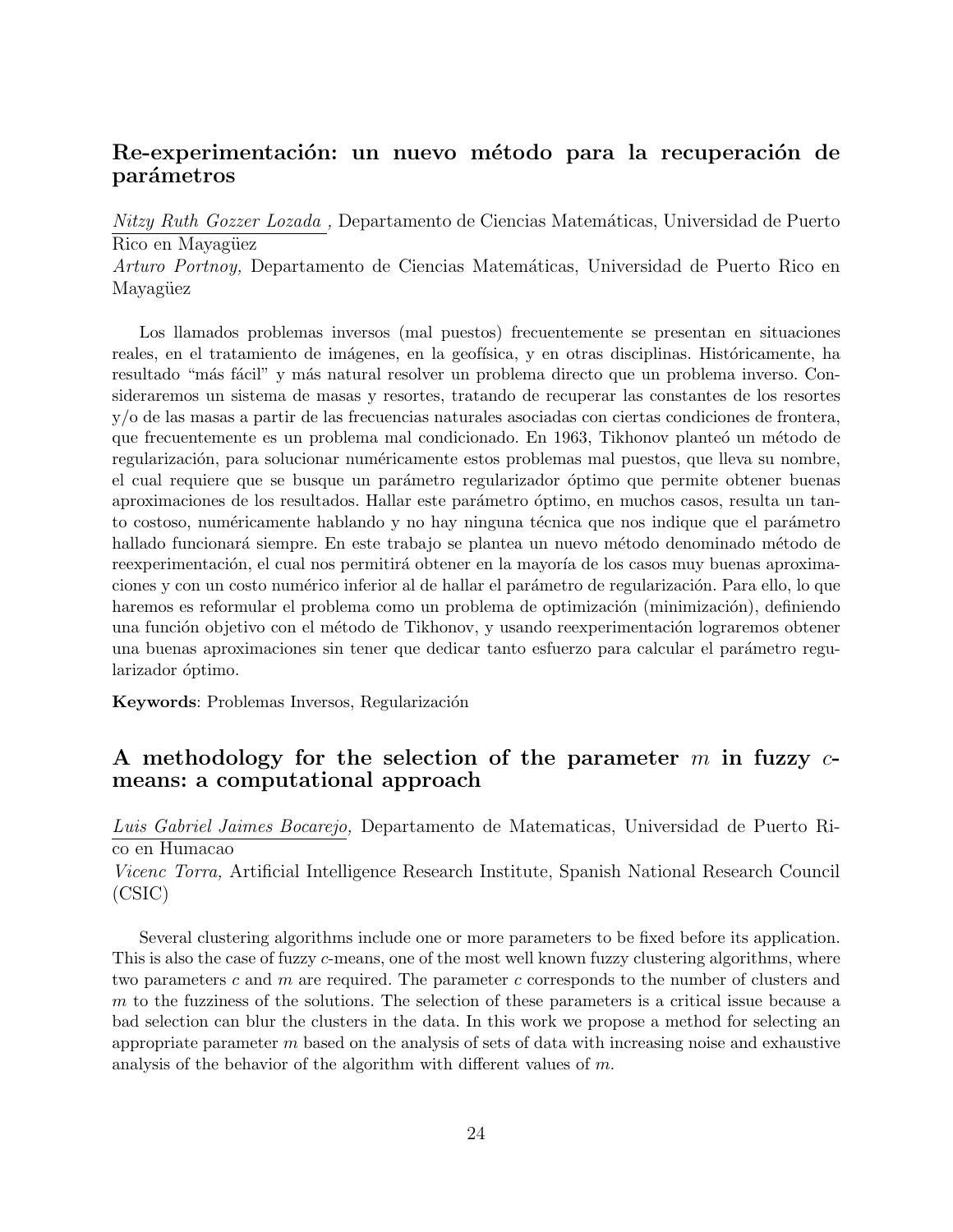Keywords: clustering, Fuzzy c-means, privacy preserving datamining

# A mathematical model for the urine concentrating process in the undeveloped kidney of rats

Mariano Marcano, Department of Computer Science, University of Puerto Rico, Río Piedras Campus

A mathematical model for the urine concentrating mechanism of neonatal rats was formulated. The model assumes an avian-type structure for the renal medullary tubule organization and transport parameter values from neonatal rats. To select model parameters, a nonlinear optimization problem was used to compute them by maximizing a model efficiency measure, which was taken as the ratio of the free-water absorption rate to the total NaCl active transport rate. Efficiency was maximized under the constraints that the model equations were satisfied and the model parameters were within their experimental ranges. Parameter baseline values were obtained from reported means in physiological experiments or estimated using physiological assumptions. By allowing the parameters to vary by  $\pm 50\%$  from baseline values, the maximal model efficiency was 19% above baseline, resulting in only 4 % increase in urine osmolality. This is consistent with experimental data from animals and isolated CD from immature rats. Furthermore, when parameter values from the inner stripe of the outer medulla of mature rats were used, the urine osmolality increased by 253 % from baseline.

Acknowledgements: Research supported by Award Number SC1GM084744 from the National Institute of General Medical Sciences.

Keywords: Undeveloped kidney, Mathematical model, Nonlinear optimization

# El entendimiento de funciones de dos variables: dominio, rango, unicidad de valor y representaciones.

Rafael Martínez Planell, Department of Mathematical Sciences, University of Puerto Rico at Mayagüez

We present results of a study of how students understand the general notion of a function of two variables. By that we mean their understanding of domain, possible arbitrary nature of function assignment, uniqueness of function image, and range. This is a continuation of another study  $(T_{\text{rigueros}} \& \text{Martínez Planell}, 2009)$  in which student understanding of the graphical representation of such functions was analyzed. Both studies use APOS theory and semiotic representation theory as theoretical background. The former study found that students' graphical understanding of functions of two variables depends on their construction of their  $R^3$  schema, particularly their subschema of subsets of  $R<sup>3</sup>$ , and most notably, fundamental planes and projections. The present study finds that few students are able to build a process conception of function of two variables. They show difficulties converting between different function representations; students fail in the coordination of their  $R^3$ , set, and function of one variable schemas, and end up with a preBourbaki notion of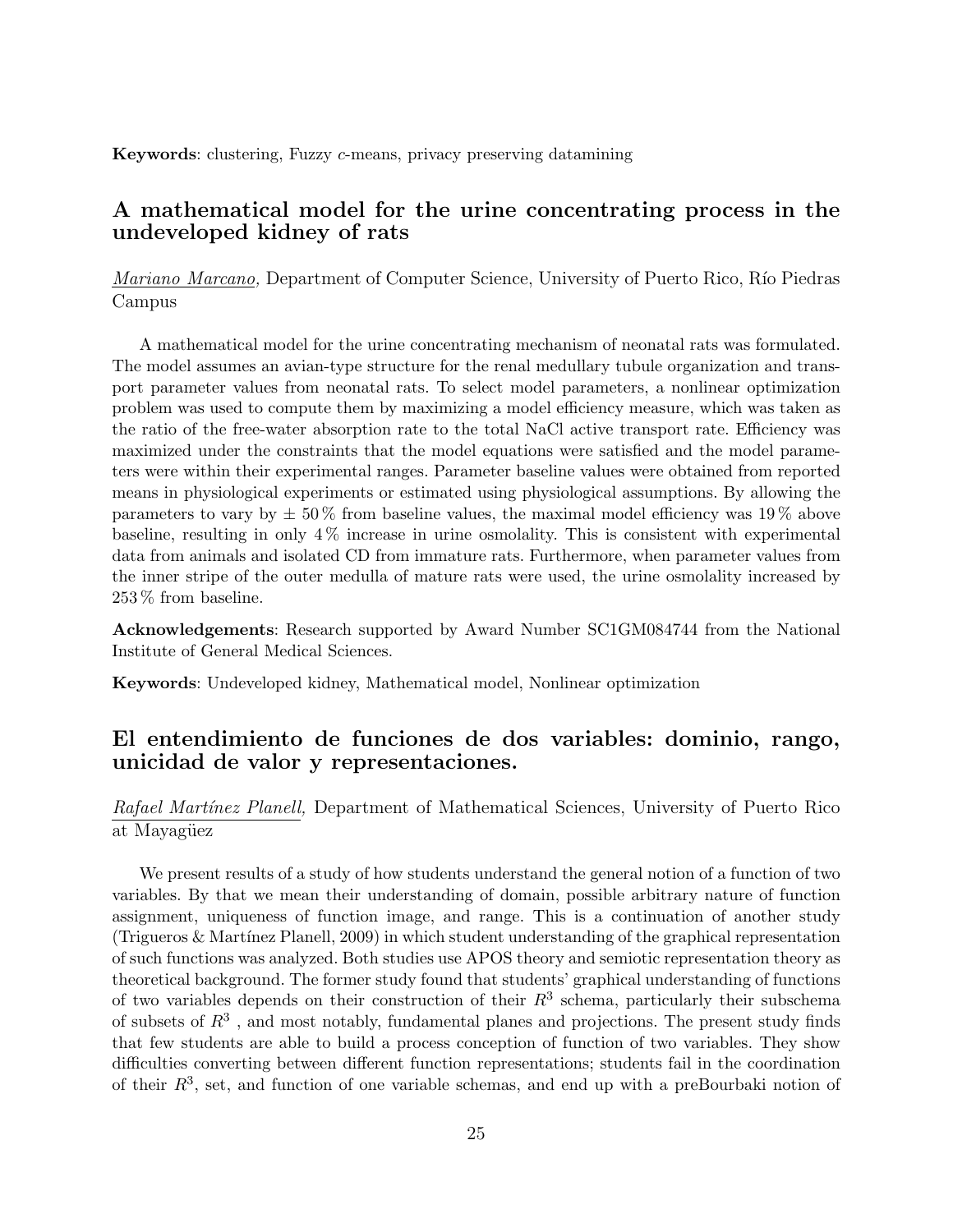function. The study is based on the qualitative analysis of thirteen student interviews.

Keywords: APOS Theory, representations, schema, functions of two variables

# Using Mathematica 7 in education and research

Ginger McKee, Academic Initiatives, Wolfram Research, Inc. Michael Morrison, Academic Initiatives, Wolfram Research, Inc.

We'll be discussing a wide variety of practical and theoretical applications. Attendees will not only see new features in the current version of Mathematica but will also receive examples of this functionality to begin using immediately for use in teaching and research on campus. Topics of this technical talk include:

- 2D and 3D visualization
- Dynamic interactivity
- On-demand scientific data
- Example-driven course materials
- Symbolic interface construction
- Practical and theoretical applications

No Mathematica experience is required, and students are encouraged to attend.

Keywords: mathematics, research, parallel computing, technology, computer algebra systems, computation, data analysis, modeling, simulation

# Torsion and the K-theory of a recursive subhomogeneous algebra

Sandro Molina Cabrera, Departamento de Matemáticas, UPR en Bayamón

We show that the K0 –group of an inductive limit of recursive subhomogeneous algebras with compact metrizable spaces of dimension at most one as local spectra is torsion free. This proves Li's reduction theorem for the dimension of the local spectra of unital simple AH algebras cannot be improved, that is, the dimension of the local spectra of unital simple AH algebras cannot be further reduced from two to one, even when we use subhomogeneous algebras as building blocks.

Acknowledgements: The presenter will like to express his gratitude to Dr. Guihua Gong, Dr. Liangqing Li and to the UPRB Mathematics Department

Keywords: C\*-algebras, K-theory, recursive subhomogeneous algebras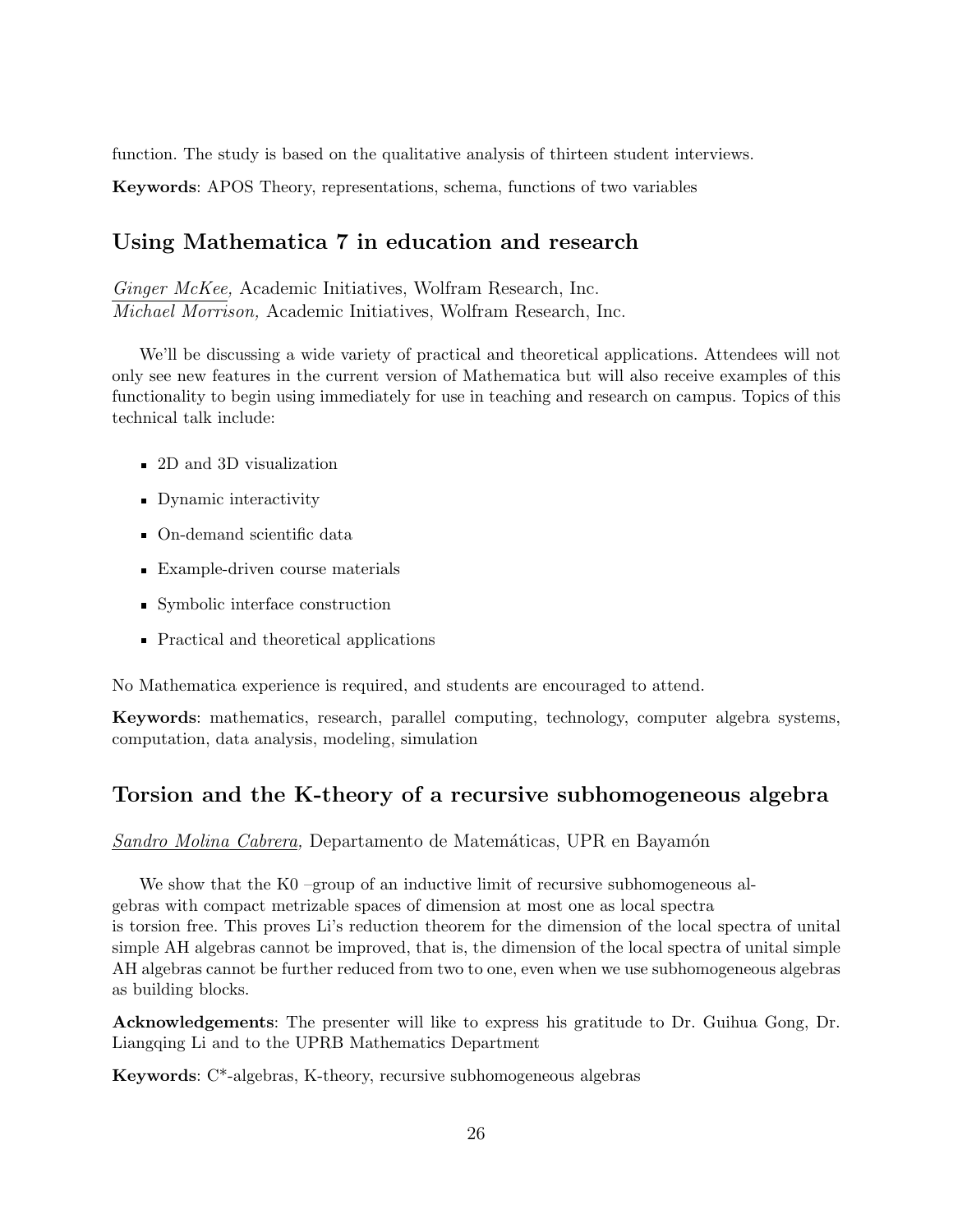# $W^{1,p}$  quasi convexity and fracture surfaces in strain space

Pablo Negrón-Marrero, Department of Mathematics, University of Puerto Rico at Humacao Jeyabal Sivaloganathan, Department Mathematical Sciences, University of Bath, UK

In this talk we discuss some numerical and theoretical results for the characterization of material instabilities in solids of cavitation type. To describe this phenomena we employ a model of nonlinear elasticity which is more appropriate due to the large stresses (potentially infinite) associated with the large expansions involved in such deformations. We give a new characterization, based on what we call the *volume derivative*, of the type of boundary deformations producing holes inside a body which originally had no holes, i.e., no imperfections. We discuss how this characterization might lead to a numerical procedure for computing these critical hole producing three dimensional deformations. For a specific stored energy function and for spherically symmetric boundary deformations, we show that the volume derivative characterization gives exactly the hole producing boundary deformations in this case.

Acknowledgements: This research was sponsored in part by an International Joint Project of the Royal Society of London and the University of Puerto Rico at Humacao.

Keywords: nonlinear elasticity, quasiconvexity

# Violation of the complementing condition and local bifurcation in nonlinear elasticity

Pablo Negrón-Marrero, Department of Mathematics, University of Puerto Rico at Humacao Errol Montes-Pizarro, Department of Mathematics and Physics, University of Puerto Rico at Cayey

The complementing condition (CC) is an algebraic compatibility requirement between the principal part of a linear elliptic differential operator and the principal part of the corresponding boundary operators. We study the implications of failure of the CC in the context of nonlinear elasticity. In particular we show that for axisymmetric deformations of cylinders, failure of the CC is equivalent to the existence of sequences of possible bifurcation points accumulating at the point where the CC fails. For non axisymmetric deformations, we show for axial compressions of the cylinder that the CC fails on a full interval of values of the loading parameter, and for the lateral compression problem it fails only for a finite (discrete) number of values.

Keywords: complementing condition, bifurcation, nonlinear elasticity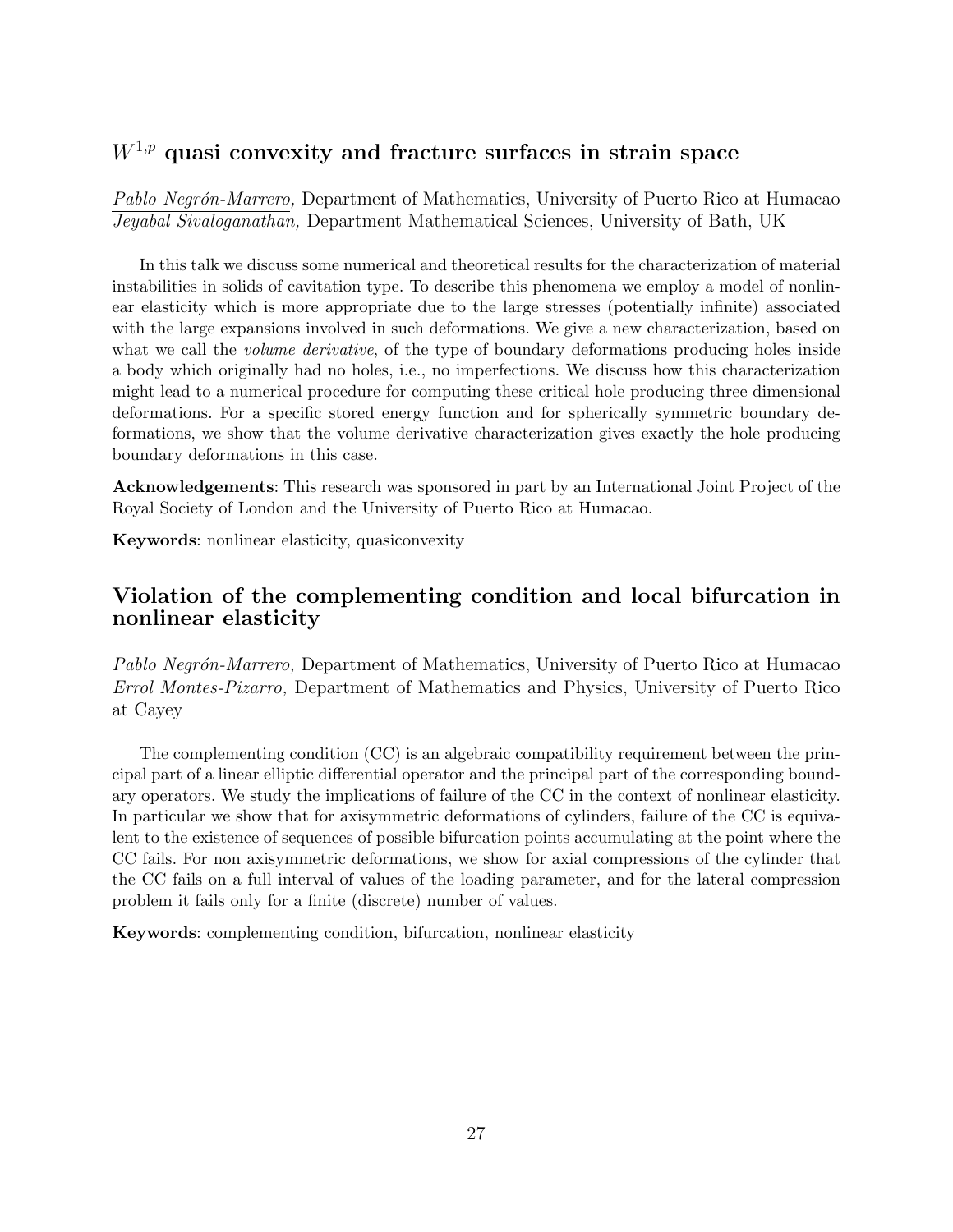# A Lyapunov function for an epithelial cell model of the thick ascending limb

Aniel Nieves-González, Department of Applied Mathematics & Statistics, State University of New York at Stony Brook

Leon C. Moore, Department of Physiology & Biophysics, State University of New York at Stony Brook

*Mariano Marcano*, Department of Computer Science, University of Puerto Rico, Río Piedras Campus

A weak Lyapunov function (wLF) for a Thick Ascending Limb (TAL) Epithelial Cell Model is presented. The TAL is the water-impermeant segment of the renal tubules (nephrons) within the kidney. This segment is heavily involved in electrolyte reabsorption, and is the engine of the urine concentration mechanism in the kidneys. The TAL cell model gives a detailed description of the transport processes that occur in the TAL. The model consists of a system of ordinary differential equations (ODE), which is derived from principles of mass conservation and electroneutrality. The existence of a wLF for an arbitrary equilibrium point demonstrates that the model is Lyapunov stable, and this is done without linearizing the model or assuming anything about the eigenvalues of such linearization. The existence of the wLF is shown by using the cell volume regulation (CVR) property of the cell. Hence, this suggest that the CVR plays an important role in the model and therefore it cannot be ignored.

Keywords: Cell Model, Lyapunov stability, kidney, ODE system

# A parallel algorithm for computing the period of strongly connected components

Edusmildo Orozco, Department of Computer Science, University of Puerto Rico at Rio Piedras

Dorothy Bollman, Department of Mathematical Sciences, University of Puerto Rico at Mayagüez

The period of a strongly connected component (SCC) of a directed graph is defined to be the greatest common divisor of the cycle lengths. In previous work we developed an  $O(n^2 \log n)$ algorithm which makes use of Tarjan's depth first search algorithm for finding SCCs to determine the periods of all SCCs of a directed graph with  $n$  vertices. In applications of interest, such as gene regulatory networks, the graph can be quite large. It is thus of interest to parallelize our algorithm. However, it is difficult to parallelize depth first search. In the present work we present a recursive divide-and-conquer algorithm for computing the SCCs which simultaneously computes their corresponding periods. This algorithm is suitable for implementation on a shared memory architecture.

Keywords: period, strongly connected component, parallel algorithm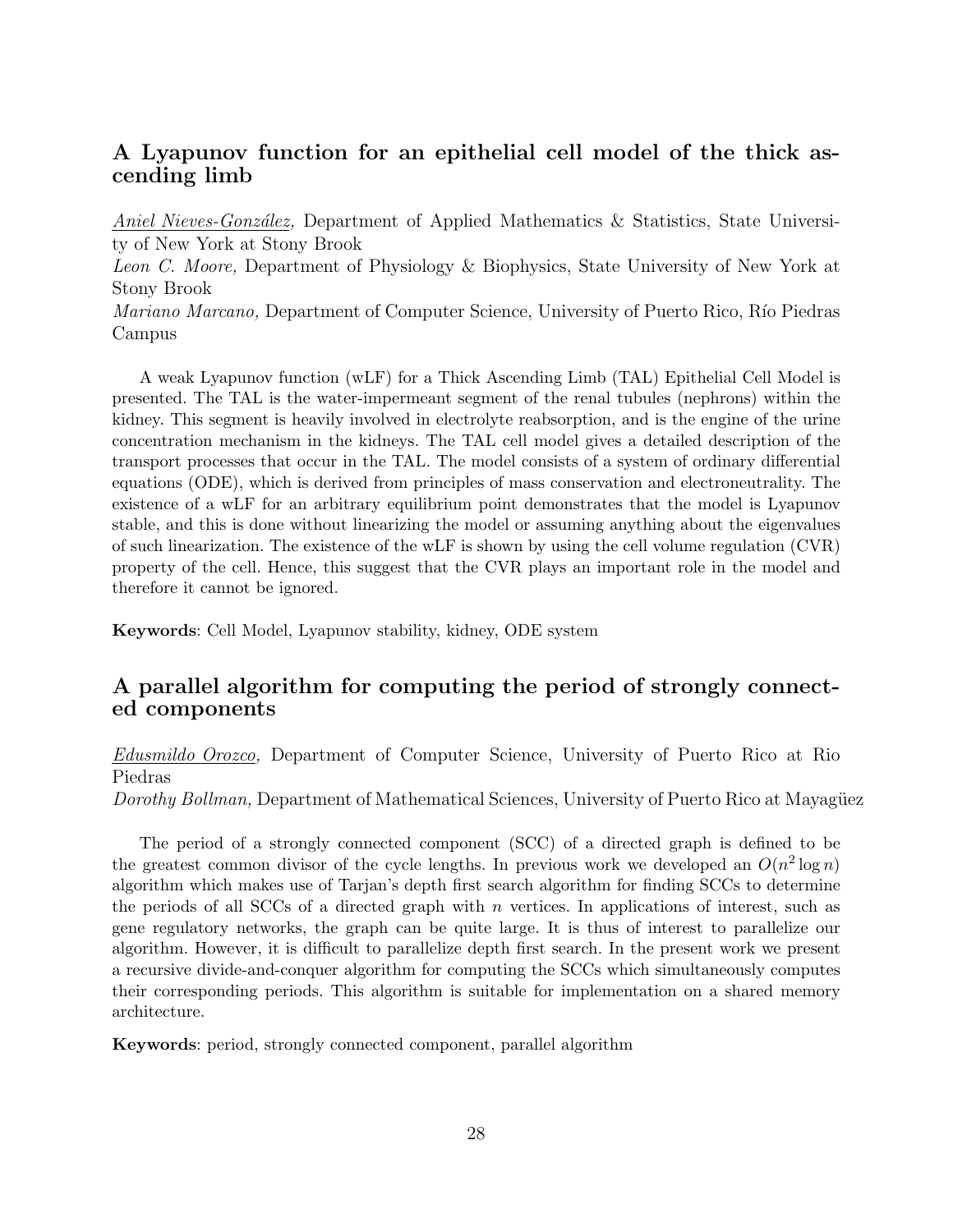# Teoría de nudos y homología de Khovanov

Juan Ortiz Navarro, Ciencias Matemáticas, Universidad de Puerto Rico en Mayagüez

Durante los últimos años la Homología de Khovanov ha demostrado ser una invariante importante dentro de la teoría de nudos. En esta charla veremos ejemplos de objetos algebraicos que funcionan como invariantes de un nudo para luego demostrar como la Homología de Khovanov recupera y explica lo que significan éstos.

Keywords: nudos, homología, topología algebraica

# Let the outstanding be outstanding: Roberto Clemente and fully robust Bayesian hierarchical models in baseball prediction

Luis Raúl Pericchi, Departament of Mathematics, University of Puerto Rico, Rio Piedras Campus

*María-Eglée Pérez*, Departament of Mathematics, University of Puerto Rico, Rio Piedras Campus

Modern Statistics is made of the sensible combination of direct evidence (the data directly relevant or the "individual data") and indirect evidence (the data and knowledge indirectly relevant or the "group data"). The admissible procedures are a combination of the two sources of information, and the advance of technology is making indirect evidence more substantial and ubiquitous. Nevertheless, the usual Exponential Family Hierarchical Modeling with conjugate priors is myopic with respect to large deviations of a single group from the bulk of the groups, leading to to potential excessive (and spurious) shrinkage to the general mean. An example of this situation can be seen in the famous baseball batting average prediction data presented by Efron and Morris (1975, specially on what Efron recently called the "Roberto Clemente Problem", the fact that by shrinking an outstanding batter prediction was reduced drastically. In this work, we explore Robust Hierarchical Bayesian approaches based on heavy tails priors for obtaining "local shrinkage", so that only players which are similar affect each other, but they have a smaller influence on players which are exceptional in any direction.

Keywords: Bayesian Statistics, Hierarchical models, Robust Bayesian Analysis.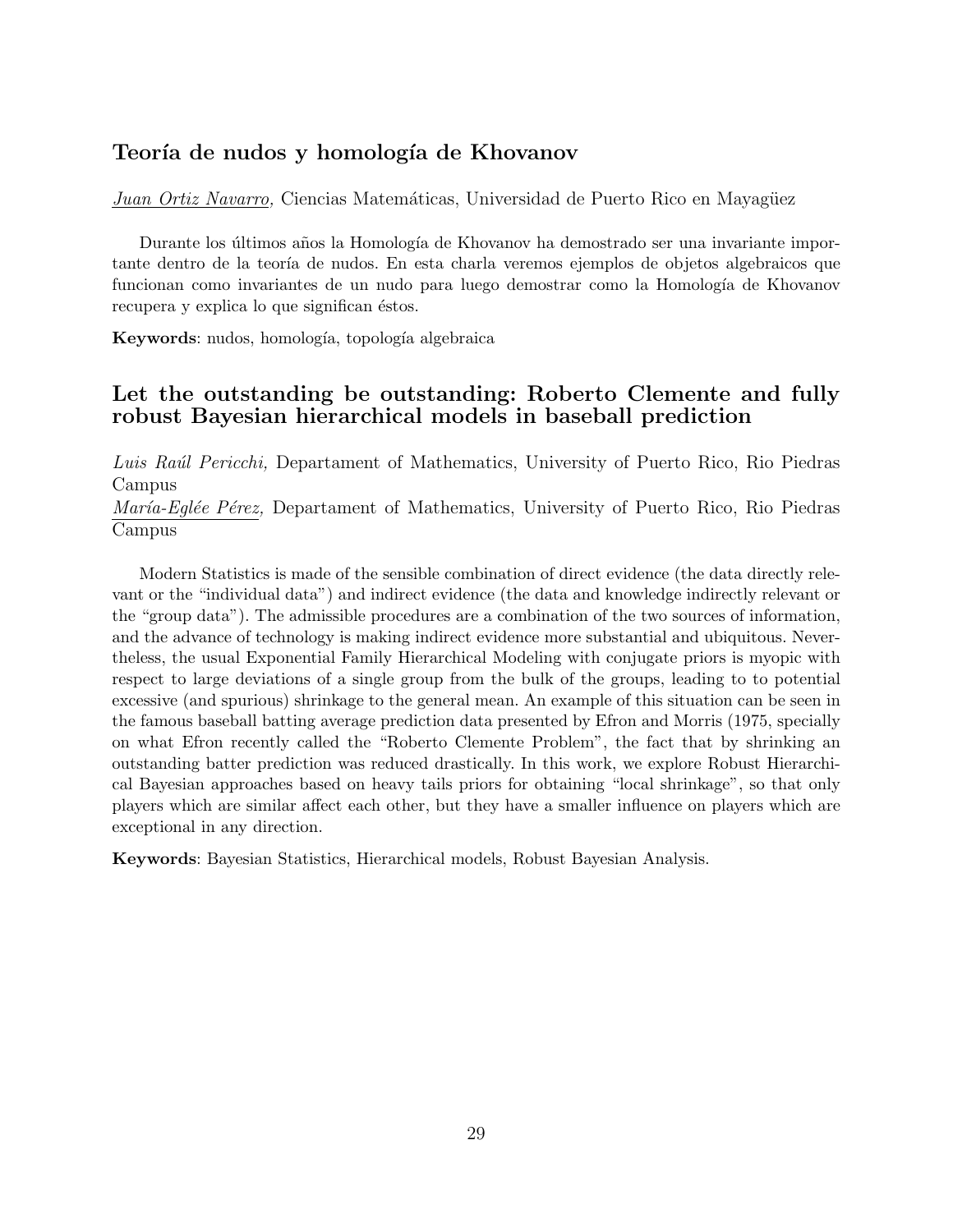# Hyperbolicity and genuine nonlinearity conditions for certain p-systems of conservation laws, weak solutions and the entropy condition

 $Edgardo Pérez$ , Department of Mathematical Sciences, University of Puerto Rico, Mayagüez Campus

Krzysztof Rózga, Department of Mathematical Sciences, University of Puerto Rico, Mayagüez Campus

We consider a p-system of conservation laws that emerges in one dimensional elasticity theory. Such system is determined by a function W, called strain-energy function. We consider four forms of W which are known in the literature. These are St.Venant-Kirchhoff, Ogden, Kirchhoff modified, Blatz-Ko and Ogden forms. In each of those cases we determine the conditions for the parameters  $\mu$ ,  $\lambda$  and f, under which the corresponding system is hyperbolic and genuinely nonlinear. We establish what it means a weak solution of an initial and boundary value problem. Next we concentrate on a particular problem whose weak solution is obtained in a linear theory by means of D'Alambert's formula. In cases under consideration the p-systems are nonlinear, so we solve them employing Rankine-Hugoniot conditions. Finally we ask if such solutions satisfy the entropy condition. For a standard entropy function we provide a complete answer, except of the Blatz-Ko and Ogden case. For a general entropy function the result is that for the initial value of velocity function near zero these are, with some exceptions, entropy solutions.

Keywords: Conservation laws, hyperbolicity, entropy solutions

# Aspectos computacionales del método "Local Discontinuous Galerkin" para mallas no estructuradas en 3D

Filánder Sequeira Chavarría, Department of Mathematical Sciences, University of Puerto Rico at Mayagüez

Paul Castillo, Department of Mathematical Sciences, University of Puerto Rico at Mayagüez

En esta presentación se describe una implementación del método "Local Discontinuous Galerkin"  $(LDG)$  aplicado a problemas elípticos en 3D. Se discute la implementación de los principales operadores. En particular el uso de aproximaciones de alto orden y de mallas no estructuradas. Estructuras de datos eficientes que permiten un rápido ensamblado del sistema lineal en su formulación mixta son descritas en detalle.

Keywords: M´etodos de elemento finito discontinuos, aproximaciones de alto orden, mallas no estructuradas, programación orientada a objetos.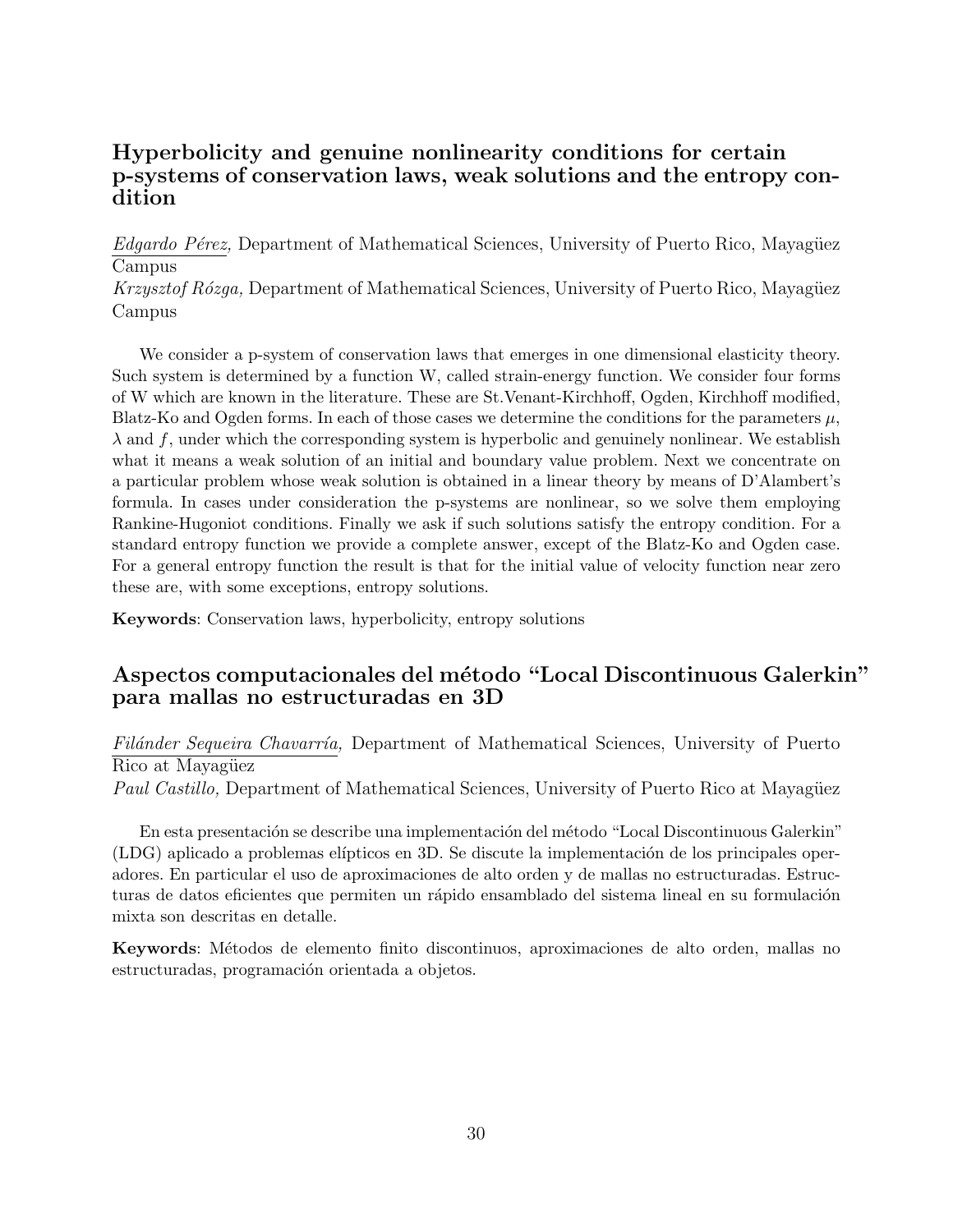# Avaluación de destrezas de educación general en el curso de precálculo Enero 2009 – Diciembre 2009

Bárbara L. Santiago–Figueroa, Departamento de Matemáticas, Universidad de Puerto Rico en Humacao

Idalyn Ríos Díaz, Departamento de Matemáticas, Universidad de Puerto Rico en Humacao

Los cursos de Precálculo I (MATE 3171) y Precálculo II (MATE 3172) son cursos que toman estudiantes de la Facultad de Ciencias Naturales de la Universidad de Puerto Rico en Humacao. Típicamente el curso lo toman estudiantes de primer año que han obtenido una puntuación de 650 puntos o m´as en la prueba del College Board. Esos cursos son cruciales para los estudiantes, pues son básicos en su formación académica y el no poder aprobarlos satisfactoriamente los atrasa hasta un año. Además atienden directamente dos de las competencias de educación general que adquieren los egresados de la UPR–Humacao, a saber: razonamiento cuantitativo y analítico y análisis crítico en la solución de problemas y toma de decisiones. A fin de determinar si los estudiantes logran adquirir estas competencias, utilizamos como instrumentos de avalúo: preguntas pre–seleccionadas en cada examen parcial departamental y la nota final obtenida en el curso. Las preguntas pre–seleccionadas nos brindan información específica sobre las destrezas dominadas por los estudiantes. Recopilamos y analizamos datos correspondientes a todas las secciones en los respectivos semestres. La información generada nos ayuda a culminar el ciclo de avaluación de las destrezas de educación general puesto que brindamos recomendaciones a ser implementadas durante semestres subsiguientes.

Este estudio se llevó a cabo durante los semestres académicos II 2008–2009, para Precálculo II, y I 2009–2010, para Precálculo I. Coordinamos todas las secciones de dichos cursos, a fin de que durante cada semestre en curso se impartiera el mismo examen parcial departamental, con unas preguntas específicas "sagradas" (que nadie podía modificar), en todas las secciones. De esta manera, recopilamos y analizamos datos que nos ayudan a determinar cuál fue el aprovechamiento académico de nuestros estudiantes por áreas. La información nos ayuda a culminar el ciclo de avaluación del aprovechamiento académico puesto que brindamos recomendaciones a ser implementadas durante semestres subsiguientes.

Keywords: avalúo, destrezas educación general

# On the spatio-temporal disease dynamics in populations with discretetime epidemics in one and two spatial dimensions

Karen R. Ríos-Soto, Department of Mathematical Sciences, University of Puerto Rico at Mayagüez

The use of integro-difference equations in the study of the role of dispersal on populations with discrete generations has generated interesting mathematical problems and expanded our understanding of their spatio-temporal dynamics. Here, we use discrete-time epidemic models that can be reduced to a single map for the infectious class,  $I_{t+1} = g(I_t)$ , where g may or may not be monotone. We support our results with new theoretical work. We did modeling, analysis and simulations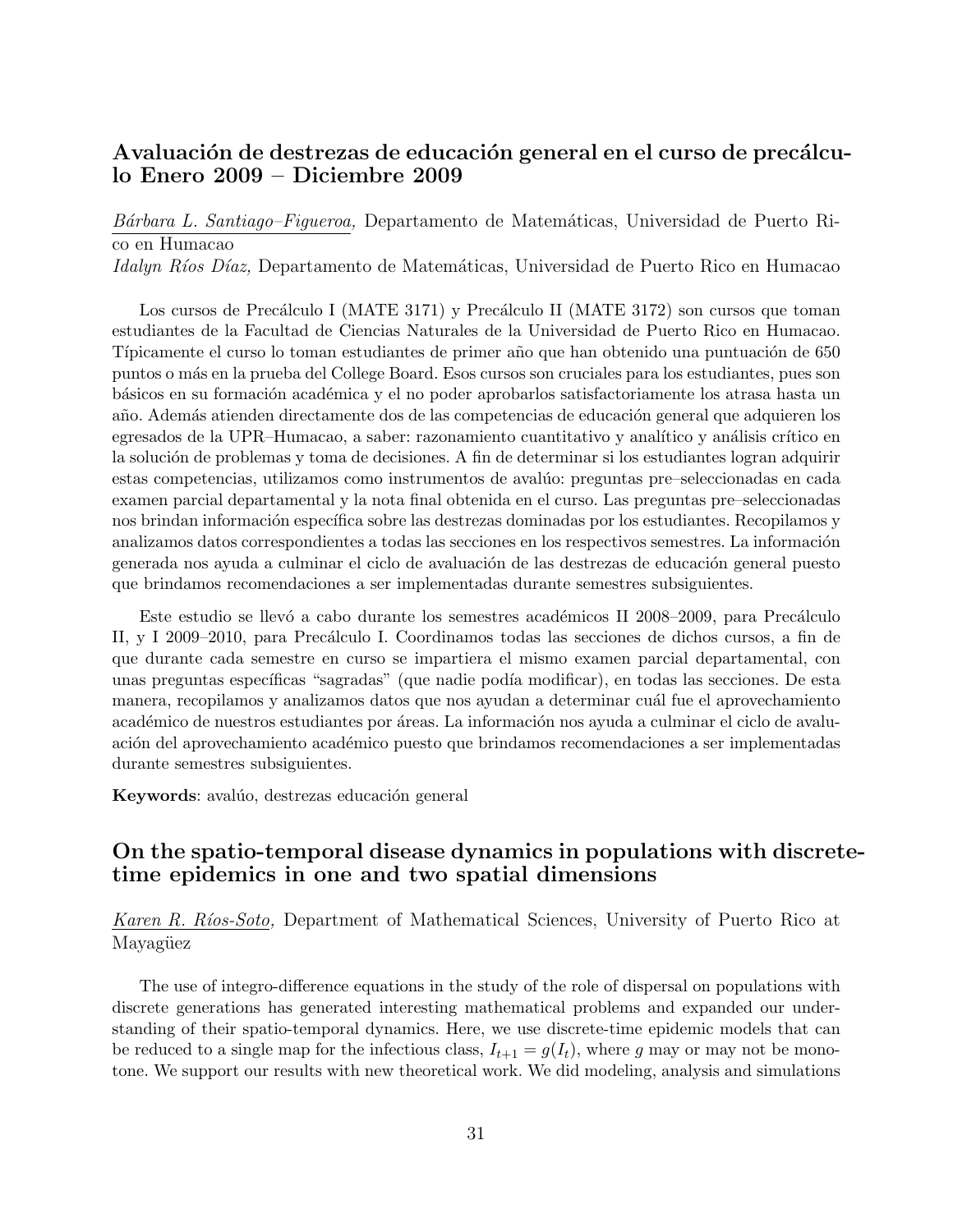to illustrate the role of g on disease dynamics in one and two spatial dimensions.

Keywords: integro-difference equations, epidemic models, discrete time, traveling waves

## Comparison of elastic plate theories for micropolar materials

Lev Steinberg, Department of Mathematics, University of Puerto Rico at Mayagüez Roberto Carlos Reyes Carranza, Department of Mathematics, University of Puerto Rico at Mayagüez

The purpose of this presentation is to show a comparison of the theories of micro- polar plates with moderate thickness. The comparison is based on the method of separation variables (special case for elliptic systems of partial differential equations) to the analytical solutions for deformation of the plates under vertical load.

The main comparison was made for the Eringen theory (cases of zero vertical components of  $\acute{o}$  and  $\acute{a}$ ), the extended Reissner and the basic Reissner models.

The difference between these models is in the use of different polynomial approximations of asymmetric stress, couple stress, displacement, and micro-rotation over the plate thickness. All polynomial approximations for the models have been checked for consistency with the elastic equilibrium, boundary conditions and the constitutive relationships.

Extended Reissner model is based on the generalized Hellinger-Prange-Reissner variation principle and strain-displacement relation for the plate approximations. This model produces the extended theory of Cosserat plate, which includes a new form of constitutive relationships.

We obtained analytical solutions for the plate boundary value problem for all models. We compare numerical solutions for a case of syntactic foam plate.

Keywords: Reissner model, Linear Elasticity

# An approach to construct explicit solutions for Schroedinger equations with time dependent Hamiltonians

Erwin Suazo Martinez, Department of Mathematical Sciences, University of Puerto Rico at Mayagüez

We discuss a method to construct explicit solutions for time dependent Schroedinger equations. Using this method the evolution operator can be expressed as an integral operator with an explicit formula for the kernel in the case of a quadratic Hamiltonian depending on time. The kernel of the evolution operator is given in terms of elementary functions and certain integrals involving a characteristic function. We will discuss several examples and some properties of the time evolution operator that are relevant in the study of the Cauchy initial value problem for the nonlinear Schroedinger equations.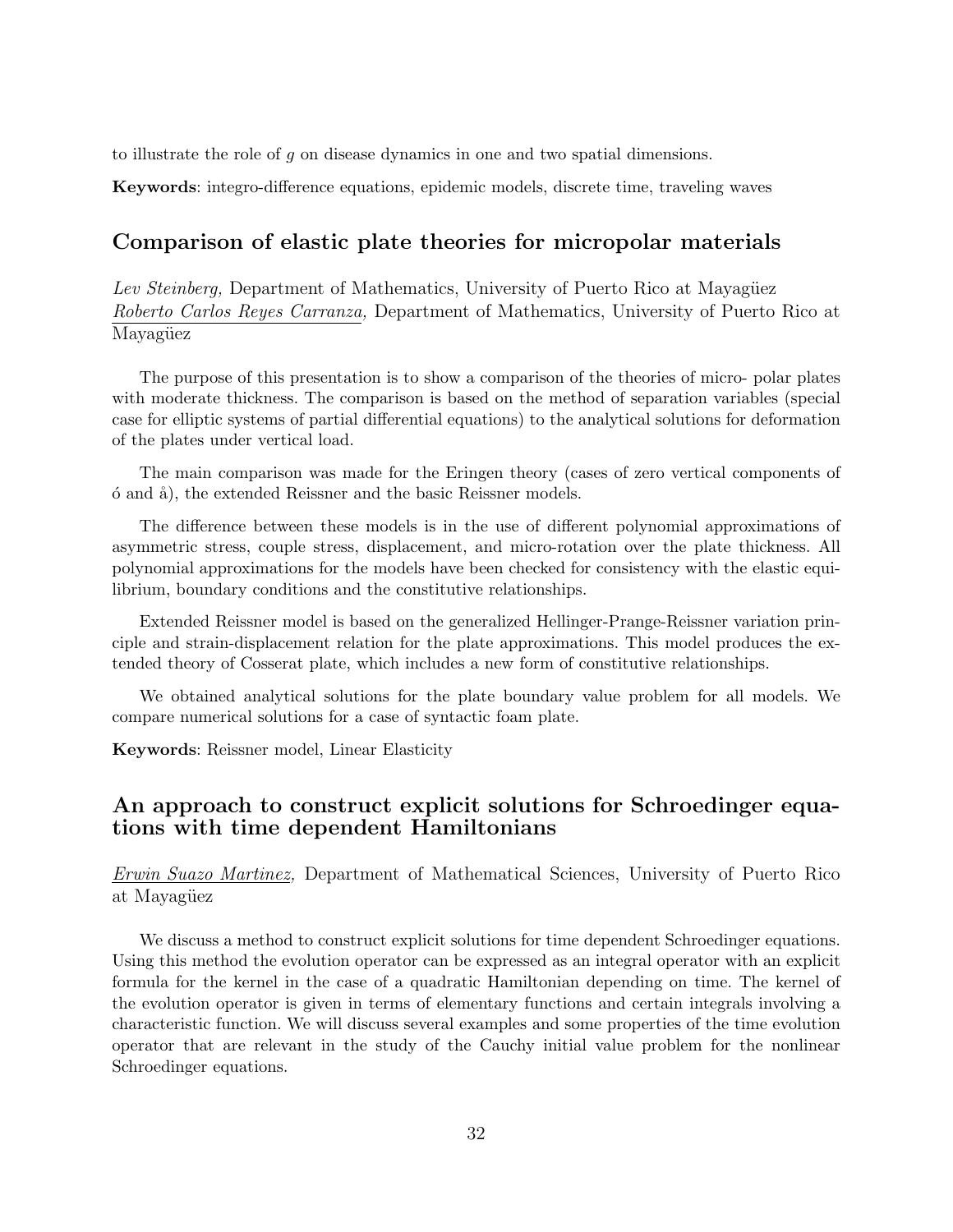Acknowledgements: This presentation is an updated review of joint work with S. K. Suslov, Cordero-Soto and R. Lopez.

Keywords: Schroedinger Equation, Quadratic Hamiltonians, Explicit Solutions, Fundamental Solutions.

### Universal deformation rings of modules over self-injective algebras

José A. Vélez, Department of Mathematics, University of Iowa

Let k be a algebraically closed field and let  $\Lambda$  be a finite dimensional self-injective k-algebra (i.e. the regular left  $\Lambda$ -module  $\Lambda\Lambda$  is injective), and let V be a finitely generated  $\Lambda$ -module. We define the universal deformation ring of V, denoted by  $R(\Lambda, V)$  and give a sufficient criterion for its existence. We then turn to a particular self-injective algebra  $\Lambda$  and determine the universal deformation rings for some of the  $\Lambda$ -modules V that satisfy this criterion.

Acknowledgements: Advisor: Professor Frauke M. Bleher

Keywords: Universal Deformation Rings, Quivers, Self-injective Algebras

#### Mathematics and string theory

Alfredo Villanueva, Department of Mathematics, University of Puerto Rico at Mayagüez

This talk is an overview and an easy looks in String theory and the mathematics behind it. First we will talk about the beginnings, starting on elementary particles and a need for clear understanding of it. Second, we will describe the mathematics needed from undergraduate to graduate level. Finally, we will explain some of the theories and topics related to String theory.

Keywords: string theory, mathematical physics

### The nonlocal Robin Laplacian on extension domains

Alejandro Vélez Santiago, Department of Mathematics, University of Puerto Rico at Río Piedras

Let  $\Omega \subseteq \mathbb{R}^N$  be a bounded extension domain and let  $\mu$  be an upper d-Ahlfors measure supported on  $\partial\Omega$  with  $d \in (N-2, N)$ . We first obtain that the Laplacian with nonlocal Robin boundary condition is well-posed, and moreover existence, uniqueness and regularity of weak solutions of the linear elliptic equation associated with the nonlocal Robin Laplacian are obtained. At the end we turn our attention to the generation of strongly continuous semigroups, and prove that the nonlocal Robin Laplacian generates compact bounded analytic submarkovian  $C_0$ -semigroups of angle  $\pi/2$ on  $L^q(\Omega, dx)$ , for each  $q \in [1, \infty)$ .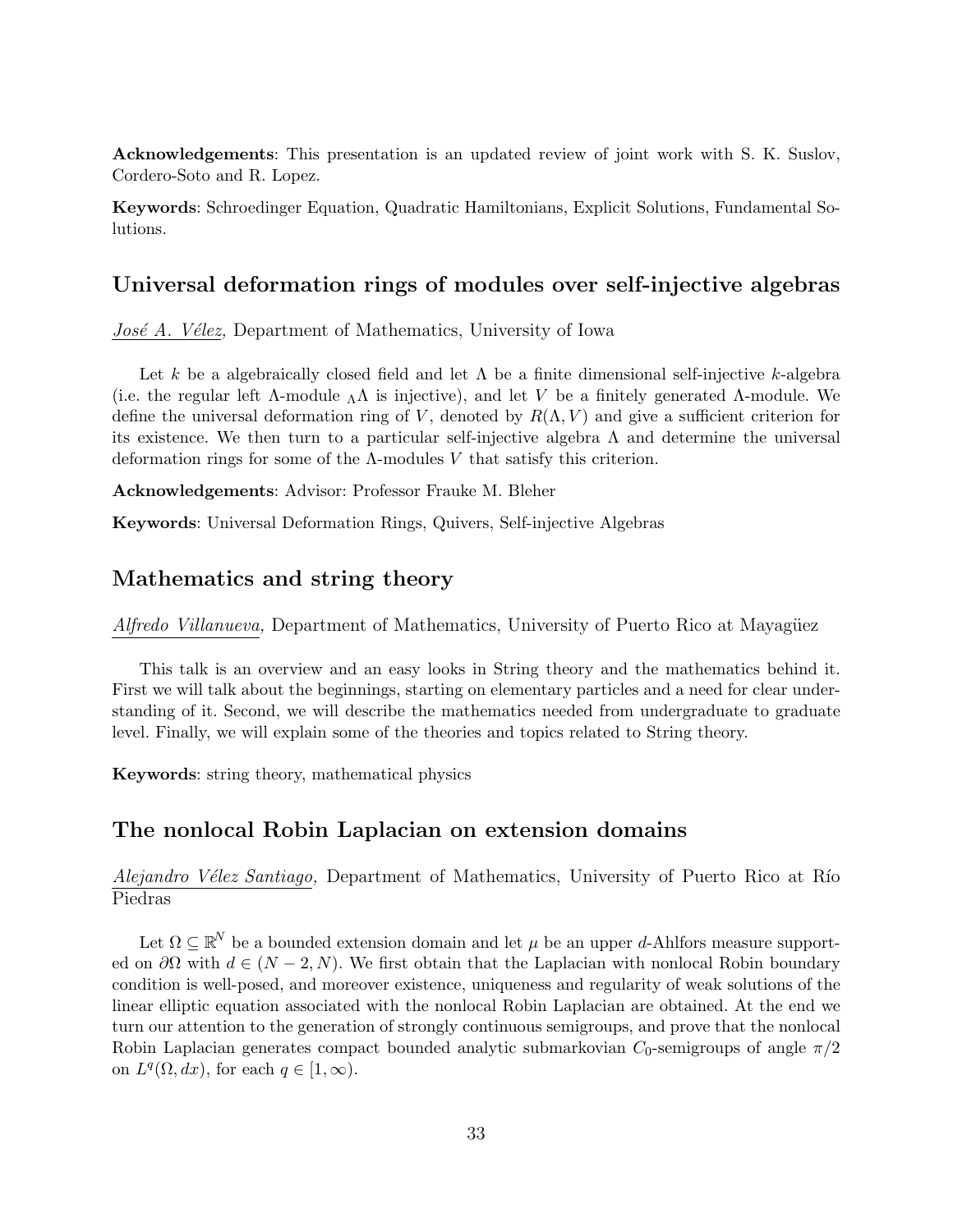Keywords: nonlocal Robin boundary conditions, submarkovian semigroups, weak solutions

# 5. Afiches (Posters)

# Some properties of latin squares - study of mutually orthogonal latin squares

Jeranfer Bermúdez, Department of Computer Science, University of Puerto Rico at Río Piedras

Lourdes M. Morales, Department of Computer Science, University of Puerto Rico at Río Piedras

A latin square of order n is an  $n \times n$  matrix containing n distinct symbols (usually denoted by the non-negative integers from 0 to  $n - 1$ ) such that each symbol appears in each row and column exactly once. Latin squares have various applications in Coding Theory, Cryptography, Finite Geometries and in the design of statistical experiments, to name a few. Two latin squares of the same order are said to be orthogonal if, when superimposed, all the pairs that are formed are different. In our research we look for new constructions of maximal sets of mutually orthogonal latin squares (MOLS). We present some partial results and conjectures related to this.

Acknowledgements: PR-LSAMP, NSF-STEM, the Dept. of Computer Science at the University of Puerto Rico at Río Piedras, Dr. Ivelisse Rubio and the rest of the Emmy Noether Laboratory team.

Keywords: latin squares, orthogonality, r-orthogonality, MOLS, mutually orthogonal latin squares

# Estudio comparativo entre C para CUDA y OpenCL

Jorge A. Fernandez Vidro, Departamento de Ciencias Matemáticas, Universidad de Puerto Rico en Humacao

José O. Sotero Esteva, Departamento de Matemáticas, Universidad de Puerto Rico en Humacao

Las unidades de procesamiento gráfico, GPU por sus siglas en inglés, inicialmente eran un conjunto de algunas decenas de procesadores incorporado en tarjetas gráficas para acelerar el cómputo de im´agenes, Hoy las encontramos como tarjetas independientes con cientos de unidades de procesamiento como en el caso de la Tesla producida por la compañía NVIDIA. Además se han establecido como plataformas para cómputos masivamente paralelos para aplicaciones mucho más allá de las gr´aficos de computadoras. Los GPUs producidos por NVIDIA implantan una arquitectura llamada CUDA (Compute Unified Device Architecture) y provee herramientas de desarrollo de programado que utiliza una versión extendida del lenguaje C. Por otro lado, OpenCL (Open Computing Language) cumple funciones similares al C para CUDA dise˜nado para ambientes heterogeneos y es de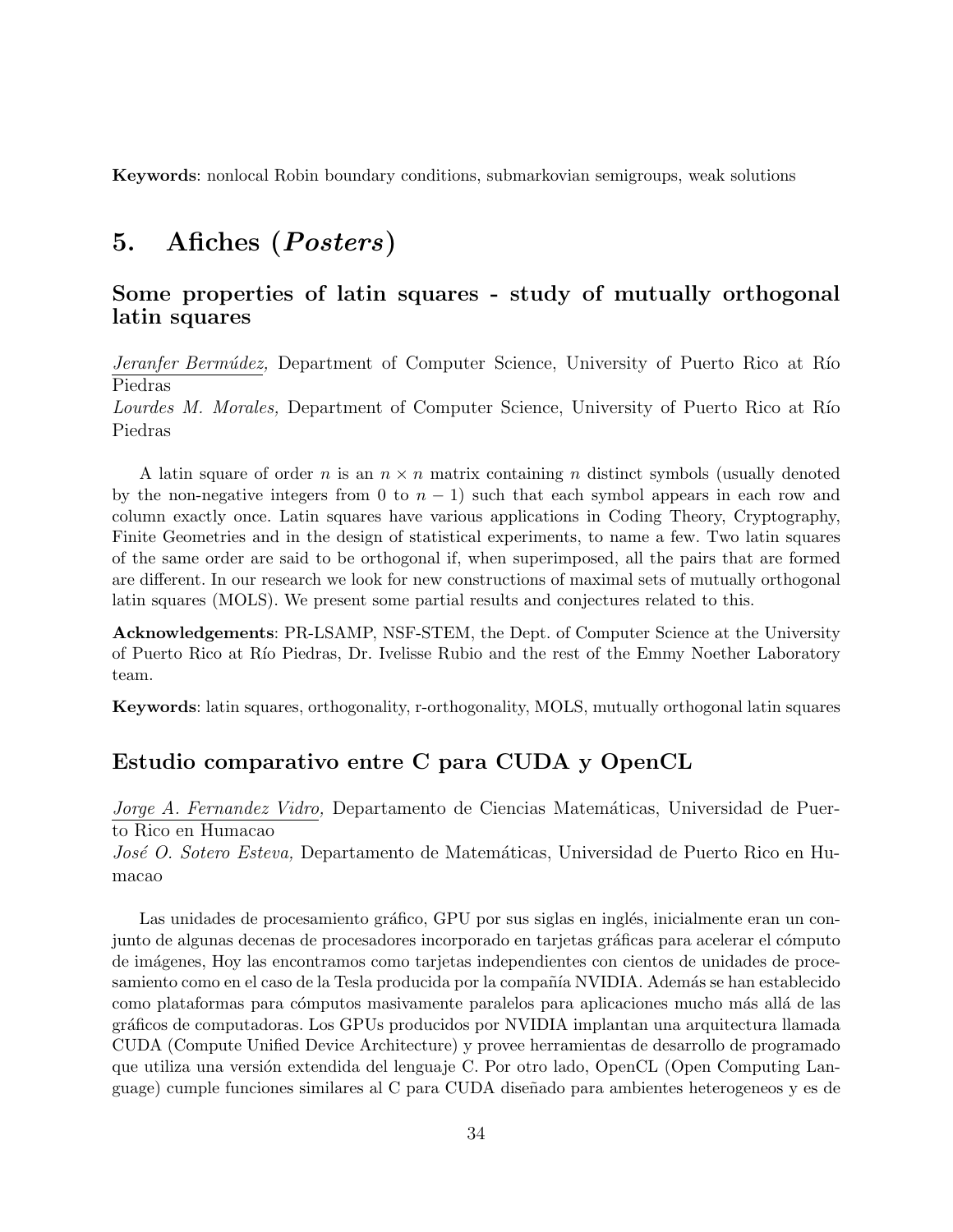código abierto. Recientemente se ha publicado una versión de OpenCL para arquitecturas CUDA. En este trabajo se comparan C para CUDA y OpenCL desde dos puntos de vista: la herramientas provistas por ambos para las programación del GPU y rendimiento en la ejecución de los programas para aplicaciones científicas.

Acknowledgements: Proyecto auspiciado por el programa Penn-UPR Partnership for Research and Education in Materials (NSF-DMR-0934195).

Keywords: paralelismo, GPU, CUDA, OpenCL

# A simple multinephron model for the urine concentration mechanism.

Guillermo Fontánez, Department of Computer Science, University of Puerto Rico at Río Piedras

*Mariano Marcano*, Department of Computer Science, University of Puerto Rico at Río Piedras

Urine formation in the kidney is carried out in the renal tubules called nephrons. A simple mathematical model is implemented to simulate the urine concentrating process of a population of nephrons that work in parallel. Considering specific characteristics of each segment of the tubules, assumptions are made that simplify the model from a system of differential equations to a single non-linear equation. The model thus provides a simple and effective means to simulate the urine concentrating mechanism without a high computational load.

Keywords: urine concentrating mechanism, nephron, mathematical model

# Robust Bayesian approach to the analysis of finite population surveys

Jairo Alberto Fuquene Patino, Institute of Statistics, University of Puerto Rico

Little and Zheng (2007) make a comprehensive proposal in an important area where Bayesian methods are hardly used, this area is the approach Bayesian in survey sampling. The choice of these authors are noninformative priors in the Bayesian models to the survey designs. On the other hand, in a recent paper Fuquene, Cook and Pericchi (2009) show that the popular conjugate analysis will be exposed as non-robust and workable alternatives should be available to the practitioners of Clinical Trials. The proposals in Fuguene, Cook and Pericchi (2009) are the analyses based on the heavy-tailed Cauchy Prior and a robust prior originally developed by J.O. Berger (called Berger's prior) for the natural parameter in Exponential Families. Robust priors have bounded influence, in other words the prior is discounted automatically when there are conflicts between prior information and data.

The proposal in this work is to use Cauchy and Berger's robust priors in the Bayesian models to the survey designs. The robust Bayesian Approach is more effective than the particular case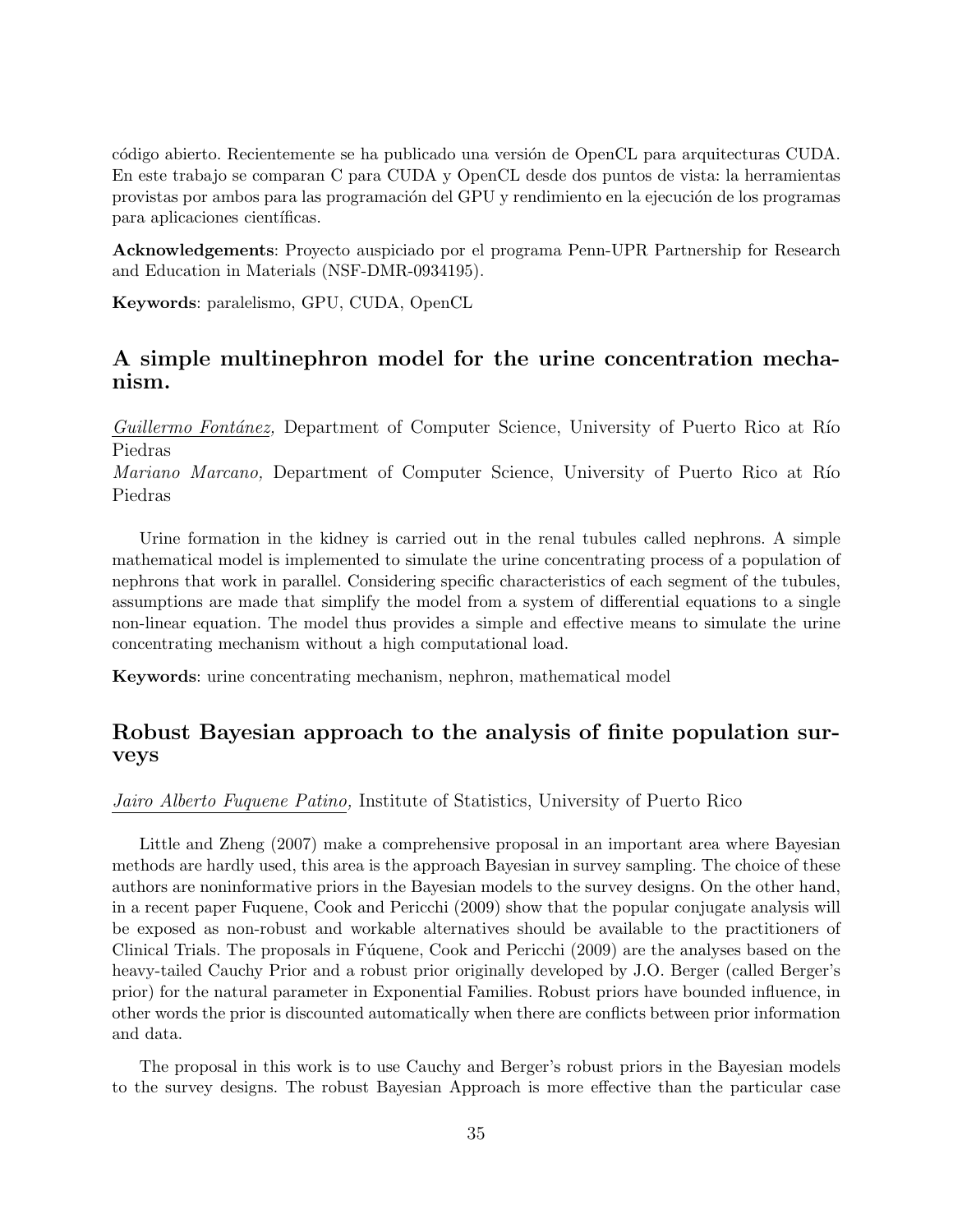of noninformative priors, as suggested Little and Zheng (2007), because when there is a conflict between prior information and the sample information the Cauchy and Berger's priors effectively becomes a noninformative prior and in this precise sense the prior information is discounted. The behavior of Robust Bayesian methods is qualitative different than noninformative Bayesian methods and arguably much more reasonable and acceptable to the people involved in survey sampling. Finally, we apply this methodology in real and MCMC simulated examples.

Keywords: Survey Sampling, Robust Priors, Horvitz-Thompson Estimator

# Tabla de mortalidad de Puerto Rico

Grisel Hernández Carrasquillo, Departamento de Matemáticas, Universidad de Puerto Rico en Humacao

Alberto Cáceres Díaz, Departamento de Matemáticas, Universidad de Puerto Rico en Humacao

Este trabajo consiste en preparar una tabla de mortalidad de Puerto Rico para personas nacidas en 1966. Las tablas de mortalidad se usan en demografía y para calcular primas de seguros de vida. Las tablas de mortalidad son muy diferentes a las tablas del censo. Las tablas del censo miden la cantidad de población que hay cada año en un lugar determinado incluyendo los nacimientos y los inmigrantes, mientras que las tablas de mortalidad toman una cantidad de persona ya determinada y mide cuantas de éstas van muriendo cada año por un periodo de años prolongado por lo cual aqu´ı no se cuentan los nacimientos ni los inmigrantes. Con estas tablas se determina la probabilidad de defunción. Es difícil hacerlas completamente precisas, pues no es posible seguir la historia de cada miembro de una población inicial ("cohort").

Para la tabla de este trabajo se utilizaron las formulas de la Organización Mundial de la Salud. Se quiere tratar de ver si se puede encontrar una forma tal de que se puedan hacer cada vez mas precisas. Esta tabla se hizo usando la información del censo por cada año por un periodo de 40 años brindada por el Departamento de Salud de Puerto Rico. Se obtuvo la cantidad de población durante cada a˜no y la cantidad de defunciones. Al final se obtiene la esperanza de vida que tiene una persona a cierta edad, esto significa cuantos a˜nos mas puede vivir.

Las proyecciones futuras para este trabajo son poder refinar la información para periodo mas allá de 40 años, también ver el fenómeno de la vida temprana de 1 a 5 años al igual que el fenómeno por sexo y lograr hacer una tabla por edades.

Acknowledgements: This research has been sponsored in part by the NIH-RISE program of the University of Puerto Rico at Humacao.

Keywords: tablas de mortalidad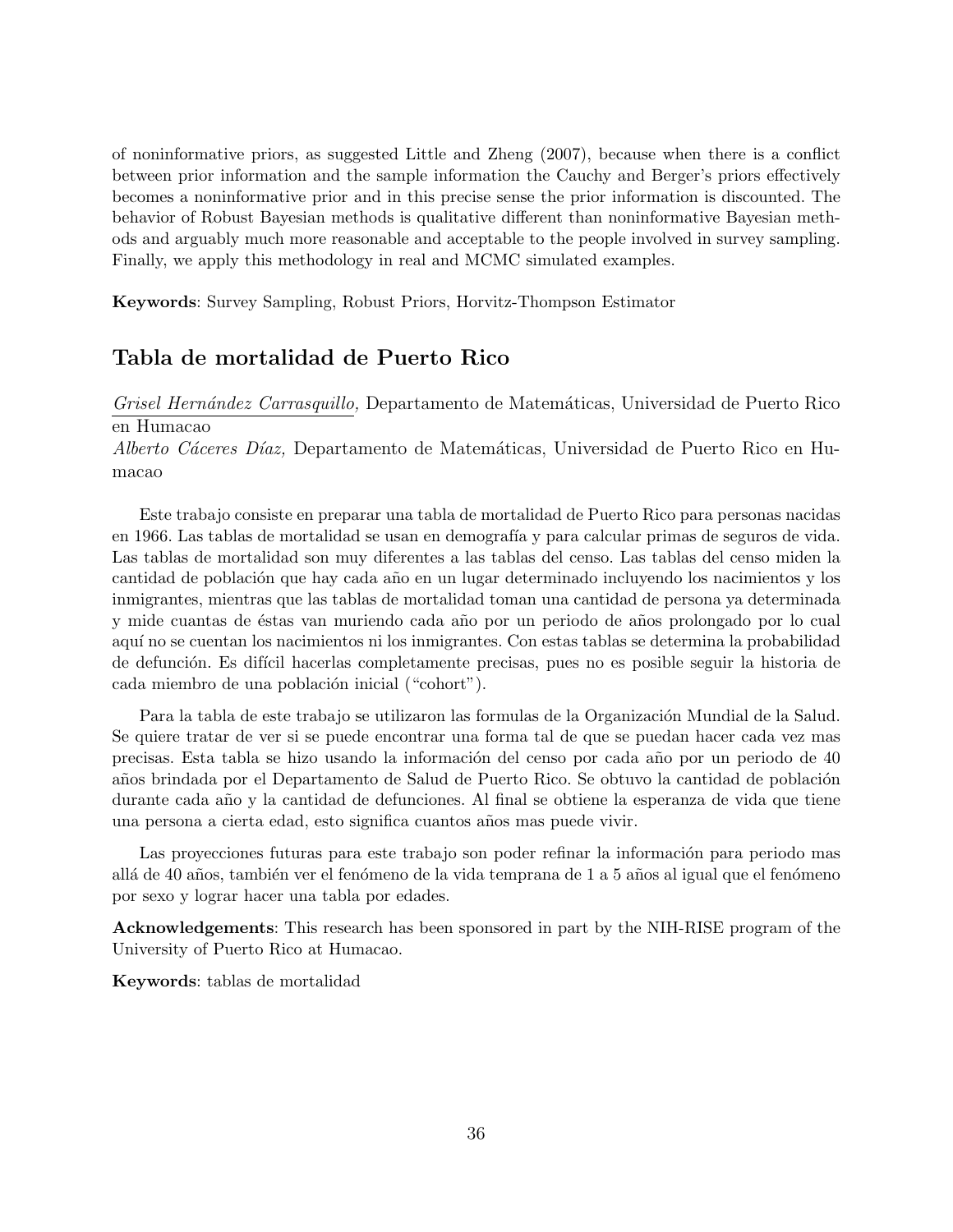# Cómputo de cantidad de caminos y polígonos sin intersecciones en una rendija cuadriculada

Francheska I. Lebrón López, Departamento de Matemáticas, Universidad de Puerto Rico en Humacao

Fernando E. Berríos Cádiz, Departamento de Matemáticas, Universidad de Puerto Rico en Humacao

José O. Sotero Esteva, Departamento de Matemáticas, Universidad de Puerto Rico en Humacao

Llamamos rendija cuadriculada de ancho n y largo m al conjunto de puntos en el plano con coordenadas en  $Z_m \times Z_n$ . Trazamos caminos en estas rendijas conectando de manera sucesiva puntos adyacentes horizontal o verticalmente. Un *polígono* en esta rendija es un camino que comienza y termina en el mismo punto. Definimos las funciones  $c_n(m)$  y  $p_n(m)$  como la cantidad de caminos o polígonos sin intersecciones que se pueden trazar en rendijas de ancho  $n$  y largo  $m$ . Anteriormente mostramos la construcción de un *digrafo de transferencias* asociado a las posibles conformaciones de polígonos sin intersecciones. En este trabajo mostramos cómo podemos utilizar este digrafo para computar  $c_n(m)$  y  $p_n(m)$  sin tener que hacer búsquedas exhaustivas de trazos en  $Z_m \times Z_n$ .

Acknowledgements: Proyecto auspiciado por el programa Penn-UPR Partnership for Research and Education in Materials (NSF-DMR-0934195).

Keywords: caminos sin intersección, polígonos sin intersección, teoría de grafos

# Two strain competition: Trypanosoma cruzi

Xavier Martinez Rivera, Department of Mathematics, University of Puerto Rico at Mayagüez Thomas Seaquist, Department of Mathematics, University of Texas at Arlington Marcel Muñoz Figueroa, Department of Engineering, Turabo University Christopher Kribs Zaleta, Department of Mathematics, University of Texas at Arlington

Chagas disease is a tropical parasitic disease that affects Latin America. The parasite causing Chagas, Trypanosoma cruzi, is transmitted by an insect vector of the subfamily Triatominae. Chagas is uncommon in the United States, but is becoming more common in the southern part of the country. This may be due to a more virulent strain type of the parasite moving northward from Mexico and invading the less virulent, native strain type. A region in southern Texas where there is a mixing of two Triatoma species is modeled with two different modeling frameworks. A mathematical deterministic model is created to describe the interactions between one host and one vector and determine the outcome of an invasion of a non-native strain type into the region. A stochastic, agent based model is created to determine the effect space and randomness may have on the interactions. Within the models, three modes of parasite transmission are considered to account for the different characteristics of each strain type. We vary the horizontal transmission ability of the invasive strain and run simulations for an equivalent time period of 30000 days (82 years). We find that the horizontal transmission potential of the invasive strain must be about 1.5 times as large as the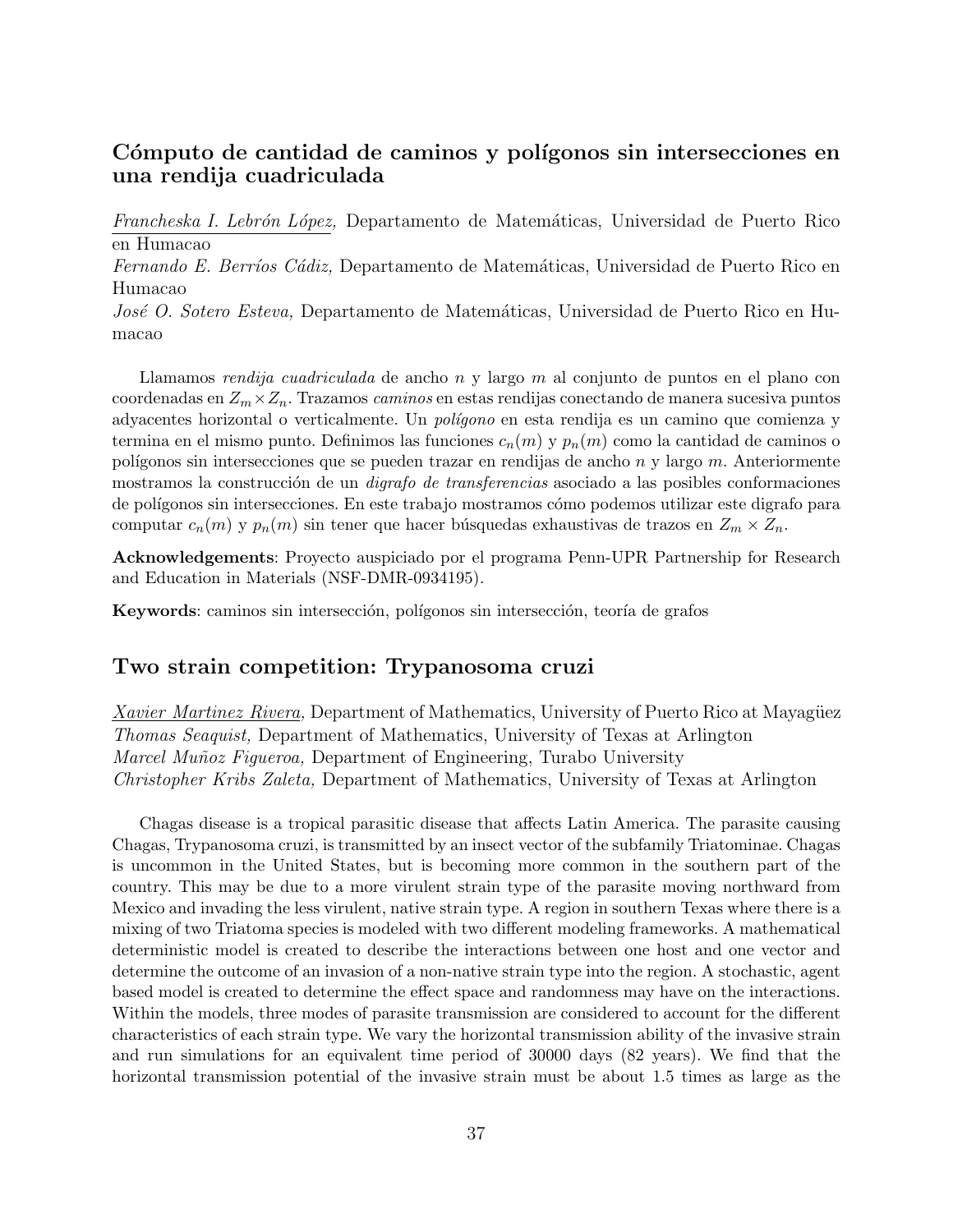other, in order for over 50 percent of the runs to end with the invasive strain dominating. However, in the ODE model, the horizontal transmission of the invasive need only be 1.056 times that of the other strain. We also determine from the ODE model that considering three modes of transmission and no migration of vectors into the region being modeled, it is impossible for the two strains to coexist.

Acknowledgements: Carlos Castillo Chavez, Kehinde Salau, Britnee Crawford, Anuj Mubayi

Keywords: Chagas, host, vector, strain, horizontal and vertical transmission

# Software APKG, de algebra de productos Kronecker a grafos

Richard Martínez, Departamento de Ciencias Cómputos, Universidad de Puerto Rico en Río Piedras

Rafael A. Arce-Nazario, Departamento de Ciencias Cómputos, Universidad de Puerto Rico en Río Piedras

El Algebra de Productos Kronecker (APK) es una forma concisa y práctica de expresar operaciones de procesamiento sobre señales discretas como las transformadas de Fourier y coseno. La interpretación de dichas operaciones como grafos nos ayuda a visualizar su computación e implantaci´on en hardware. El objetivo de nuestro proyecto es desarrollar una herramienta para la visualización y manipulación de expresiones en APK como grafos. Primero, se desarrolló un algoritmo que permite interpretar y dibujar grafos, basado en la descripción provista en un archivo de texto. Cada nodo es representado como un bloque con sus respectivas conexiones de entrada y salida. Luego, se procedió a la manipulación gráfica, dándole al usuario la flexibilidad de hacer cambios en las posiciones de los nodos pero no en las conexiones. Actualmente, el programa provee opciones para desplegar el grafo, modificar la posición de sus nodos sin alterar las aristas, varios modos de enfoque (zoom), as´ı como reescritura al archivo de formato de grafo. Finalmente, se le está añadiendo al programa la habilidad de interpretar ecuaciones algebraicas haciendo uso de la notación polaca y árboles binarios. Toda la implementación se esta realizando bajo el lenguaje de programación orientado a objetos  $C_{++}$  utilizando la biblioteca multiplataforma  $Qt$ .

Acknowledgements: Departamento de Ciencias de C´omputos de la Universidad de Puerto Rico en Río Piedras

Keywords: Algebra de Productos Kronecker, señales discretas, transformadas de Fourier y coseno, grafos, visualización de APK, manipulación

# A tale of regions: a mathematical model for Chagasa disease

Glorimar Meléndez-Rosario, Department of Mathematical Sciences, University of Puerto Rico at Mayagüez

We model the epidemiological interactions between two animal populations: one with a virulent strain of Trypanosoma cruzi, which causes Chagasa disease and the other with a non-virulent strain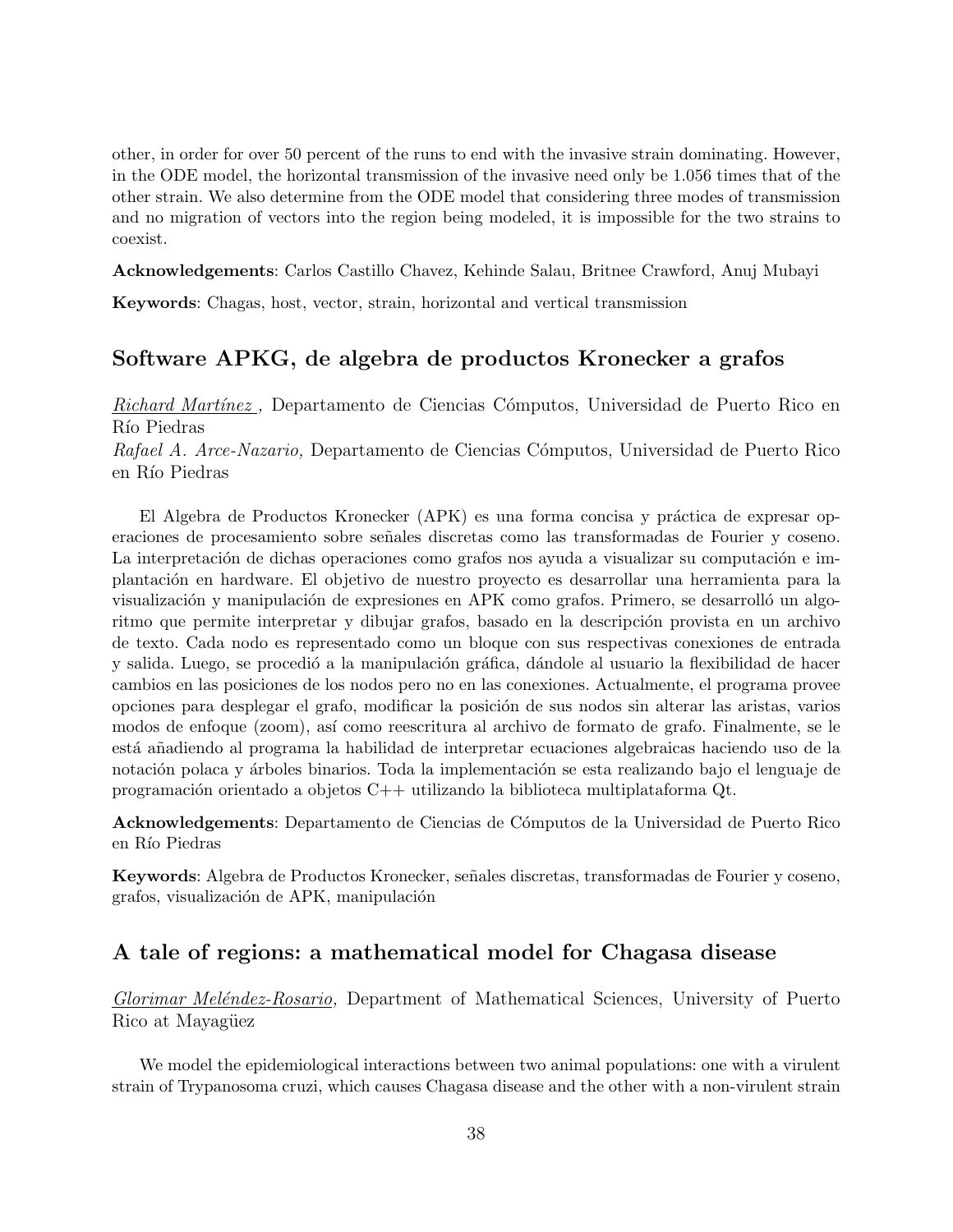that provides cross-immunity against the disease. The virulent strains of T. cruzi are predominantly found in Latin America. The increased spread of Chagasa disease from its endemic habitat in Latin America to the north, which has recently been observed, has been linked to climate change and deforestation. As a result, a large part of the southern United States is at a higher risk for the disease. The model presented herein describes the effects of the migrating virulent strains on the prevalence and/or possibility of endemicity of Chagasa disease in the U.S. We use an epidemiological modeling paradigm and an analytical framework of nonlinear dynamics to describe the behavior of two populations and their interactions. Depending on certain conditions imposed on reproductive numbers, we found that there are six different scenarios for the two-patch model as a whole. We found that the principle of competitive exclusion prevails in either strain when there is no migration, with the exception of infinitely many stable non-isolated steady states of coexistence on the bifurcation line in the R21-R22 plane. When the migration term is nonzero, we observed that there are two possible situations for patch 2: endemic in strain 1 or coexistence of both strains.

Acknowledgements: Christopher Kribs Zaleta, MTBI, Carlos Castillo-Chavez

Keywords: Epidemic Models, Chagas disease, Strain

# Optimized strategies for the Mastermind game

Luis O. Miranda Rivera, Department of Computer Science, University of Puerto Rico at Rio Piedras

Javier Cordova, Department of Computer Science, University of Puerto Rico at Rio Piedras Joel M. Quiles Baker, Department of Computer Engineering, University of Puerto Rico at Mayagüez

Mastermind is a code-breaking board game for two players in which one player makes a code and the other has to correctly guess it. Over the years, many efficient algorithms, or strategies, have been proposed for the Mastermind game, some with better expected winning results and some which minimize the maximum turn in which the player that guesses can win. Variations of the game have also been discussed, and can be made by adding more colors and pegs to make the game easier or harder to win. The purpose of this research is to present computational results from the implementation of some of the most efficient strategies presented in the literature. We compare the effectiveness of the strategies for the different game variations. By comparing results of the different game variations, we can determine which strategy is considered better in each case.

Keywords: Mastermind, games, strategies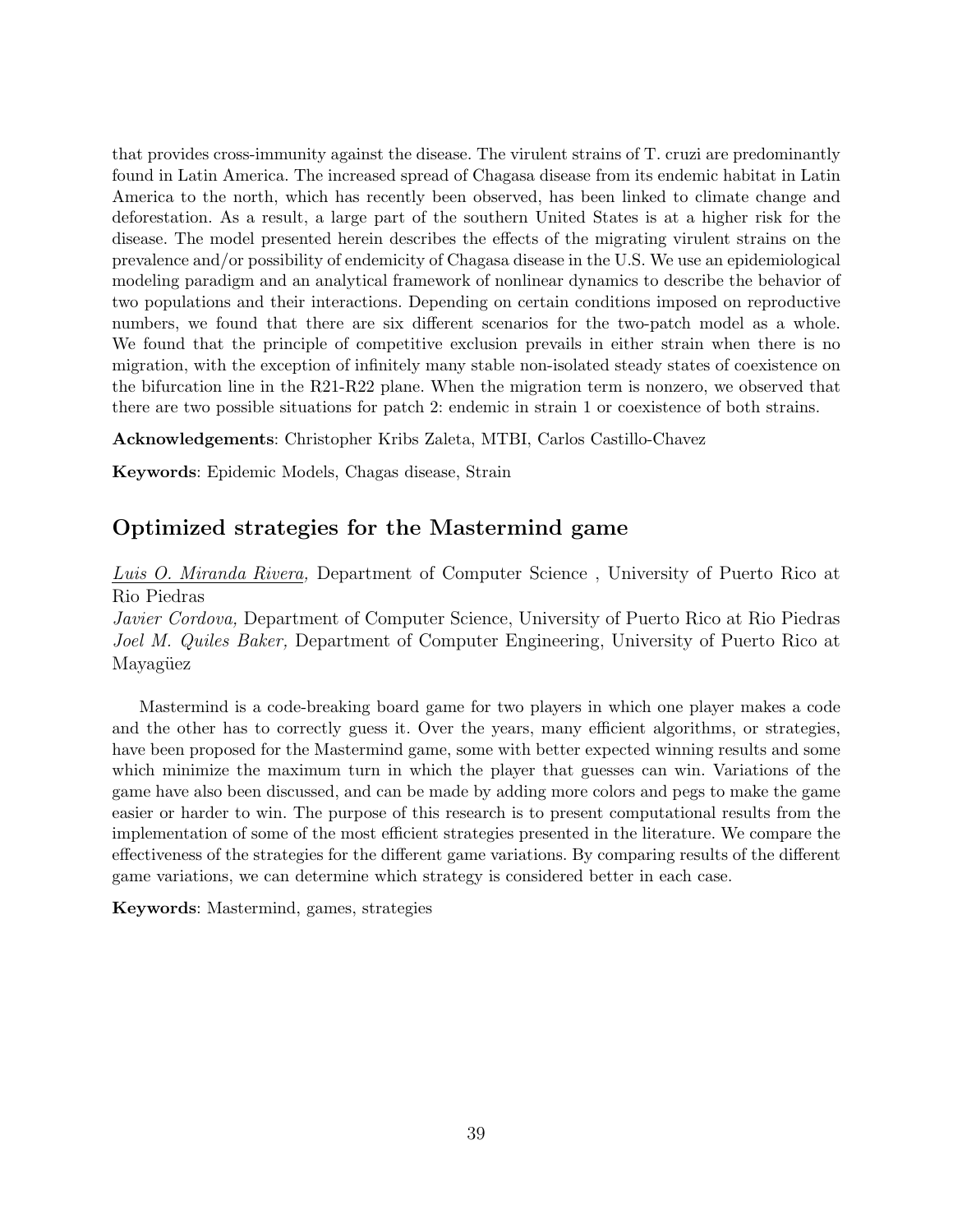# Parameter estimation for a mathematical model of the sec-dependant translocation system

Monica Nadal, Department of Mathematics, University of Puerto Rico, Rio Piedras Campus Mariano Marcano, Department of Computer Science, University of Puerto Rico, Rio Piedras Campus

Monika Musial-Siwek, Department of Computer Science, University of Puerto Rico, Rio Piedras Campus

A nonlinear least-squares problem was formulated to compute parameter values for a mathematical model of the Sec-dependant translocation system. This secretory pathway consists of several steps that prokaryotes use to transport proteins out of the cytoplasm. The optimization consisted of minimizing the distance between model outcomes and published experimental data of translocation kinetics, which were obtained from four proteins with different lengths of amino acid chains. To approximate the solution of the optimization problem, a trust-region reflective method, which is a modification of the Newton's method, was used. Because this method is locally convergent, an exploration of the parameter space was performed by generating a uniformly distributed set of initial iterates. Results demonstrate that the chemical reactions involved in the preprotein translocation do not depend on the preprotein size; although, in an overall view, preprotein needs more time to be translocated as its size increases. These models can be significantly important for the future research related to the function and pathophysiology of biological targets.

Keywords: Nonlinear Optimization; Mathematical Models; Sec Translocase; Hydrolysis; Preprotein translocation

# Finite element method simulations of composite materials

Abner J. Ortiz-Camacho, Department of Mathematics, University of Puerto Rico at Humacao

Greichaly Cabrera-Cruz, Department of Mathematics, University of Puerto Rico at Humacao Pablo Negrón-Marrero, Department of Mathematics, University of Puerto Rico at Humacao

A composite material consists of a mixture of a base material called the matrix, with grains of other materials called the inclusions. These materials are very common in engineering applications like the construction industry. Composite materials have also been used for the production of capacitors with different type of military applications, yet the role of the composite in the efficiency of such a device is not well understood. Modeling composite materials is difficult due to the random nature of such mixtures. Yet if some controls are established during the production process, it is reasonable to assume homogeneity and isotropy. Models for composite materials have been proposed in the literature, for example by Hill (1972), and can be either random or periodic. The main goal of the present work is to study numerical methods based on the finite element method to determine the mechanical properties of periodic composite materials. At the moment we have been studying a simplified version of this problem for a nonlinear Poisson type equation. Since the constitutive function for a composite material is a piecewise defined function of the constitutive functions of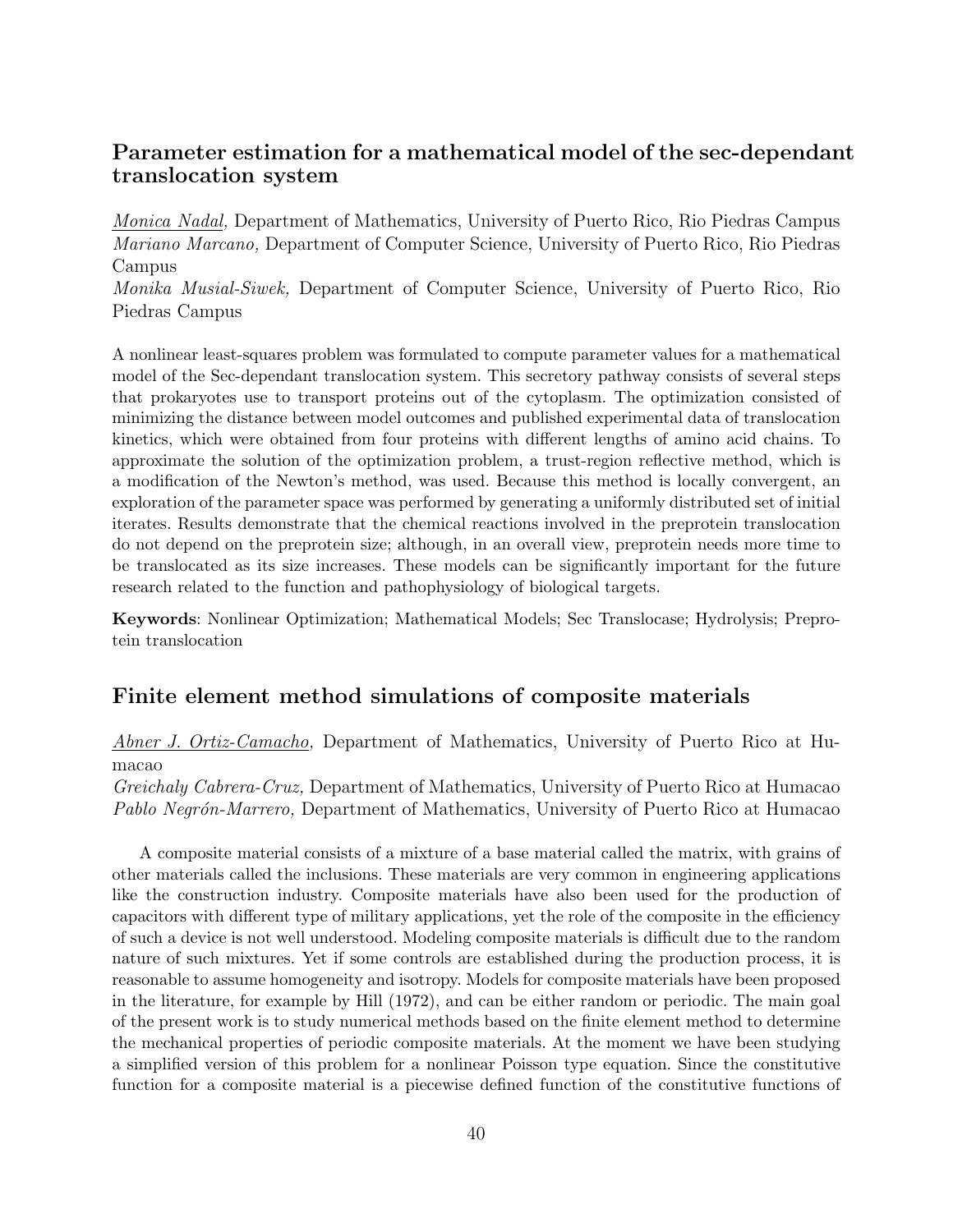the matrix and inclusions, we take the coefficients in our Poisson type equation to be nonlinear piecewise defined functions, changing behavior in the regions simulating the matrix and inclusions. We present some simulations for this simplified problem that resemble materials with voids (empty inclusions) and with (filled) inclusions.

Acknowledgements: This research was supported in part by the PREM Program of the University of Puerto Rico at Humacao (Grant No. DMR-0934195) and the RISE Program of the University of Puerto Rico at Humacao.

Keywords: composite materials, finite elements

# Programacion con GPUs: alternativas ante la disyuntiva entre transferir datos o regenerarlos

Axel Y. Rivera Rodríguez, Departamento de Matemáticas, Universidad de Puerto Rico en Humacao

John E. Morales García, Departamento de Matemáticas, Universidad de Puerto Rico en Humacao

José O. Sotero Esteva, Departamento de Matemáticas, Universidad de Puerto Rico en Humacao

Recientemente las Unidades de Procesamiento Gráfico (GPUs) han ganado aceptación como recursos que pueden llevar a cabo cómputos en paralelo. Estos son periferales conectados a unidades de procesamiento principal en las cuales se transfiere datos a través de un bus. El bus permite la transferencia de datos entre memorias a las que tienen acceso directo las distintas unidades de procesamiento, pero este crea un factor limitante para los cómputos en paralelo. Esta limitación se debe a la cantidad de datos que se encuentran empaquetados en cada pulso transferido en el bus. La transferencia de estos pulsos a través del bus es más lenta que la producción de datos. Esto convierte al bus en otro ejemplo de un embudo para la transferencia de datos.

ACEPS es una herramienta para el cómputo de fuerzas electrostáticas en simulaciones de din´amica molecular desarrollada por nuestro grupo. Recientemente, a esta se le a˜nadio la capacidad de utilizar GPUs para calcular las fuerzas. En este trabajo se describe las instancias en que nos enfrentamos al retraso por transferencias de datos y mostramos cuando regenerar datos en el GPU produjo mejor rendimiento que transferirlos y cuando no. Por otro lado, proponemos e ilustramos c´omo en aplicaciones interactivas como la nuestra el tiempo de transferencia de datos puede hacerse imperceptible al usuario de la herramienta.

#### Acknowledgements: PREM (NSF-DMR-0934195)

Keywords: cómputo en GPU, dinámica molecular, procesamiento en paralelo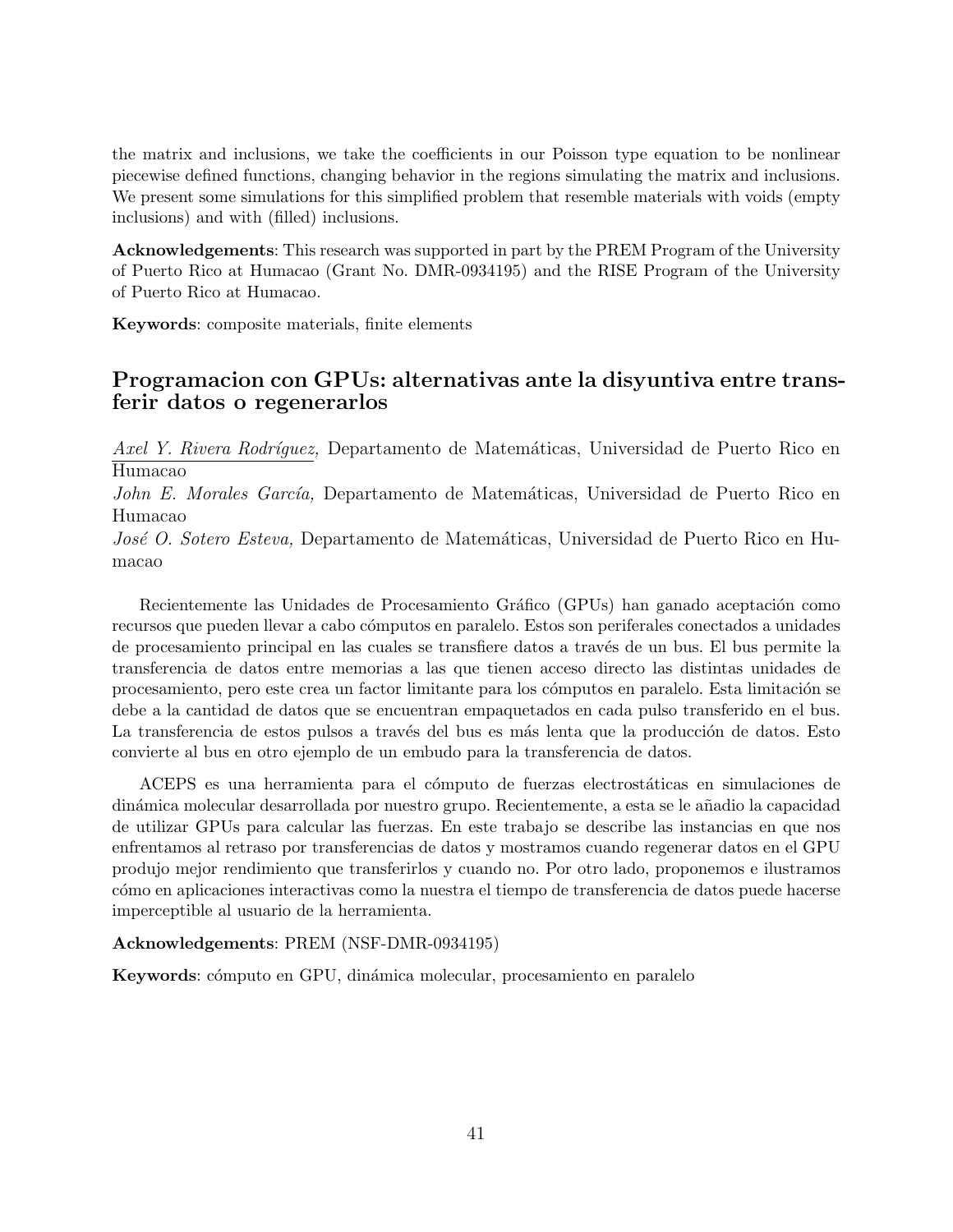# Computational implementation of the procrustes analysis for biological uses: bee hybridization

Elisamuel Santiago Ramírez, Escuela de Ingeniería, Universidad Interamericana de Puerto Rico, Recinto de Bayamón Rafael Canales, Departamento De Ciencias y Matemáticas, Universidad Interamericana de Puerto Rico, Recinto de Bayamón Bert Rivera, Departamento de Ciencias y Matemáticas, Universidad Interamericana de Puerto Rico, Recinto de Bayamón

Procrustes analysis involves matching configurations with similar transformations to be close as possible according to Euclidean distances. This analysis estimates and obtains a general shape measurement in objects with unusual shapes. The Ordinary Procrustes Analysis is used to fit an object into another object by re-scaling, rotating and translating the objects, so that they are normalized. This is done by assigning points of correspondence between the objects called landmarks. This analysis can be very tedious if done by hand, due to the complexity of the equations and the repetitive times it has to be done for each landmark. Therefore the use of a computer program can facilitate this process and facilitate the work needed for this analysis. The need for such program in a biological research dealing with the heterosis reflected in bees led to make such user friendly software. This is why Procrustes Analysis Tool (PAT) was created. PAT is a user-friendly application, developed using Visual Basic.NET, to carry out the Ordinary Procrustes Analysis on two dimensional objects. Since wing size was one of the most noticeable effects that these hybridized bees had an investigation was carried to see if the wing size of the bees in Puerto Rico had been affected. To verify the size of the wings, a PAT was used in which it analyzed the wing length of thirty different colonies in which ten bees where examined from each colony. The wings were removed, placed on a microscope, and photographed with a digital camera. In the program, pictures where analyzed using twelve different landmarks placed on the intersection of each vein. The program then carries out the Ordinary Procrustes Analysis, which transforms the landmarks into Bookstein coordinates and finally calculates: centroid, centroid size and shape difference. The program resulted in successfully in completing this test and statistical analysis are being carried out comparing with other programs on the market to see if they produce the same results.

Acknowledgements: I would like to express my gratitude to J. Trinidad, AMP, Puerto Rico Space Grant Consortium and CREBT-CADEC for their financial support.

Keywords: Procrustes Analysis, heterosis.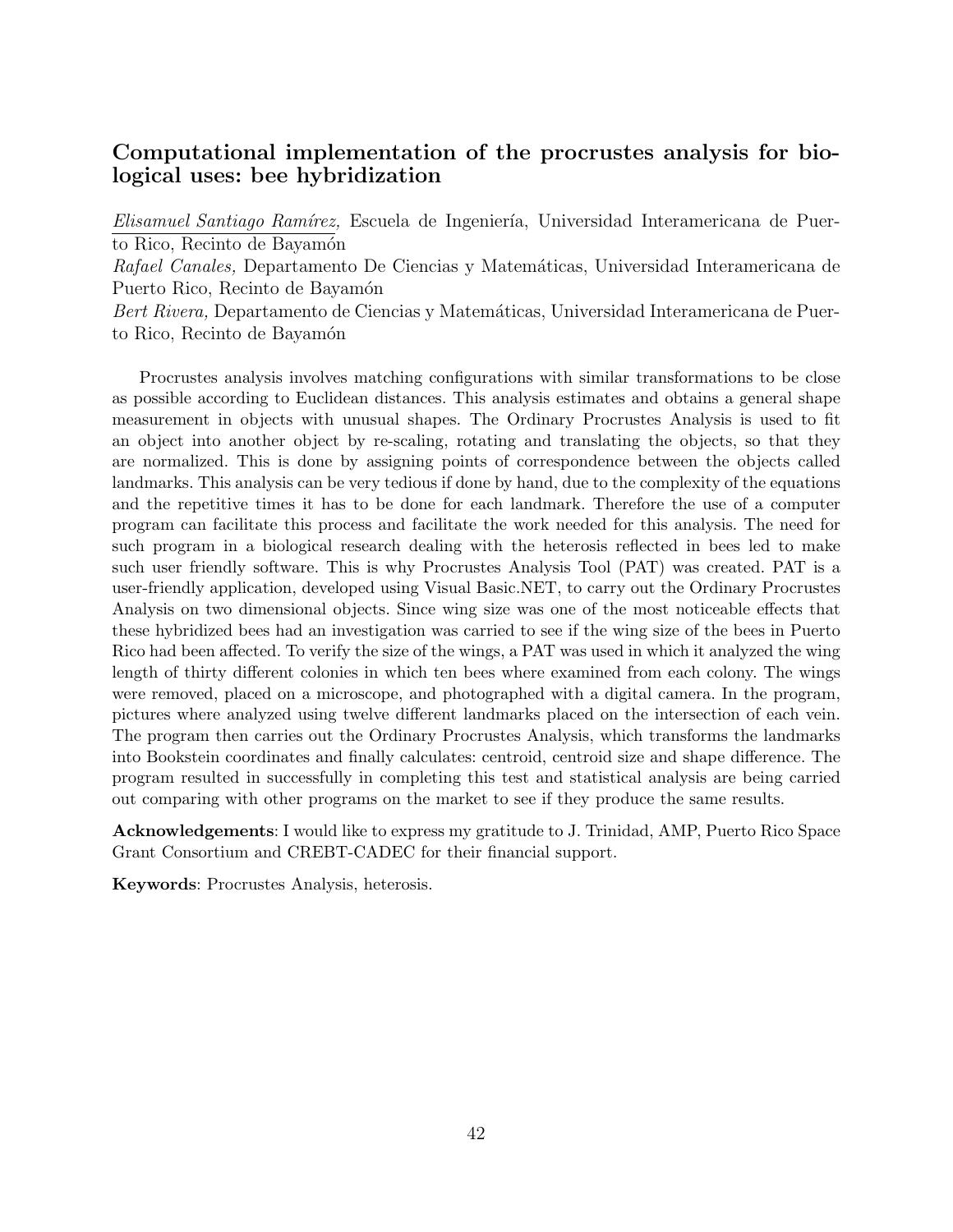# Índice alfabético

Acosta Archila, Felipe, 17 Arce-Nazario, Rafael A., 18, 19, 38

Bermúdez, Jeranfer, 34 Berríos Cádiz, Fernando E., 37 Bollman, Dorothy, 18, 21, 28

Cáceres Díaz, Alberto, 36 Cabrera-Cruz, Greichaly, 40 Calderón Arce, Cindy, 19 Canales, Rafael, 42 Castellini, Gabriele, 20 Castillo, Paul, 30 Castro, Francis, 19 Collins, Dennis G., 21 Cordova, Javier, 39 Cruz, Arnaldo, 21

Englert, Burkhard, 21

Farrington Zapata, Jose J., 22 Fernandez Vidro, Jorge A., 34 Figueroa, Raul, 19 Fontánez, Guillermo, 35 Fuquene Patino, Jairo Alberto, 35

Georgiou, Chryssis, 21 Golin, Mordecai J., 22 Gordillo, Luis, 23 Gozzer Lozada, Nitzy Ruth, 24 Guzmán, Johnny, 16

Hernández Carrasquillo, Grisel, 36

Jaimes Bocarejo, Luis Gabriel, 24

Kribs Zaleta, Christopher, 37

Lebrón López, Francheska I., 37

Marcano, Mariano, 25, 28, 35, 40 Martínez, Richard, 38 Martínez Planell, Rafael, 25 Martinez Rivera , Xavier, 37 McKee, Ginger, 26

Meléndez-Rosario, Glorimar, 38 Menaldi, José L., 16 Miranda Rivera, Luis O., 39 Molina Cabrera, Sandro, 26 Montes-Pizarro, Errol, 27 Moore, Leon C., 28 Morales García, John E., 41 Morales, Lourdes M., 34 Morrison, Michael, 26 Muñoz Figueroa, Marcel, 37 Musial, Peter, 21 Musial-Siwek, Monika, 40

Nadal, Monica, 40 Negrón-Marrero, Pablo, 27, 40 Nicolau, Nicolas, 21 Nieves-González, Aniel, 28 Nochetto, Ricardo, 16

Orozco, Edusmildo, 18, 22, 28 Ortiz Navarro, Juan, 29 Ortiz-Camacho, Abner J., 40

Pérez, Edgardo, 30 Pérez, María-Eglée, 29 Pericchi, Luis Raúl, 29 Portnoy, Arturo, 24

Quiles Baker, Joel M., 39

R´ozga, Krzysztof, 30 Ríos Díaz, Idalyn, 31 Ríos-Soto, Karen R., 31 Ramos, Josean, 20 Reyes Carranza, Roberto Carlos, 32 Rivera Rodríguez, Axel Y., 41 Rivera, Bert, 42 Rolke, Wolfgang, 17

Santiago Ramírez, Elisamuel, 42 Santiago–Figueroa, Bárbara L., 31 Seaquist, Thomas, 37 Sequeira, Filánder, 30 Shvartsman, Alexander, 21